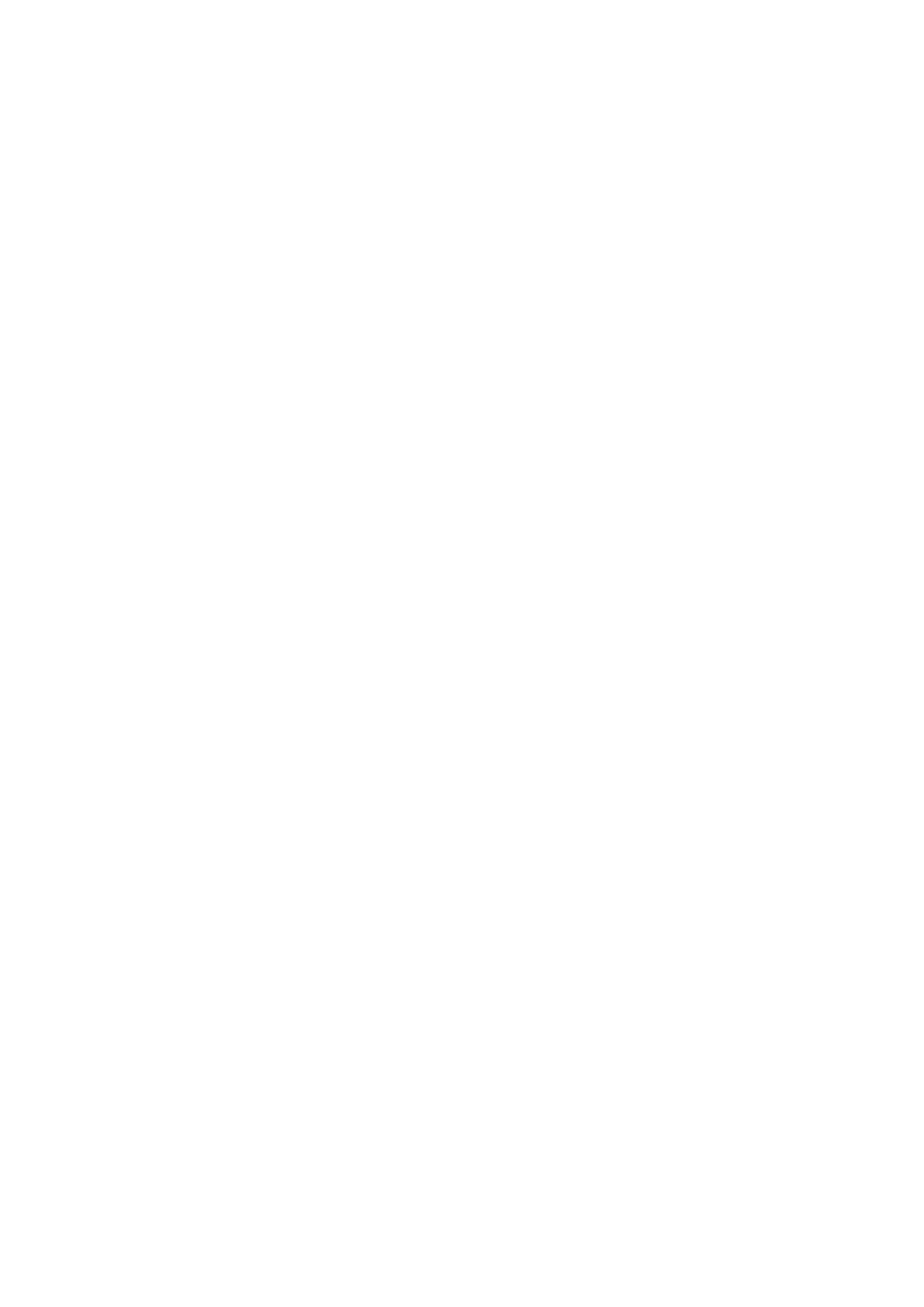# **CONTENTS**

| I.        |    |                                                                            |  |
|-----------|----|----------------------------------------------------------------------------|--|
| A.        |    |                                                                            |  |
| <b>B.</b> |    |                                                                            |  |
| C.        |    |                                                                            |  |
| D.        |    | Immediate observations under Article 8, paragraph 5, of the Convention  10 |  |
|           |    |                                                                            |  |
| II.       |    | FACTS FOUND DURING THE VISIT AND ACTION PROPOSED11                         |  |
| A.        |    |                                                                            |  |
|           | 1. |                                                                            |  |
|           | 2. |                                                                            |  |
|           | 3. |                                                                            |  |
|           |    | a.                                                                         |  |
|           |    | $\mathbf{b}$ .                                                             |  |
|           |    | c.                                                                         |  |
|           | 4. |                                                                            |  |
|           | 5. |                                                                            |  |
| <b>B.</b> |    |                                                                            |  |
|           | 1. |                                                                            |  |
|           | 2. |                                                                            |  |
|           | 3. |                                                                            |  |
|           |    | a.                                                                         |  |
|           |    | $\mathbf b$ .                                                              |  |
|           | 4. |                                                                            |  |
|           | 5. |                                                                            |  |
|           |    | a.                                                                         |  |
|           |    | b.                                                                         |  |
|           |    | c.                                                                         |  |
|           |    | d.                                                                         |  |
|           |    | e.                                                                         |  |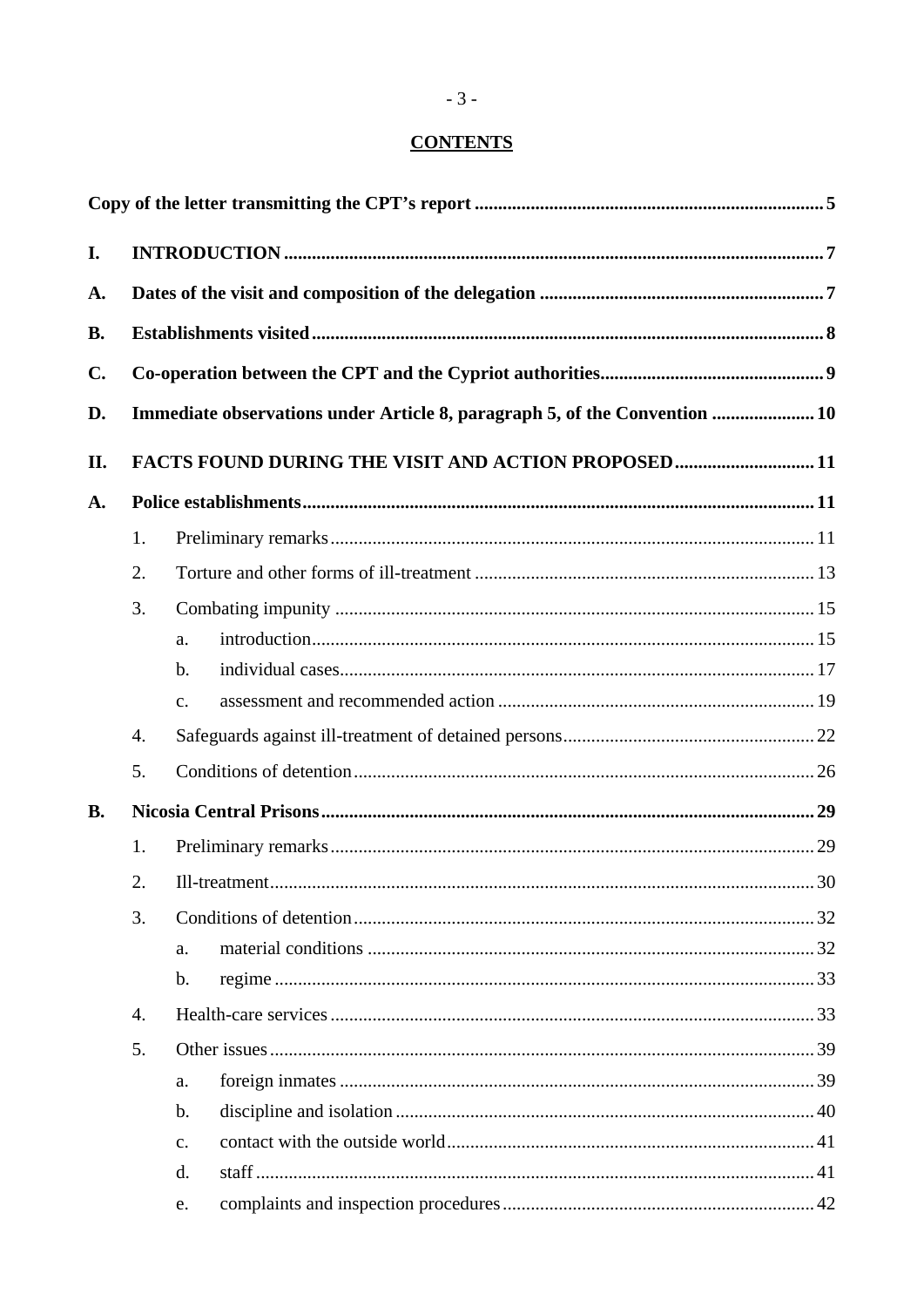| $C_{\bullet}$                                                                        |                    |                                                                             |  |  |  |
|--------------------------------------------------------------------------------------|--------------------|-----------------------------------------------------------------------------|--|--|--|
|                                                                                      | 1.                 |                                                                             |  |  |  |
|                                                                                      | 2.                 |                                                                             |  |  |  |
|                                                                                      | 3.                 |                                                                             |  |  |  |
|                                                                                      | $\overline{4}$ .   |                                                                             |  |  |  |
|                                                                                      | 5.                 |                                                                             |  |  |  |
|                                                                                      | 6.                 |                                                                             |  |  |  |
|                                                                                      | 7.                 |                                                                             |  |  |  |
|                                                                                      |                    | a.                                                                          |  |  |  |
|                                                                                      |                    | $\mathbf b$ .                                                               |  |  |  |
|                                                                                      |                    | $\mathbf{c}$ .                                                              |  |  |  |
| D.                                                                                   |                    | Nea Eleousa Institution for Persons with Severe Mental Retardation53        |  |  |  |
|                                                                                      | 1.                 |                                                                             |  |  |  |
|                                                                                      | 2.                 |                                                                             |  |  |  |
|                                                                                      | $\overline{3}$ .   |                                                                             |  |  |  |
|                                                                                      | $\overline{4}$ .   |                                                                             |  |  |  |
|                                                                                      | 5.                 |                                                                             |  |  |  |
|                                                                                      | 6.                 |                                                                             |  |  |  |
|                                                                                      | <b>APPENDIX I:</b> | List of the CPT's Recommendations, Comments and Requests For Information 59 |  |  |  |
| <b>APPENDIX II:</b><br>Authorities and Non-Governmental Organisations with which the |                    |                                                                             |  |  |  |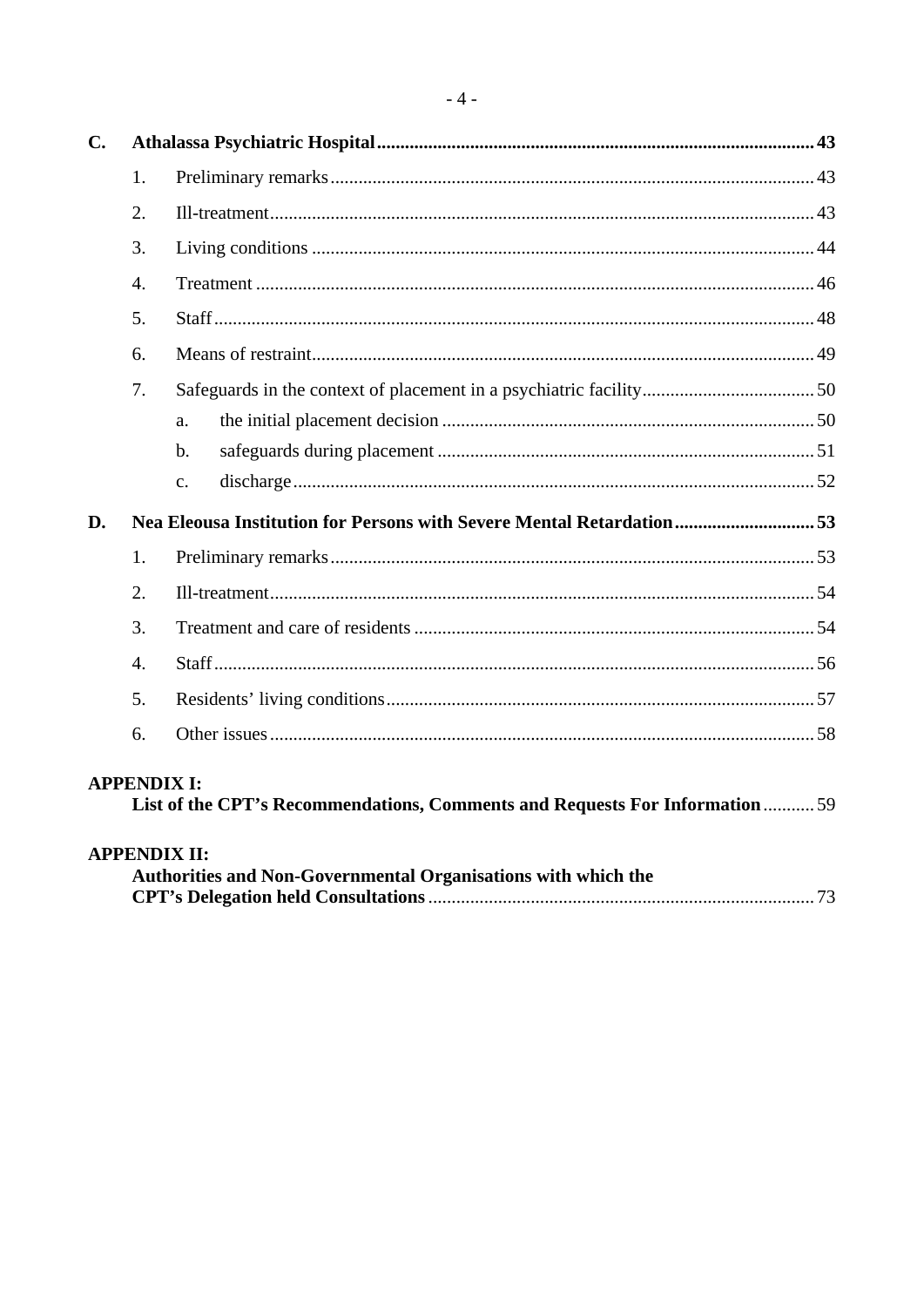#### <span id="page-4-0"></span>**Copy of the letter transmitting the CPT's report**

Mr Euripides Evriviades Ambassador Extraordinary and Plenipotentiary, Permanent Representative of Cyprus to the Council of Europe 20 avenue de la Paix F- 67000 STRASBOURG

Strasbourg, 9 December 2008

Dear Ambassador

 In pursuance of Article 10, paragraph 1, of the European Convention for the Prevention of Torture and Inhuman or Degrading Treatment or Punishment, I have the honour to enclose herewith the report drawn up by the European Committee for the Prevention of Torture and Inhuman or Degrading Treatment or Punishment (CPT) following its visit to Cyprus from 12 to 19 May 2008. The report was adopted by the CPT at its  $67<sup>th</sup>$  meeting, held from 3 to 7 November 2008.

 The various recommendations, comments and requests for information formulated by the CPT are listed in Appendix I of the report. As regards more particularly the CPT's recommendations, having regard to Article 10 of the Convention, the Committee requests the Cypriot authorities to provide within **six months** a response giving a full account of action taken to implement them. The CPT trusts that it will also be possible for the Cypriot authorities to provide, in the above-mentioned response, reactions to the comments and requests for information formulated in this report, which are also summarised in Appendix I.

 In respect of the recommendation and comment in paragraph 71 of the report, the CPT requests the Cypriot authorities to provide a response within **three months**.

 It would be most helpful if the Cypriot authorities could provide a copy of the response in a computer-readable form.

 I am at your entire disposal if you have any questions concerning either the CPT's report or the future procedure.

Yours faithfully

Mauro Palma President of the European Committee for the Prevention of Torture and Inhuman or Degrading Treatment or Punishment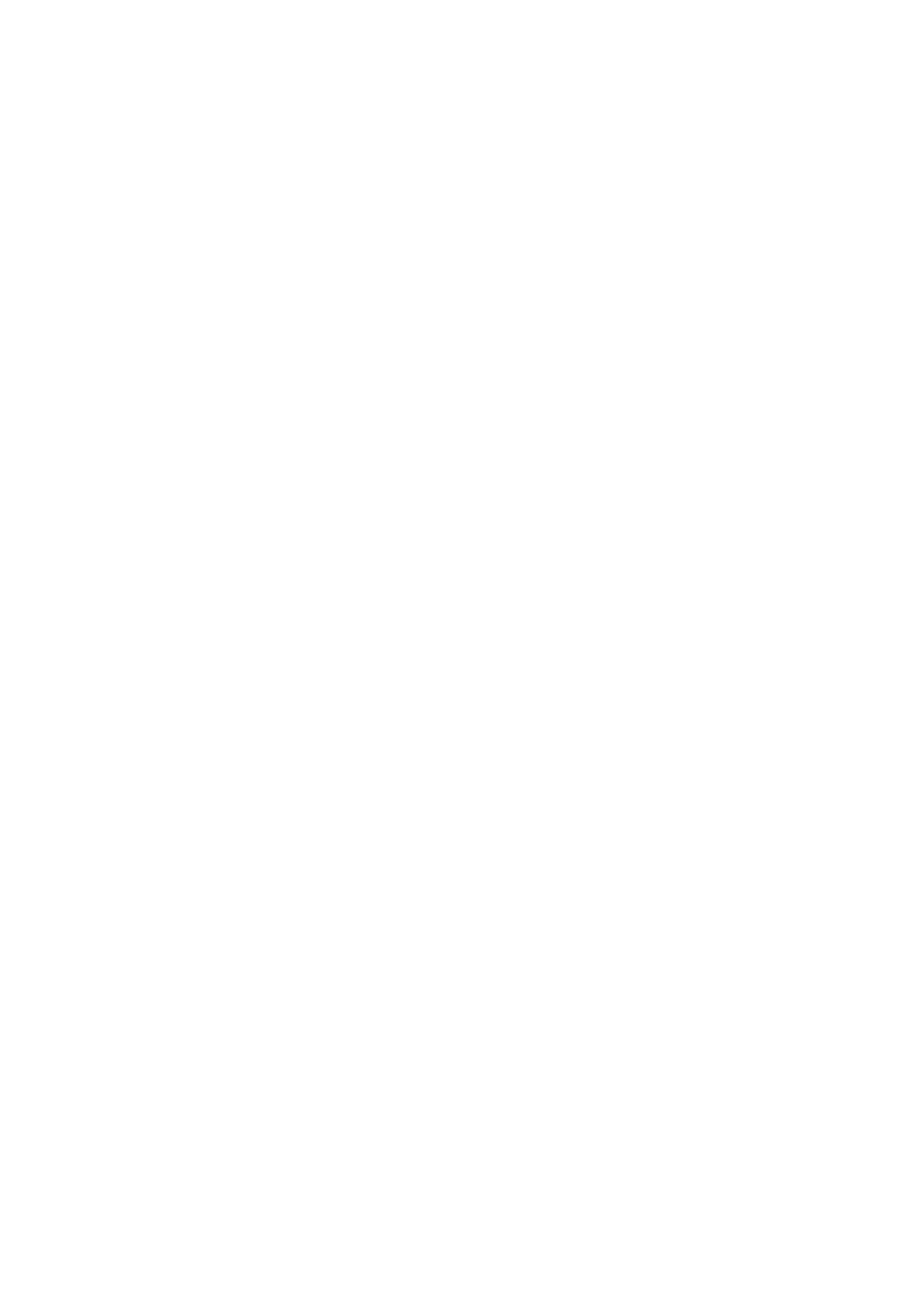# <span id="page-6-0"></span>**I. INTRODUCTION**

## **A. Dates of the visit and composition of the delegation**

1. In pursuance of Article 7 of the European Convention for the Prevention of Torture and Inhuman or Degrading Treatment or Punishment (hereinafter referred to as "the Convention"), a delegation of the CPT carried out a visit to Cyprus from 12 to 19 May 2008. The visit formed part of the Committee's programme of periodic visits for 2008, and was the CPT's fifth periodic visit to Cyprus. $<sup>1</sup>$  $<sup>1</sup>$  $<sup>1</sup>$ </sup>

- 2. The visit was carried out by the following members of the CPT:
	- Mario FELICE, Head of delegation
	- Eugenijus GEFENAS
	- Isolde KIEBER
	- Vladimir ORTAKOV
	- Elena SEREDA.

 They were supported by Caterina BOLOGNESE and Isabelle SERVOZ-GALLUCCI of the CPT's Secretariat and assisted by:

- Alan MITCHELL, medical doctor, former Head of the Scottish Prison Health-Care Service, United Kingdom (expert)
- Irina CHRISTODOULOU-PIPIS (interpreter)
- Rhea FRANGOFINOU (interpreter)
- Maria LOUCA-HOUVARDA (interpreter)
- Ionathan MARKEL (interpreter)

<span id="page-6-1"></span> $\frac{1}{1}$ 

Alexander ZAPHIRIOU (interpreter).

The CPT's previous visits to Cyprus took place in November 1992, May 1996, May 2000 and December 2004. The reports on those visits have been published, together with the responses of the Cypriot Government, and may be found on the Committee's website [\(http://www.cpt.coe.int\)](http://www.cpt.coe.int/).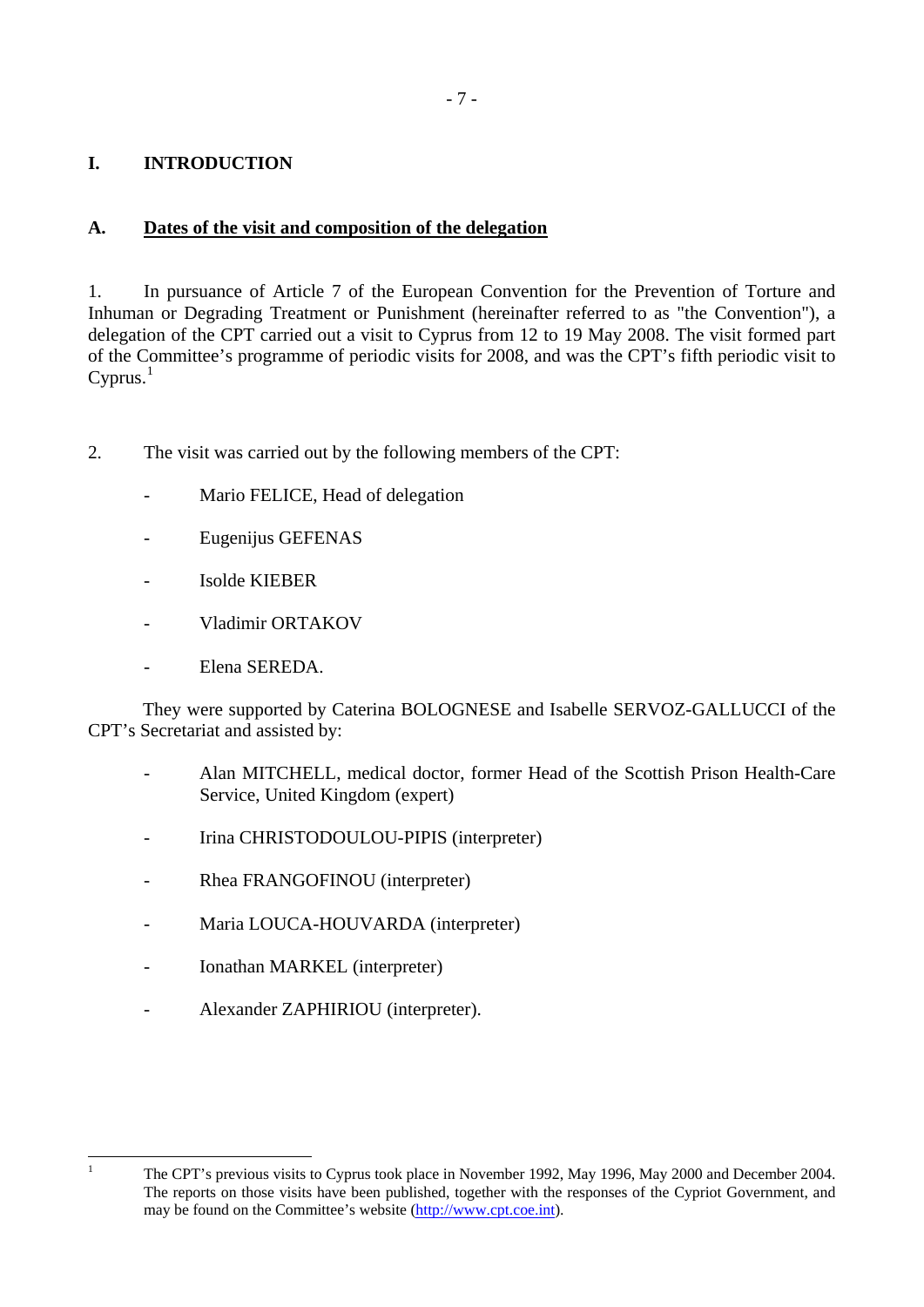### <span id="page-7-0"></span>**B. Establishments visited**

3. The delegation visited the following places:

### Ministry of Justice and Public Order

- Nicosia Central Prisons

*Police establishments:* 

Famagusta Division - Paralimni Police Station

Larnaca Division

- Aradippou Police Station
- Holding facilities for immigration detainees at the former Famagusta Police Station
- Holding facilities for immigration detainees at Larnaca Airport
- Larnaca Central Police Station

Limassol Division

- Limassol Central Police Station
- Yermasoyia Police Station

Nicosia Division

- Police Prison (Block 10 of Nicosia Central Prisons)
- Lycavitos Police Station
- Lakatamia Police Station

Pafos Division

- Pafos Central Police Station
- Pegeia Police Station
- Stroumbi Police Station

### Ministry of Health

- Athalassa Psychiatric Hospital

### Ministry of Labour and Social Insurance

- Nea Eleousa Institution for persons with severe mental retardation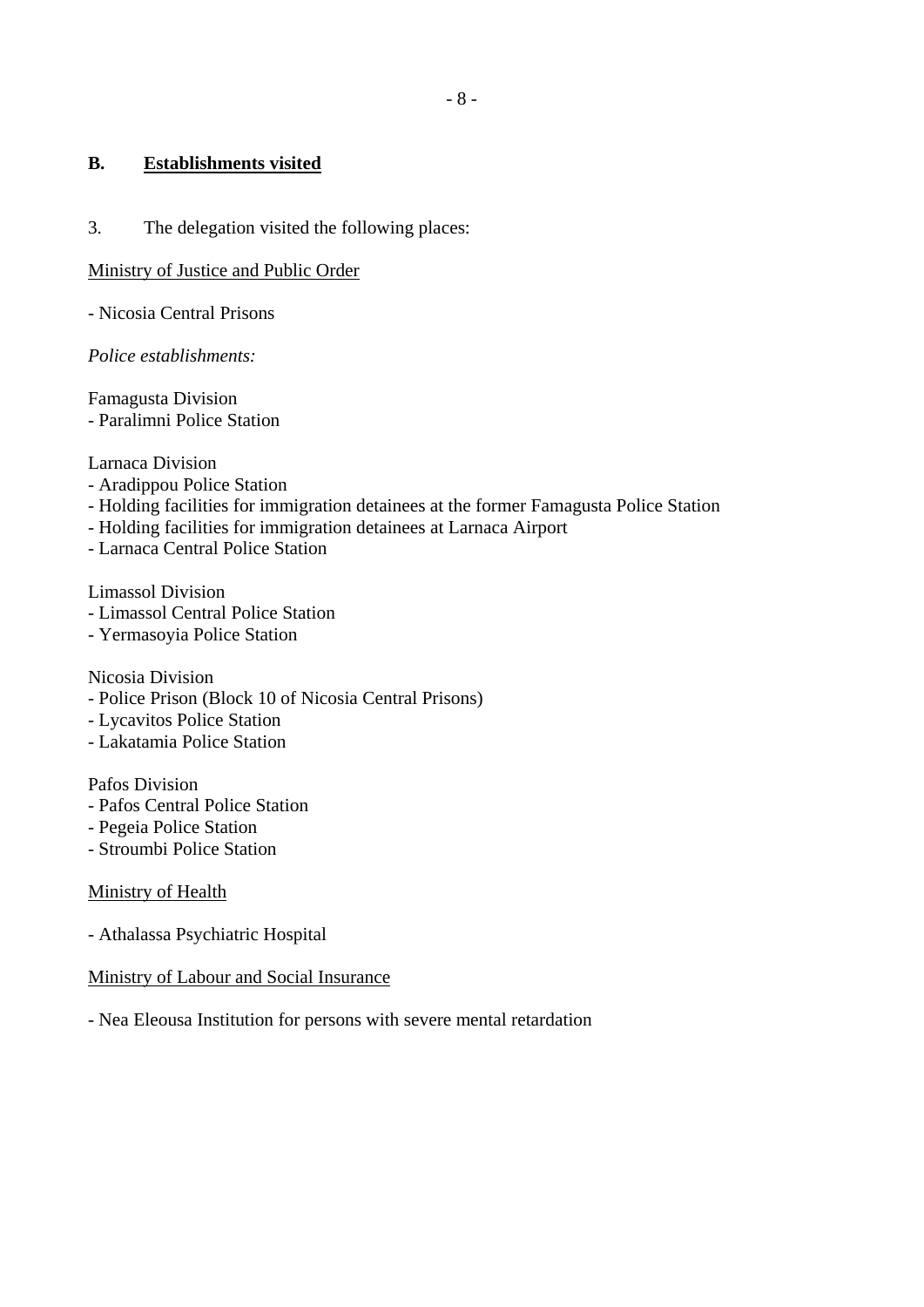## <span id="page-8-0"></span>**C. Co-operation between the CPT and the Cypriot authorities**

4. In the course of the visit, the delegation held consultations with Neoklis SYLIKIOTIS, Minister of Interior, Kypros CHRYSOSTOMIDES, Minister of Justice and Public Order, as well as with senior officials from these ministries and the Ministries of Defence, Health, Labour and Social Insurance, and Foreign Affairs. The delegation also met Petros CLERIDES, Attorney-General, Eliana NICOLAOU, Commissioner for Administration (Ombudsman), Leda KOURSOUMBA, Law Commissioner and Ombudsman for Children, Yiannakis AGAPIOU, President of the Independent Authority for the Investigation of Police Complaints and Christodoulos MESSIS, Chairman of the Mental Health Supervisory Committee. In addition, discussions were held with members of civil society active in areas of concern to the  $CPT<sup>2</sup>$  $CPT<sup>2</sup>$  $CPT<sup>2</sup>$ .

5. The degree of cooperation received by the CPT's delegation from the national authorities and at the local level was, on the whole, very good. In particular, the delegation enjoyed rapid access to all places visited, was able to interview in private all those with whom it wished to speak and was given the information which it requested. However, the delegation did, on occasion, encounter a lack of cooperation during the visit. For example:

- the delegation was obliged to insist at length with the management at Nicosia Central Prisons before they would agree to arrange for the transfer to hospital of a prisoner who required urgent medical care, which the prison health-care service had failed to provide; and
- several persons detained at the immigration detention rooms at Larnaca Airport stated that they had not been allowed to notify someone of their situation. When the delegation requested unequivocally<sup>[3](#page-8-2)</sup> that they be allowed to do so, it encountered resistance, a denial of responsibility and a refusal to rectify the situation.

In view of the CPT's concerns as regards the provision of health care to inmates at Nicosia Central Prisons (see paragraphs 76 to 91), the CPT regrets that no Ministry of Health policy official responsible for somatic – as opposed to psychiatric – care in public institutions was available to meet its delegation during the visit. Such a meeting would have been extremely beneficial.

 Further, the delegation received allegations that a prisoner had been questioned by a member of staff in relation to his exchanges with the delegation. The CPT has already pointed out in its report on the  $2004$  $2004$  visit<sup>4</sup> that conduct of the kind alleged would be incompatible with the confidential nature of the Committee's interviews with detained persons (see Article 8, paragraph 3 of the Convention) and would, more generally, constitute a serious violation of the principle of cooperation enshrined in Article 3 of the Convention. **The CPT calls upon the Cypriot authorities to take resolute steps to ensure that prison staff refrain from such conduct in the future.** 

<span id="page-8-1"></span> $\frac{1}{2}$  A list of the authorities and non-governmental organisations with which the delegation held consultations is set out in Appendix II to this report.

<span id="page-8-2"></span>By letter of 8 September 2008, the Cypriot authorities suggested that there had been a misunderstanding between the delegation and the officers on duty.

<span id="page-8-3"></span>CPT/Inf (2008) 17, paragraph 6.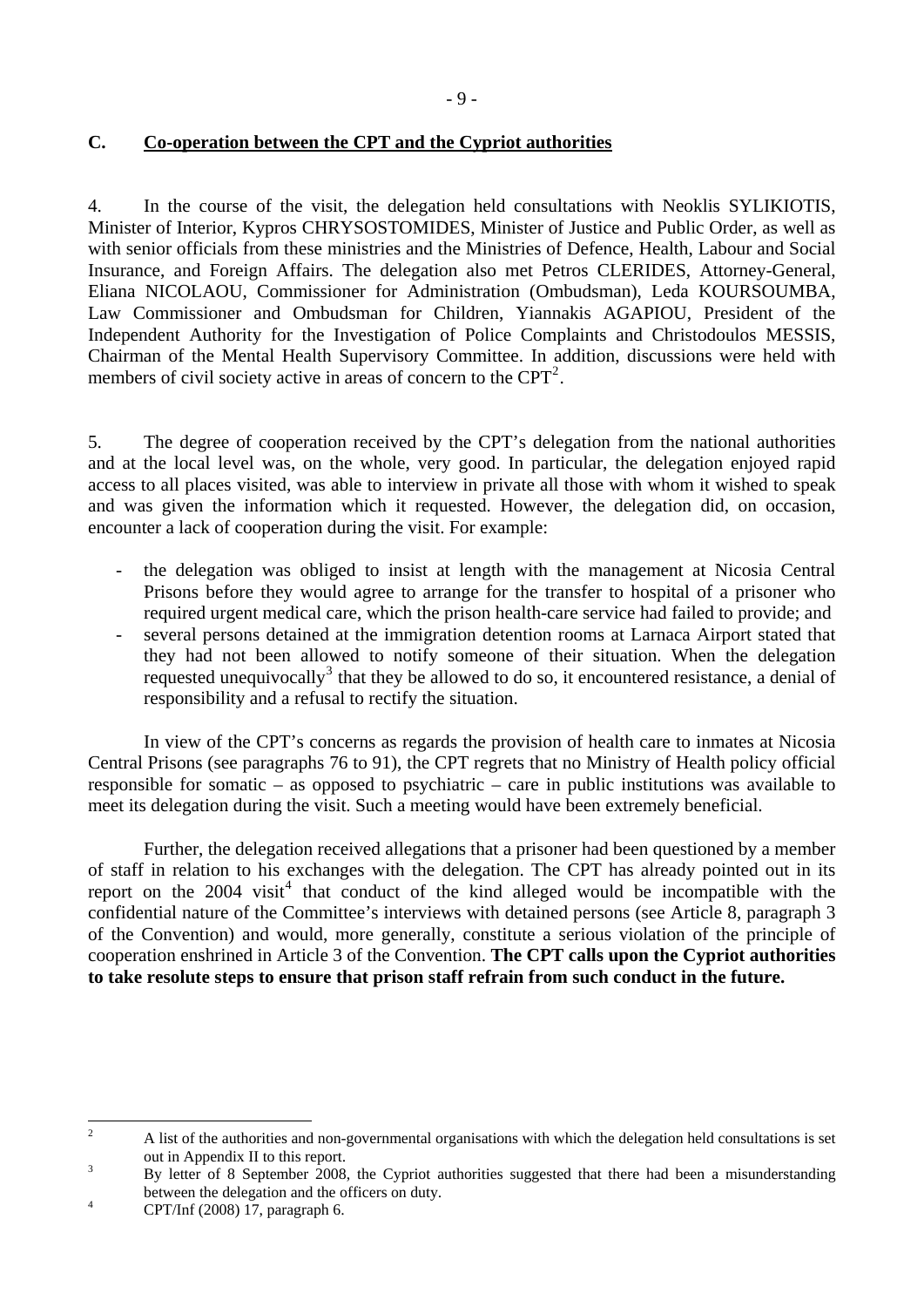<span id="page-9-0"></span>6. Beside the State Party's obligation to facilitate the work of CPT visiting delegations, the principle of cooperation set out in the Convention also requires that decisive action be taken to improve the situation in the light of the Committee's recommendations.

 The CPT notes that the Cypriot authorities have taken certain measures in response to the recommendations made by the Committee (see for example, paragraphs 42, 54, 115 and 132). The CPT welcomes the measures taken; however, there is still much to be done, and the Committee has been obliged to reiterate many of its recommendations, some of which it has had to reiterate on several occasions (see paragraphs 57, 60, 61, 75, 86 and 105).

Having regard to Article 3 as well as Article 10, paragraph 2, of the Convention, the CPT urges the Cypriot authorities to intensify their efforts to improve the situation in the light of the Committee's recommendations.

7. The CPT has followed with interest the discussions and movement towards resolving the *de facto* division of the island. In the interest of avoiding a vacuum as regards the protection of human rights, the Committee wishes to reiterate the importance it attaches to visiting that part of Cyprus, in the north of the island, where the Republic of Cyprus is prevented from exercising its jurisdiction. The CPT trusts that conditions will soon permit such a visit to take place.

## **The CPT would welcome any remarks the Cypriot authorities might wish to make on this matter.**

## **D. Immediate observations under Article 8, paragraph 5, of the Convention**

8. At the meeting which took place at the end of the visit, the CPT's delegation made two immediate observations under Article 8, paragraph 5, of the Convention. The first observation concerned conditions of detention of persons held in police custody for prolonged periods (see paragraph 58). The delegation requested the Cypriot authorities to provide the CPT, within 3 months, with detailed information on action taken in response to that immediate observation.

 The second observation related to the need for a full inspection of health-care at Nicosia Central Prisons to be carried out. More specifically, the delegation requested from the Cypriot authorities:

- within three months, a report on an extensive review of the diagnoses and medication provided to all prisoners currently receiving treatment; and
- within four months, a report on the assessment of the prison health care service as a whole, including proposals to ensure that the service delivers proper care to all inmates.

9. The above-mentioned immediate observations were confirmed by letter of 6 June 2008. The Cypriot responses, received by letter of 8 September 2008, will be considered in the relevant sections of this report.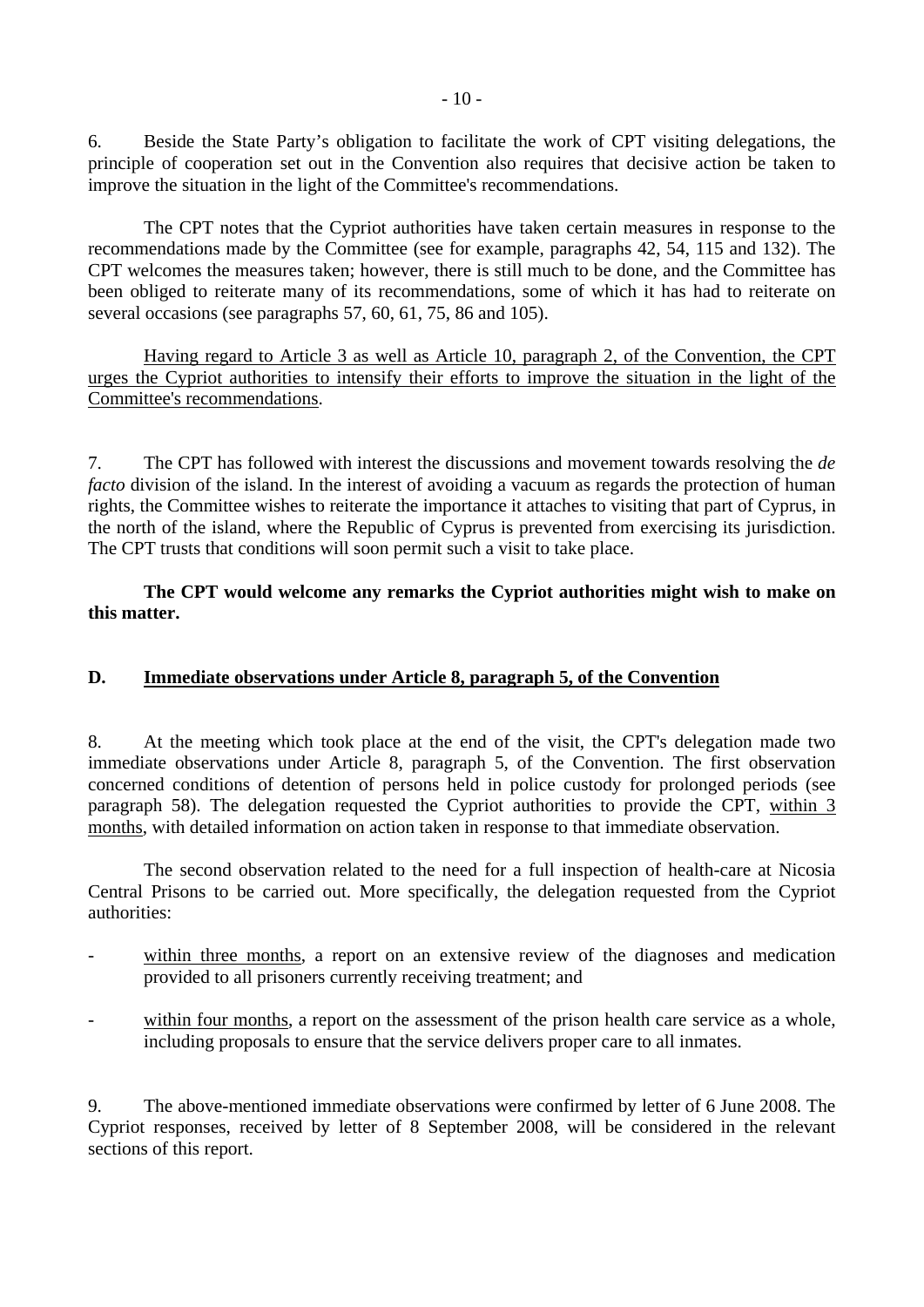## <span id="page-10-0"></span>**II. FACTS FOUND DURING THE VISIT AND ACTION PROPOSED**

## **A. Police establishments**

### **1. Preliminary remarks**

10. The legal framework governing police custody for persons suspected of a criminal offence remains unchanged since the CPT's report on its first visit to Cyprus, in 1992. A person arrested by the police must be brought before a judge no later than 24 hours after the arrest, and the judge must decide, no later than 3 days thereafter, that the person be released or remanded in custody. Remand in custody pending trial must not exceed 3 months, and is normally served in prison. However, a judge may, upon a request by the police, remand a person in police custody for renewable periods of up to 8 days for further police investigation.

As regards the length of detention on police premises in practice, custody registers showed that it was quite usual for persons arrested on suspicion of a criminal offence to remain in police custody for a period of five to eight days. The authorities informed the Committee, by letter of 8 September 2008, that remand in police custody rarely exceeded 16 days' duration.

11. Despite certain amendments in 2007 to legislation, the relevant framework for the detention of aliens under laws relating to immigration and refugees<sup>[5](#page-10-1)</sup> has not changed since the visit in 2004. An immigration officer may order that a person whose entry into the territory is prohibited be detained in custody or confined in such place as the immigration officer, with the approval of the Chief Immigration Officer, may direct. This detention or confinement shall not exceed a period of eight days; it may be extended, by court decision, "for such further period as to the Court may seem fit".<sup>[6](#page-10-2)</sup> Further, the same law provides that the Chief Immigration Officer may order any alien present on the territory without valid documents to be deported and, pending deportation, to be detained in custody. No provision specifies a maximum duration of such deprivation of liberty.

 Article 7 (4) of the Refugee Law allows for the detention of asylum seekers only in two cases: either to establish the identity or nationality of an applicant who, suspected of acting in bad faith, does not have valid documents; or for the examination of new evidence submitted after the asylum request has been rejected at second instance<sup>[7](#page-10-3)</sup> and a deportation order has been issued. In both cases, detention must be based on a court order and is initially limited to a maximum of eight days. It may be extended by the court for renewable periods of a maximum of eight days; however, the total period of detention may not exceed 32 days.

<span id="page-10-1"></span> 5 In particular, EU Directive 2004/83/EC of 29 April 2004 "on minimum standards for the qualification and status of third country nationals or stateless persons as refugees or as persons who otherwise need international protection and the content of the protection granted", was transposed into the Refugee Law on 25 July 2007.

<span id="page-10-2"></span>See CPT/Inf (2008) 17, paragraph 12.

<span id="page-10-3"></span><sup>7</sup> The independent Refugee Reviewing Authority (RRA), established in February 2004, reviews asylum applications at second instance. Appeals to the RRA have a suspensive effect on any deportation orders. Once the RRA rejects an application, the applicant may appeal to the Supreme Court, without suspensive effect, unless the Supreme Court issues a provisional order to this end.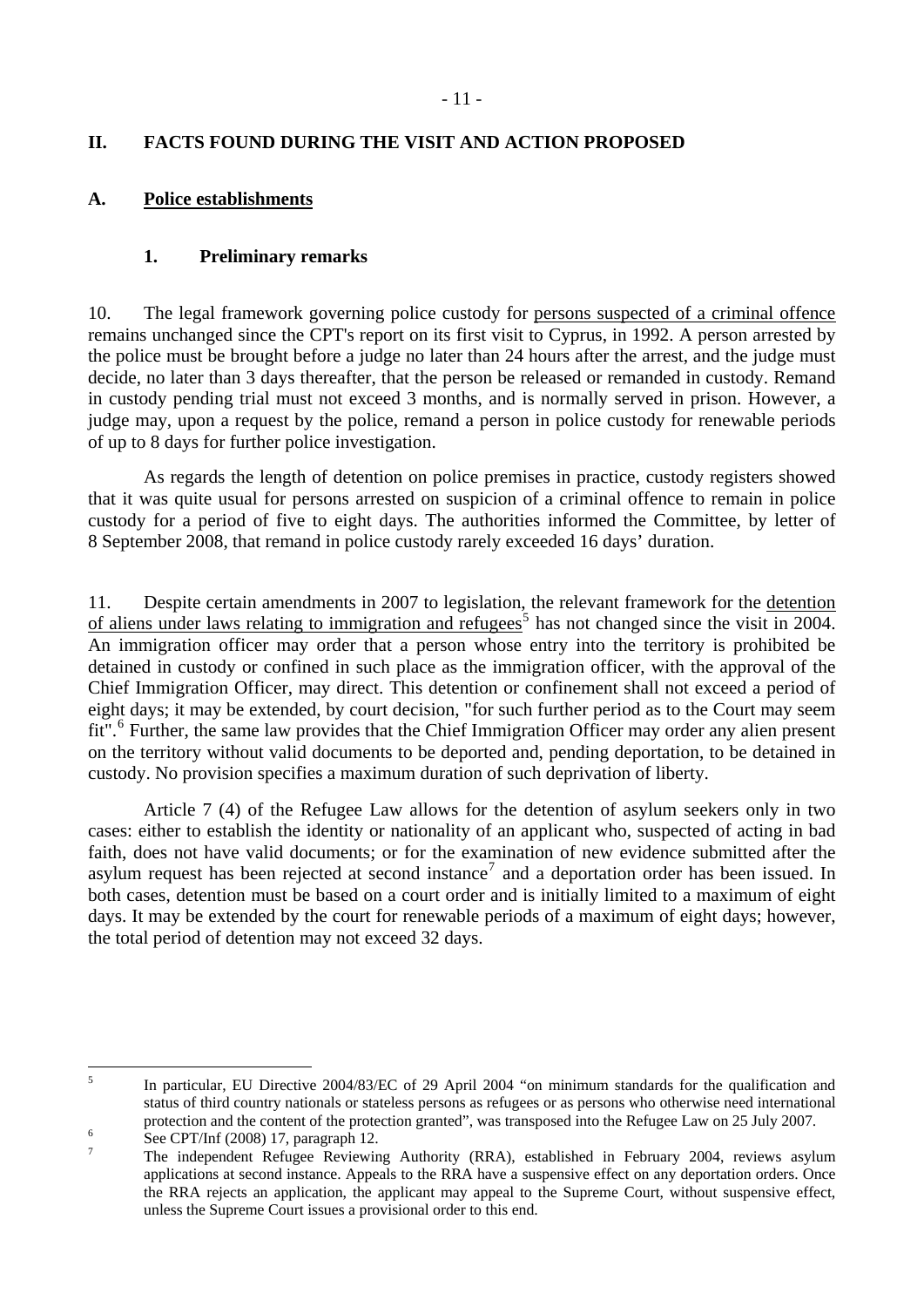Nevertheless, under certain circumstances (e.g. impossibility to effect a deportation), an asylum-seeker may, on the basis of the aliens and immigration legislation described above, remain in detention subject to no maximum time limit set by law.

 In the course of the visit, the CPT's delegation met persons, detained pursuant to aliens legislation, who were held on police premises for wide-ranging periods: from a few hours to, potentially, six days at Larnaca airport holding facility, to over 15 months, e.g. at Police Prison Block 10. Custody records showed that lengthy detention could occur at any police station and many persons detained for very long periods had been moved several times from one station to another. During the week prior to the visit, a group of 27 aliens had been released, all of whom had been in detention for over six months and some for close to four years.

12. Reference should be made to certain important initiatives taken by the Cypriot authorities since the CPT's visit in 2004. One of them concerns the Law on the Rights of Arrested and Detained Persons, which gives a stronger footing to certain fundamental safeguards advocated by the CPT (see paragraphs 42 to 49 below). Another relates to the establishment of the Independent Authority for the Investigation of Allegations against the Police<sup>[8](#page-11-0)</sup>, which could well play a crucial role in strengthening the accountability of the police and, ultimately, preventing ill-treatment (see paragraphs 25, 26, 34 and 38 to 41 below).

13. On 16 May 2008, the CPT's delegation met a 14-year-old boy at Pegeia Police Station, who had been in police detention for six days, pursuant to a remand order<sup>[9](#page-11-1)</sup>. Further, one unaccompanied female minor released shortly before the visit had been detained at Lakatamia Police Station for nearly six months, pursuant to the aliens legislation. It is not acceptable for children to be held for prolonged periods in police stations. **The CPT recommends that the Cypriot authorities ensure that if children, including unaccompanied migrant minors, have to be detained on police premises, they be held for an absolute minimum period and no longer than the time required for the judge to order release or remand in custody. Beyond this short period, detained children must be held in an appropriate secure setting offering material conditions and a regime tailored to their specific needs.** 

<span id="page-11-1"></span><span id="page-11-0"></span> 8 Law on the Independent Authority on the Investigation of Allegations against the Police, February 2006.  $\alpha$ 

Cf. Section 7 of the Juvenile Offenders Law, which provides that where, exceptionally, a minor committed for trial is not released on bail, the Court shall, instead of committing him to prison, commit him to custody in a police station.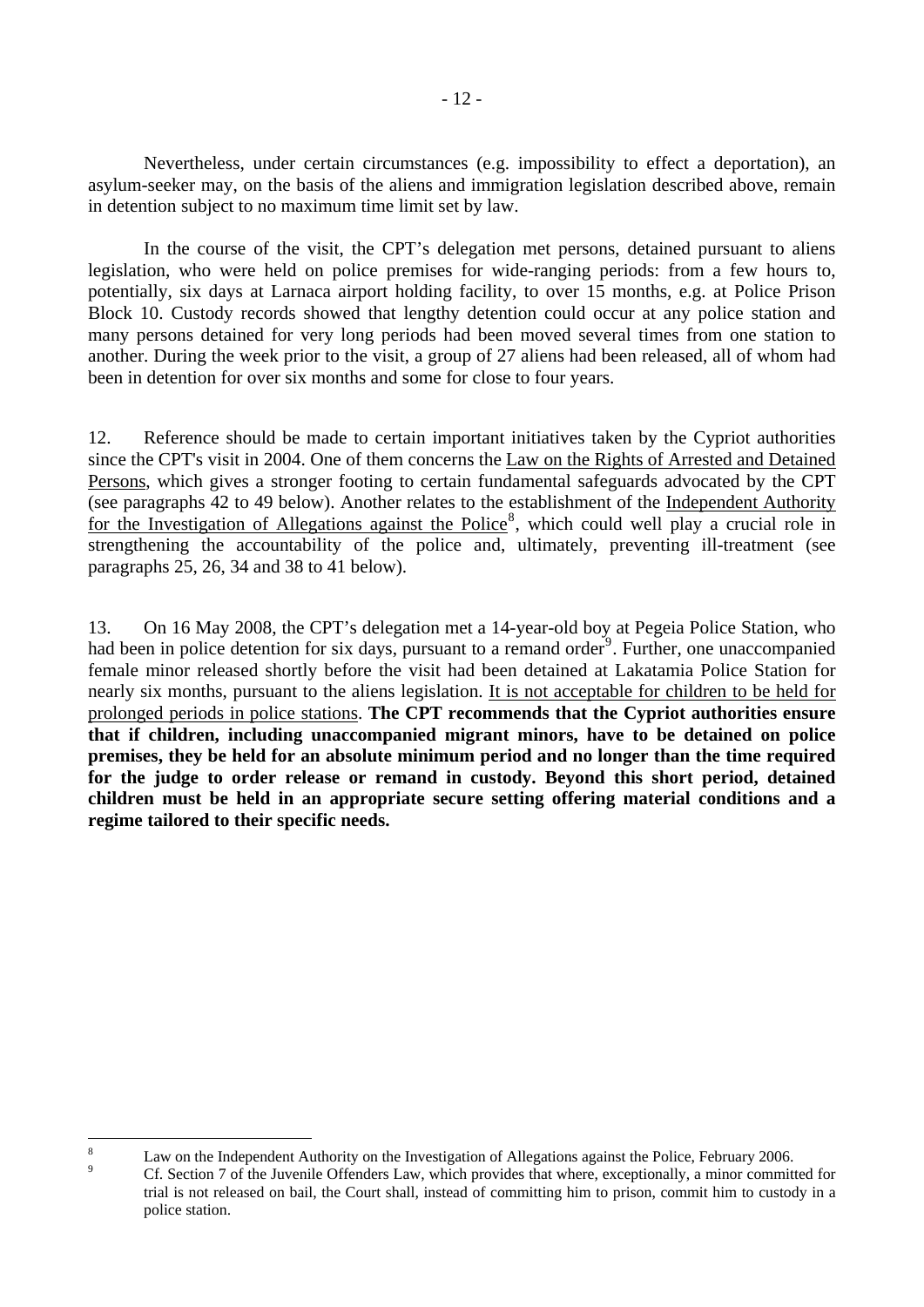#### <span id="page-12-0"></span>**2. Torture and other forms of ill-treatment**

14. As was the case during the previous visit to Cyprus in December 2004, the CPT's delegation received many allegations of ill-treatment of persons deprived of their liberty by the police. The illtreatment alleged related to the time of apprehension and, in many cases, to the period of custody and questioning. The allegations referred to police officials of various different services, including the anti-narcotics police (YKAN). Although a majority of allegations were received from foreign nationals, a number of allegations were also received from Cypriot nationals.

The delegation received many allegations of verbal abuse and psychological pressure. Alleged physical ill-treatment consisted mainly of slaps, kicks and punches to the head and body. In a number of cases, implements such as sticks were alleged to have been used. In certain cases, the ill-treatment alleged was so severe that it could be considered as amounting to torture.

In several cases the delegation gathered evidence, including of a medical nature, which was consistent with allegations of ill-treatment. Two examples follow:

15. **G**, a foreign national detained at Nicosia Central Prisons, alleged that he had been repeatedly beaten over a 5-day period at Paralimni Police Station, after he had been transferred from the UK Sovereign Base Area Police to the custody of the Cypriot Police on 14 or 15 March 2008. At Paralimni Police Station he was allegedly repeatedly subjected to various forms of physical illtreatment by a group of four to five police officials, one of whom was an interpreter. The illtreatment alleged consisted mostly of punches and kicks to the chest, arms and legs. On one occasion, an officer allegedly pressed the barrel of his pistol to the forehead of **G** and threatened to shoot him; on another occasion, the soles of his feet were allegedly repeatedly beaten with a stick ("falaka"); another time, the police officials allegedly put ice on his genitals and pulled his testes; finally, he alleged that, at one moment, he was forced to lean over a table and a police officer forcibly inserted an object into his anus.

The prison doctor examined the detained person on his arrival at Nicosia Central Prisons on 20 March 2008 and recorded: "Repeated beating. On examination echymosis and bruising 3 to 5 days old right shoulder to forearm 15 cm x 5 cm. Echymosis and bruising right renal area, bruising front of right and left thigh, bruising soles of right and left feet. Reports object inserted in anus. Refer accident and emergency for examination and x-ray. Refer psychiatrist." It would also appear that the prisoner's injuries were photographed at the hospital.

The injuries noted in the prisoner's medical file are fully consistent with his allegations of ill-treatment. Further, the delegation examined the custody registers at Paralimni Police Station, which confirmed the prisoner's presence at Paralimni Police Station from 15 March 2008 at 11h35, until 20 March at 8h25.

At the end of the visit, the CPT's delegation, having obtained **G**'s consent, called upon the Cypriot authorities to carry out an investigation into **G**'s allegations. The action taken by the Cypriot authorities in response to **G**'s allegations is discussed at paragraphs 30 and 36 below.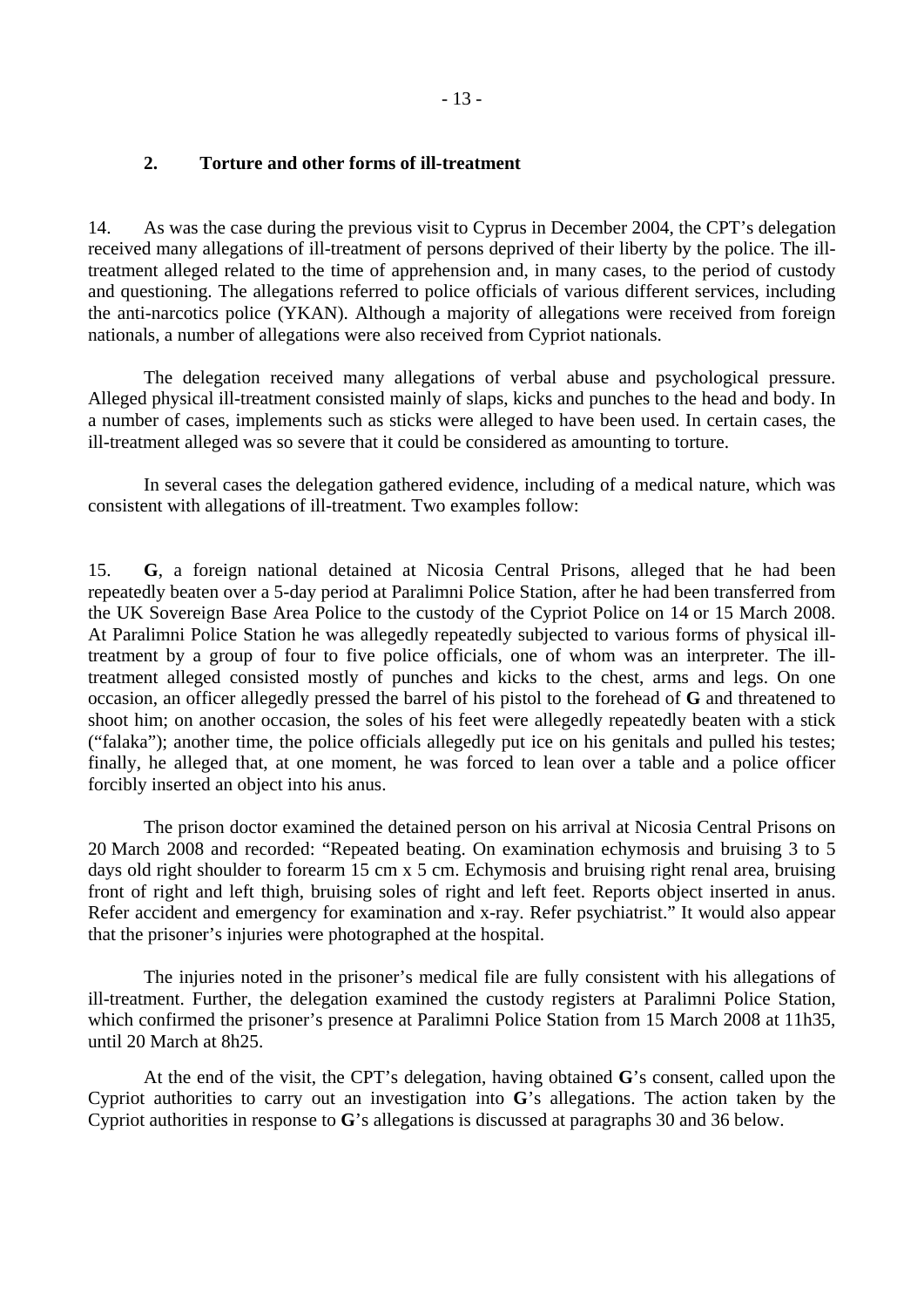16. Another foreign national (**H**) arrived at Nicosia Central Prisons on 7 May 2008 after 5 days in police custody at Larnaca Central Police Station and the former Famagusta Police Station in Larnaca. He alleged that, during questioning by YKAN officers, he was punched in the head and body (resulting in both eyes being blackened), and was kicked in the legs. Although no reference was made to injuries in the prisoner's medical file at Nicosia Central Prisons, the photograph in his medical file, taken on admission to the prison and shortly before his medical screening, clearly shows that he had bruising around both eyes on arrival at the prison.

The injuries visible on the photograph contained in the prisoner's medical file are consistent with his allegations of ill-treatment. Further, the delegation examined the custody registers at the Central and former Famagusta Police Stations in Larnaca, which confirmed the prisoner's presence at those two establishments from 2 May 2008, at 05h35, until 7 May 2008, at 09h40<sup>[10](#page-13-0)</sup>.

17. The Committee has continued to receive allegations of ill-treatment since its delegation's visit in May 2008. One particular allegation, from a person detained at Block 10 Police Prison, referred to intimidation and severe beating by immigration police at the new immigration office premises in the afternoon of 27 August 2008. By letter of 18 September 2008, the CPT requested an investigation into this allegation. **The CPT would like to be informed of the results of this investigation.**

18. It should also be noted that, at Pafos Police Station, the delegation found a wooden stick in one of the offices. Apart from inviting speculation about improper conduct on the part of police officers, such objects are a potential source of danger to staff and detained persons alike. The presence and purpose of the stick at Pafos Police Station could not be explained by officers on duty. By letter of 8 September 2008, the CPT has been informed that the stick in question was a standardissue Police patrolling item used decades ago, kept on the premises merely as a souvenir; it had now been removed and placed in the Police Museum.

In order to dispel speculation about improper conduct on the part of police officers and to remove potential sources of danger to staff and detained persons alike, **the CPT recommends that any non-standard issue objects (such as wooden sticks and other implements) be immediately removed from all police premises where persons may be held or questioned. Any such items seized during criminal investigations should be entered in a separate register, properly labelled (identifying the case to which they refer) and kept in a dedicated store.** 

19. In the light of all the information at the CPT's disposal, the Committee can only conclude that persons held in police establishments in Cyprus continue to run a serious risk of ill-treatment. The Committee acknowledges that the Cypriot authorities have made efforts, through legislation and institutions, to strengthen the fundamental safeguards for persons deprived of their liberty as well as the mechanisms in place to hold law enforcement officials to account for their actions. However, for such measures to be effective, persistent weaknesses need to be addressed (see paragraphs 33 to 53). The Cypriot authorities must be resolute in eradicating ill-treatment by the police.

<span id="page-13-0"></span> $10$ 

See also paragraphs 31 and 36, concerning the case of **H**.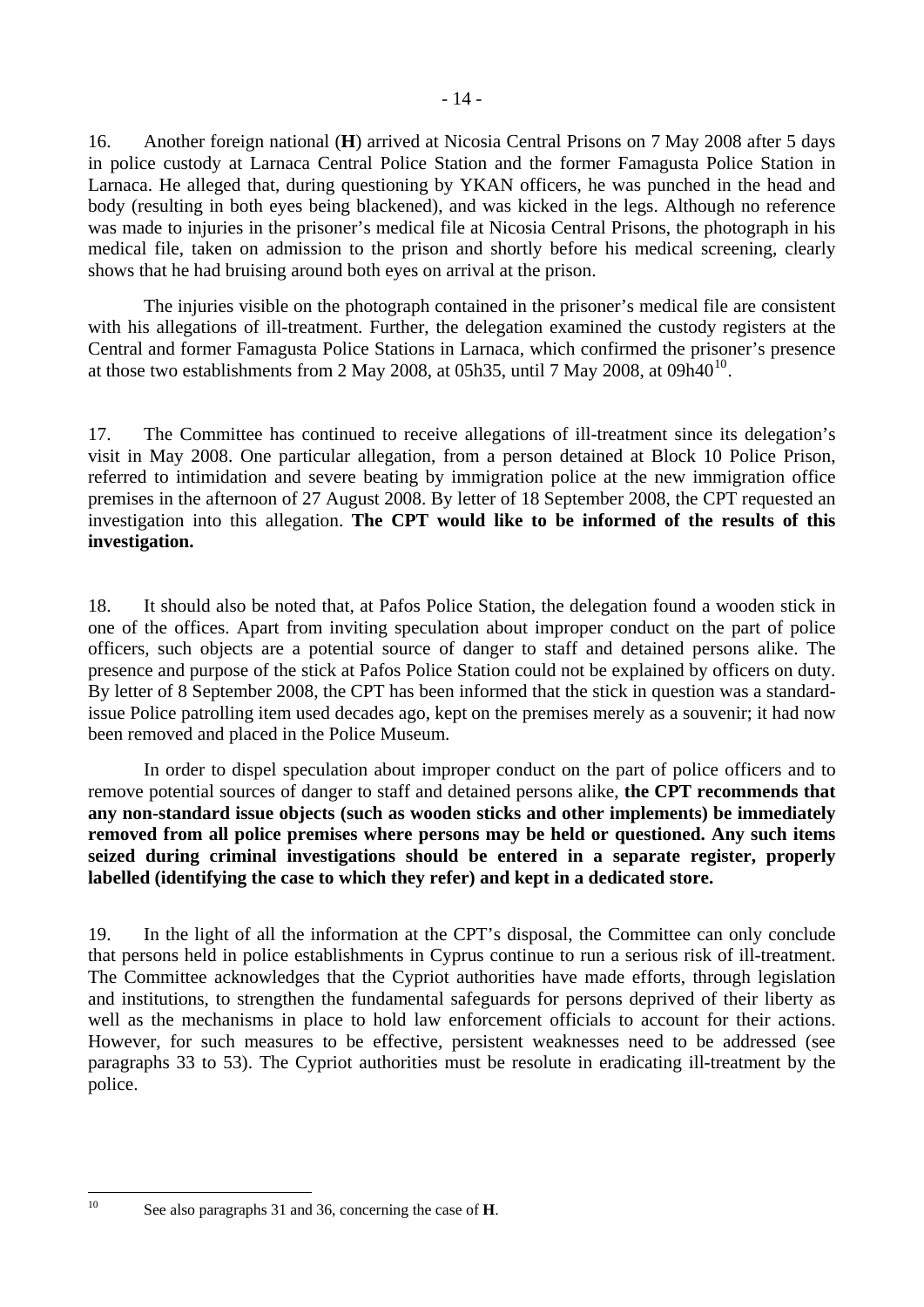<span id="page-14-0"></span>20. **The CPT reiterates its recommendation that the Minister of Justice and Public Order impress upon all police officers that the ill-treatment of persons in their custody is an affront to the values which constitute the very foundations of the State, and will not be tolerated. This message should be repeated at regular intervals and make clear that all information regarding possible ill-treatment will be investigated, and that perpetrators of ill-treatment will be the subject of severe sanctions.** 

21. As regards professional training for police officers on fulfilling their duties in compliance with human rights standards, the approach followed still appears to be essentially theoretical in nature (organisation of conferences, courses and seminars; distribution of information and pedagogical documents). **The CPT recommends that the Cypriot authorities ensure that**  *practical* **professional training in managing high-risk situations is offered to police officers of all ranks and categories and is ongoing; such training should focus inter alia on the questioning of suspects, in compliance with human rights principles.**

22. It should also be noted in this section of the report that a combination of inadequate conditions of detention (see paragraphs 55 to 57), and lengthy detention periods (see paragraphs 10, 11 and 58 to 61) can amount to inhuman and/or degrading treatment. Ever since the first visit to Cyprus in 1992, the CPT has pointed out the problems associated with holding persons for prolonged periods on police premises. Despite certain improvements made over the years to the material conditions at police establishments, the situation, on the whole, has remained unsatisfactory: many more persons are detained for much longer periods, and conditions of detention for such persons are still inadequate. **The CPT calls upon the Cypriot authorities to put an end to the practice of holding persons for prolonged periods on police premises.**

# **3. Combating impunity**

a. introduction

23. The CPT has stressed in the past<sup>[11](#page-14-1)</sup> that an essential component of the prevention of torture and other forms of ill-treatment by law enforcement officials is to ensure that officials responsible for such offences are held to account for their actions. Thus, the emergence of information indicative of ill-treatment must be followed by a prompt and effective response; the failure to provide such a response will engender a culture of impunity, in which efforts to promote human rights principles will be futile.

24. Torture and other ill-treatment offences committed by police officers carry heavy penalties in Cyprus<sup>[12](#page-14-2)</sup>, and persons arrested or detained now have a specific statutory right to be protected from such acts, including (in case of breach) an actionable right to compensation from the State and the officials concerned<sup>[13](#page-14-3)</sup>. The CPT welcomes the existence of these legal provisions.

<span id="page-14-1"></span> $11$  $\frac{11}{12}$  See CPT/Inf (2008) 18, paragraphs 22 to 27.

<span id="page-14-2"></span>See "United Nations Convention against Torture and other Cruel, Inhuman or degrading Treatment or

<span id="page-14-3"></span>Punishment (Ratification) Laws" 235/90-2003.<br>See Law on the Rights of Arrested and Detained Persons (RADP), in force since 30 December 2005.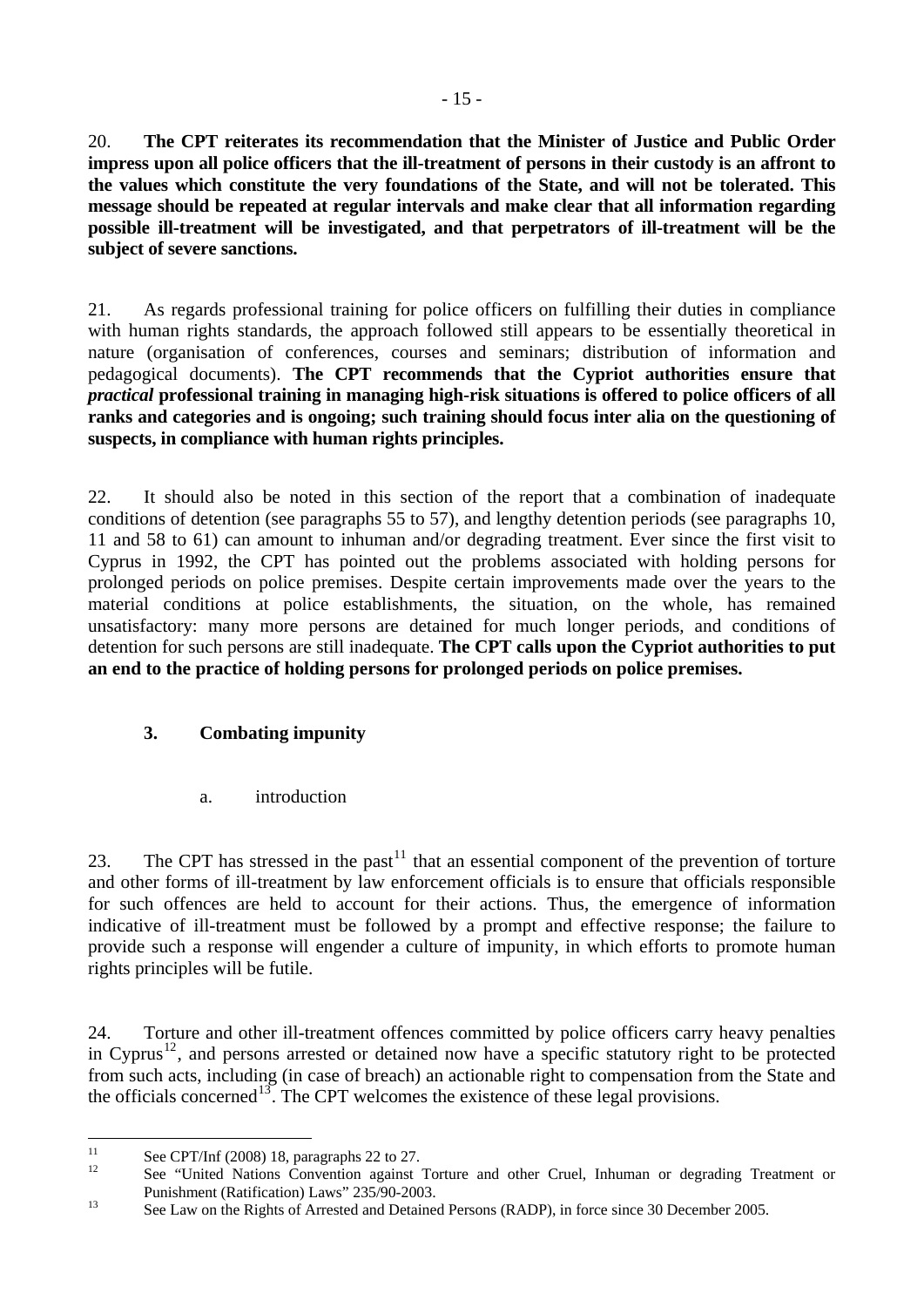Further, a presumption of ill-treatment by a police officer arises whenever a person bears medically certified external injuries during or shortly after police custody which were not present at the time of his/her admission to a police station. The police officer in charge of the station and the investigative officer responsible for the arrest can be held responsible for the ill-treatment unless they can reasonably explain that the injuries had not been caused by a police officer<sup>[14](#page-15-0)</sup>.

 Moreover, during criminal proceedings, if the accused alleges that he or she provided a statement under ill-treatment, the burden of proof shifts, requiring the prosecution to prove beyond reasonable doubt that the statement was made voluntarily<sup>[15](#page-15-1)</sup>.

25. Alleged police misconduct may be investigated by the police either internally, or under the prosecution's instruction and supervision. The Attorney-General also has *ex officio* power to appoint investigators to conduct inquiries into allegations of police ill-treatment.

Further, a five-member Independent Police Complaints Authority (IPCA) was established and began functioning on 2 May  $2006^{16}$  $2006^{16}$  $2006^{16}$ . The IPCA has the authority to conduct investigations *ex officio* or on the basis of a complaint or a referral from the Attorney-General or the Minister of Justice, into alleged police ill-treatment and other misconduct. It can recommend criminal proceedings to the Attorney-General and can order disciplinary action, which the police disciplinary unit is obliged to follow. A 2007 amendment to the law on the IPCA also allows it to entrust cases to investigators from the roster of investigators appointed by the Attorney-General to conduct inquiries.

26. The establishment of the IPCA signals the Cypriot authorities' strong commitment – and is clearly a very important step – towards strengthening police accountability and combating impunity for ill-treatment by law enforcement officials.

Nevertheless, the large number of allegations of ill-treatment heard by the delegation during the 2008 visit to Cyprus, together with certain deficiencies observed in the follow-up given to allegations of ill-treatment, indicate that closer examination of the accountability system is warranted.

A sample of individual cases of alleged ill-treatment by law enforcement officials follows (see section b). The accountability system is subsequently assessed and action recommended, with a view to strengthening the fight against impunity and preventing ill-treatment (see section c).

<span id="page-15-0"></span> $14$ <sup>14</sup> See Section 6 UNCAT Ratification Law.

<span id="page-15-1"></span><sup>&</sup>lt;sup>15</sup> Information provided by the Law Office of Cyprus.

<span id="page-15-2"></span>By law N. 9(I) of 2005, which entered into force on 17 February 2006.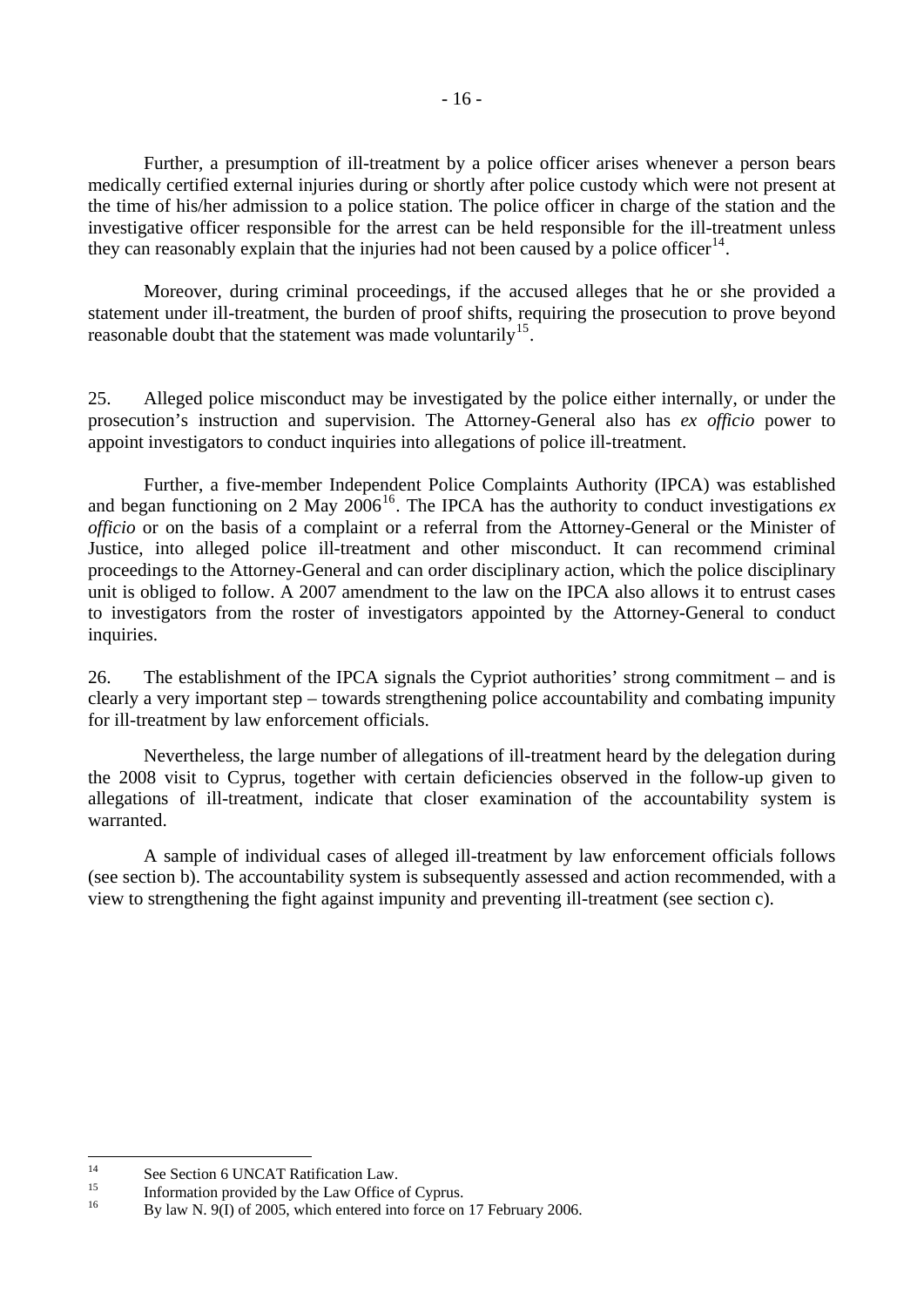### b. individual cases

<span id="page-16-0"></span>27. **A** alleged that he was ill-treated by police officers on 22 July 2004. A description of the alleged ill-treatment and of the medical examinations he underwent in hospital was provided in the report on the visit in  $2004^{17}$  $2004^{17}$  $2004^{17}$ . The Assize Court examined **A**'s ill-treatment allegation as a trial within his murder trial and concluded that **A**'s statement concerning the charges against him, taken immediately after his discharge from hospital, was inadmissible, as the prosecution could not prove beyond reasonable doubt that **A**'s statement was made voluntarily. No further investigative steps were taken with regard to the alleged ill-treatment. A finding of inadmissibility was considered just satisfaction for **A**, thereby obviating the need to enquire further whether ill-treatment as such had occurred.

28. **B** and **C** alleged that, on a roadside in Nicosia in the early hours of 20 December 2005, a group of plainclothed and uniformed police officers repeatedly punched, kicked and stamped on their bodies, while they lay on the ground, their hands cuffed behind their backs. **B** also alleged that his head was repeatedly knocked against the street curb. **B** suffered, inter alia, fractures to the jaw and **C** a fractured left wrist, and both required hospitalisation and treatment, including maxillofacial surgery for **B**. On the same day, **B** and **C** also lodged complaints of ill-treatment and several police officers lodged civil actions against **B** and **C** for damages for injuries sustained by them as described in a news bulletin issued by the police. An internal police investigation into the allegations was opened on 20 December 2005. The Attorney-General's office received a copy of a video recording depicting a scene of ill-treatment inflicted by some, but not all, of a group of persons, consistent with the allegations of **B** and **C**, and appointed an independent investigator on 23 December 2005, whereupon the internal police investigation was discontinued.

At the same time, **B** and **C**'s allegations of ill-treatment were also submitted by their lawyers to the office of the Ombudsman, who opened an inquiry, and interviewed **B**, **C** and several police officers. She unofficially received a copy of the above-mentioned video on 13 January 2006, questioned the officers again and published a report on her inquiry on  $7$  April  $2006^{18}$  $2006^{18}$  $2006^{18}$ , concluding that **B** and **C** had been ill-treated by police officers and requesting that a proper investigation be carried out. Her report also referred to a letter by the Chief of Police, dated 31 March 2006, in which he stated that he intended to await the conclusion of the criminal proceedings under way, before opening disciplinary proceedings against the officers concerned.

<span id="page-16-1"></span> $17$  $\frac{17}{18}$  See CPT/Inf (2008) 17, paragraph 17.

<span id="page-16-2"></span>See Commissioner for Administration (Ombudsman) report on complaints Nos 3105/2005 and 3106/2005.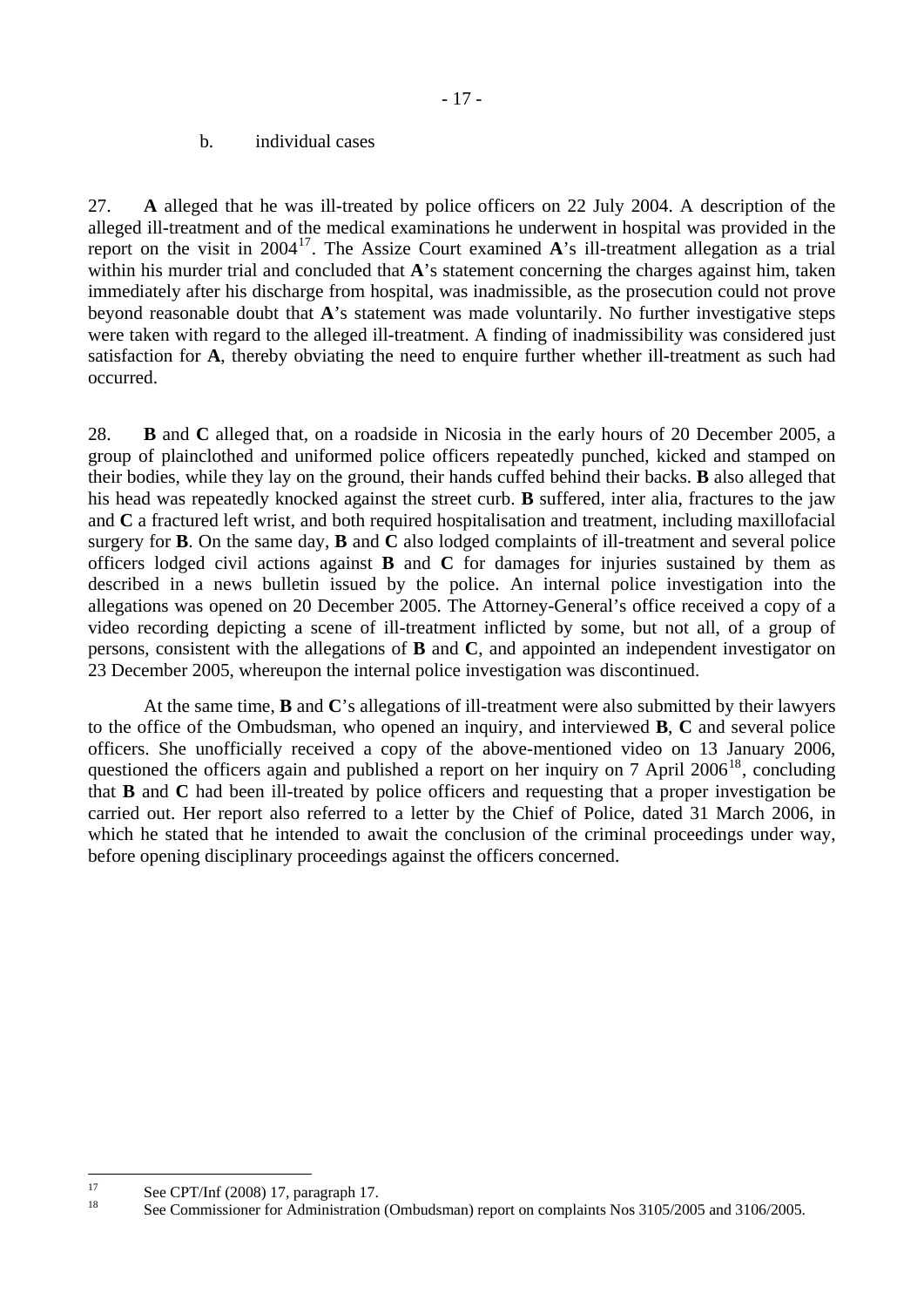A copy of the video was provided - by an undisclosed source - to the media, and on 28 March 2006 the video was broadcast prominently during news programmes and posted on a media website<sup>[19](#page-17-0)</sup>. On 3 April 2006, the police issued a public apology to **B** and **C**. In early April 2006 the Attorney-General appointed eight further investigators to assist in the criminal investigation, which was completed in June 2006. Charges were brought against eleven police officials, who were then suspended from duty, with their salary halved. Their trial began in September 2006. As the author of the video did not wish to disclose his or her identity and take the witness stand, the Attorney-General himself testified as to the veracity of the video material, which, as a result, was admitted as evidence. The trial was ongoing during the CPT's visit. **The CPT would like to be informed, in due course, of the outcome of the criminal proceedings and of any disciplinary action taken**.

29. **D** alleged that, in the early hours of 29 August 2007, YKAN officers stopped his car near a hill-side in the Limassol area, where they proceeded to ill-treat him in order to force him to sign a confession. **D** was allegedly pistol-whipped on the right side of his head, then kicked, punched and hit in the body repeatedly, until he warned the officers that he suffered from epilepsy; they stopped hitting him and instead proceeded to ill-treat his friends, **E** and **F**. After one officer allegedly threatened to rape **D**, forcing down his trousers, **D** agreed to sign a confession. **D**, **E** and **F** were allegedly dragged along on the ground, handcuffed, and taken for a house search, and at 4 a.m. **D**  was detained at Yermasoyia Police Station (Limassol). **D** alleged that he sustained injuries, including swelling on the right side of his skull; these were seen and photographed by a forensic doctor at the police station, who certified that the evolution of the injuries was consistent with **D**'s allegation of ill-treatment. During the trial against **D**, the statement he signed at the time of his arrest was invalidated, as it was found not to have been made voluntarily (cf. paragraph 24). However, to the best of the CPT's knowledge, no action was taken against the YKAN officers.

30. **G**'s alleged ill-treatment is described at paragraph 15. Following the CPT's visit, the IPCA appointed a three-member team of investigators, including one lawyer, to investigate **G**'s allegations. **G** alleged to the delegation during the visit, that he had raised the matter both with his lawyer and the judge. The Cypriot authorities informed the  $CPT<sup>20</sup>$  $CPT<sup>20</sup>$  $CPT<sup>20</sup>$  that, after **G** had made his allegation to the prison doctor, an administrative investigation was initiated by the police, but the allegation "was not proved", and no disciplinary measures were taken against the police officers. They also stated that during **G**'s time in police custody he never mentioned ill-treatment to his lawyer or to the judge, to whom he was presented twice. **The Committee requests that it be informed, in due course, of the results of the criminal investigation and of any disciplinary measures taken.**

31. **H**'s allegation of ill-treatment is described at paragraph 16. Although **H** was seen with visible injuries on his face by at least the judge who remanded him in prison<sup>[21](#page-17-2)</sup>, and by both prison custodial and prison health care staff on his admission to Nicosia Central Prisons, it would appear that no action was taken to investigate the possibility of ill-treatment. Moreover, **H**'s prison medical file makes no mention of his bruised, blackened eyes, though they are clearly visible in **H**'s prison admission photograph.

<span id="page-17-0"></span> $10$ <sup>19</sup><br><sup>20</sup> [www.politis-news.com](http://www.politis-news.com/) The video has since been removed from the site.<br>By letter of 8 September 2008.

<span id="page-17-2"></span><span id="page-17-1"></span>

<sup>21</sup> Injuries were possibly also visible on **H**'s first presentation to the judge who remanded him in police custody.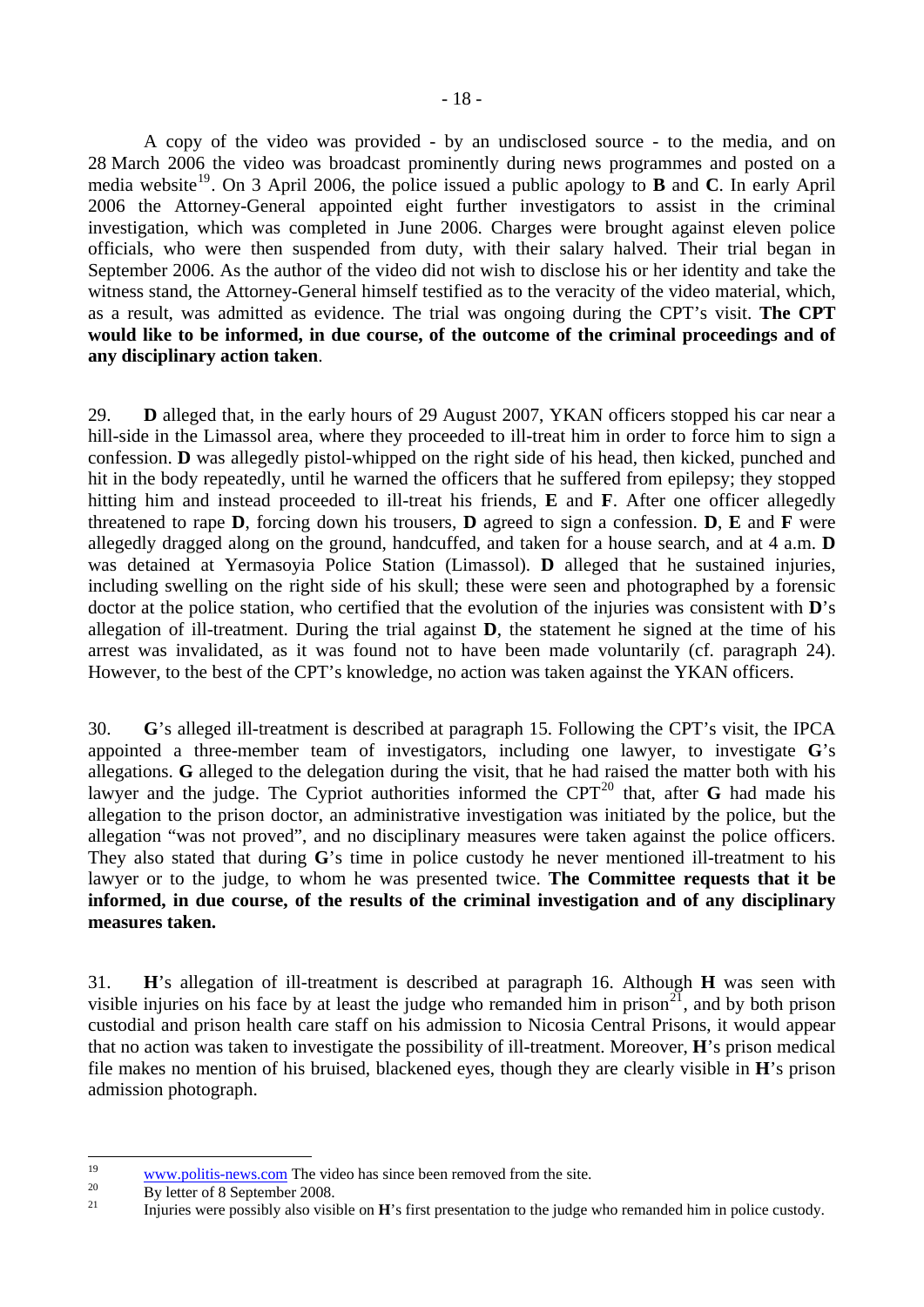<span id="page-18-0"></span>32. At Pafos Police Station, the delegation interviewed **I**, a foreign national who had been held in detention for one night and had yet to be presented before a judge. Although he stated to the delegation that he had not been ill-treated, his general demeanour suggested otherwise. Further, according to his individual custody register, he had, on arrival at Pafos Police Station, displayed "blows on lips, scrapes, grazes on right hand - states some security officer caused them". The police had not taken **I** to hospital for a medical examination, nor was such a transfer envisaged.

#### c. assessment and recommended action

33. The existence of a suitable legal framework is not of itself sufficient to guarantee that appropriate action will be taken in respect of cases of possible ill-treatment. Due attention must be given to sensitising the relevant authorities to the important obligations which are incumbent upon them. The CPT must, once again, stress the important role played by judges and prosecutors, but also by other competent authorities, in preventing ill-treatment by law enforcement officials through the diligent examination of all relevant information regarding alleged ill-treatment which may come to their attention, whether or not that information takes the form of a formal complaint.

34. Several of the individual cases examined (e.g. **B**, **C** and **G**) are indicative of a police culture in which a blind eye is turned to ill-treatment by colleagues.

Combating impunity for police ill-treatment must start within the police service itself. Positive action is required, through training and by example, to promote a culture in which it is regarded as correct and professionally rewarding to belong to a team which abstains from having resort to ill-treatment, and where the right thing to do is to report ill-treatment by colleagues. In the CPT's view, a clear understanding must prevail that culpability for ill-treatment extends beyond the actual perpetrators and to anyone who knows, or should know, that ill-treatment is occurring and fails to act to prevent or report it.

**The CPT recommends that police training incorporate the above precepts and that all law enforcement officials (including police officers and prison directors) be formally required to notify the Attorney-General or the IPCA immediately – either directly or through a clearly established reporting line – whenever they become aware of any information indicative of illtreatment; if necessary, whistle-blower protective measures should also be adopted.** 

35. In the cases of **A** and **D**, allegations of ill-treatment gave rise to proceedings within the framework of criminal proceedings against **A** and **D**, respectively, as to the voluntariness of the statement given, and its consequential admissibility as evidence. In this so-called "trial within a trial", it is the prosecution's role to prove beyond reasonable doubt that the statement obtained was provided voluntarily, and it is the defence counsel's role to argue against such a finding. Thus such proceedings do not constitute a *prosecution* of the alleged perpetrator of ill-treatment. On the contrary, it is in the prosecuting authority's interest to advocate against a finding of ill-treatment. Further, the defence counsel's objective is to ensure that the statement is declared inadmissible, for whatever reasons.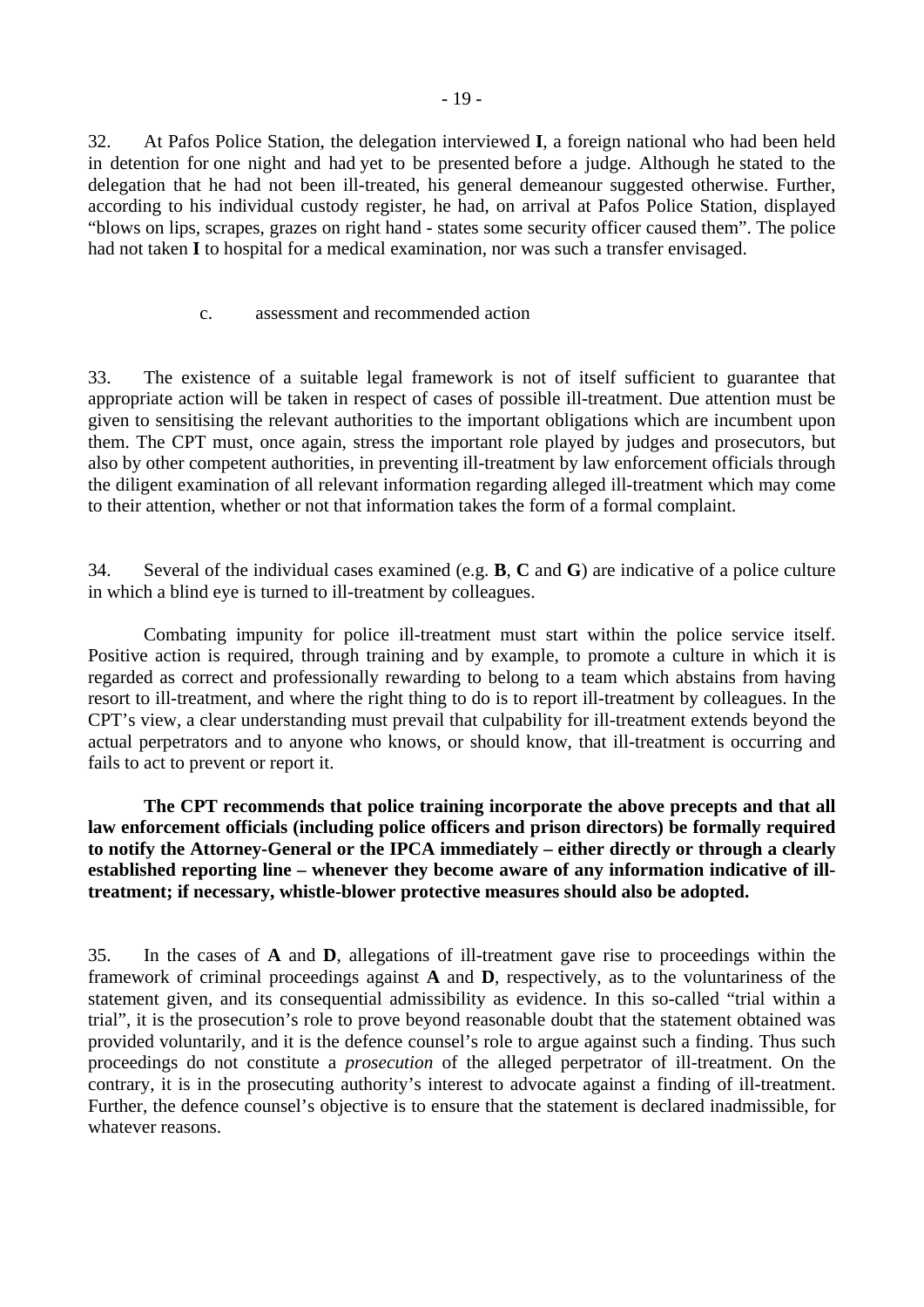In terms of combating impunity, it is clearly not enough merely to test the voluntariness of a statement obtained under alleged ill-treatment and for the statement to be declared inadmissible as evidence against the complainant. When it comes to acts as serious as deliberate ill-treatment by the police, the only appropriate response to them must be accountability through the criminal justice system. **The CPT recommends that, where evidence of ill-treatment by law enforcement officials comes to light, that issue must be investigated and prosecuted as a separate issue; the relevant legislation should be reviewed accordingly.**

36. In the case of **G**, medical evidence was available which should have given rise to a presumption of ill-treatment<sup>[22](#page-19-0)</sup>, and yet this was not the case: police authorities conducting an inquiry found that "ill-treatment was not proved", when, by law, in the face of the medical evidence available, it was for the police to *disprove* ill-treatment by producing a reasonable explanation for **G**'s injuries. Similarly, **H** and **I** bore injuries either on arrival in, or during, police custody, and yet they were not referred promptly to a medical examination. **The CPT recommends that the necessary steps are taken to ensure that the presumption of ill-treatment (referred to at paragraph 24) operates effectively in the conduct of inquiries.** In particular, **the presumption of ill-treatment will be of little value as a preventive mechanism unless it is coupled with the necessary systematic medical examination at the beginning of detention.** 

37. Several persons met by the delegation during the visit (for example, **G**) alleged that they had complained of ill-treatment to the judge who remanded them in custody, but that the judge had shown little interest in the matter, even when they had displayed injuries on visible parts of the body. Further, despite the fact that **H**'s appearance, as seen on his prison photograph, could be said to amount to *prima facie* evidence of ill-treatment, the relevant judicial authorities had not pursued the matter.

**The CPT recommends, once again, that the Cypriot authorities take the necessary steps, in the light of the foregoing remarks, to ensure that judicial authorities are duly sensitised to their obligations to take appropriate action in respect of cases of possible illtreatment. Whenever there are grounds to believe that a person brought before a judge could have been the victim of ill-treatment, the judge should immediately request a forensic medical examination of the person concerned and bring the matter to the attention of the relevant authorities.** 

**It is also imperative that judicial authorities conduct proceedings in such a way that persons brought before them have a real opportunity to make a statement about the manner in which they have been treated.** For example, it could be the case that persons such as **H** are frightened to complain about ill-treatment, because of the presence at the hearing with the judge of the very same law enforcement officials who had interrogated and allegedly ill-treated them.

38. The CPT recalls that effective investigations into police ill-treatment must meet certain basic criteria: they must offer guarantees of independence and thoroughness, and must be conducted in a prompt and expeditious manner.

<span id="page-19-0"></span> $\mathfrak{D}$ 

Under Section 6 of the UNCAT Ratification Law. See paragraph 24 above.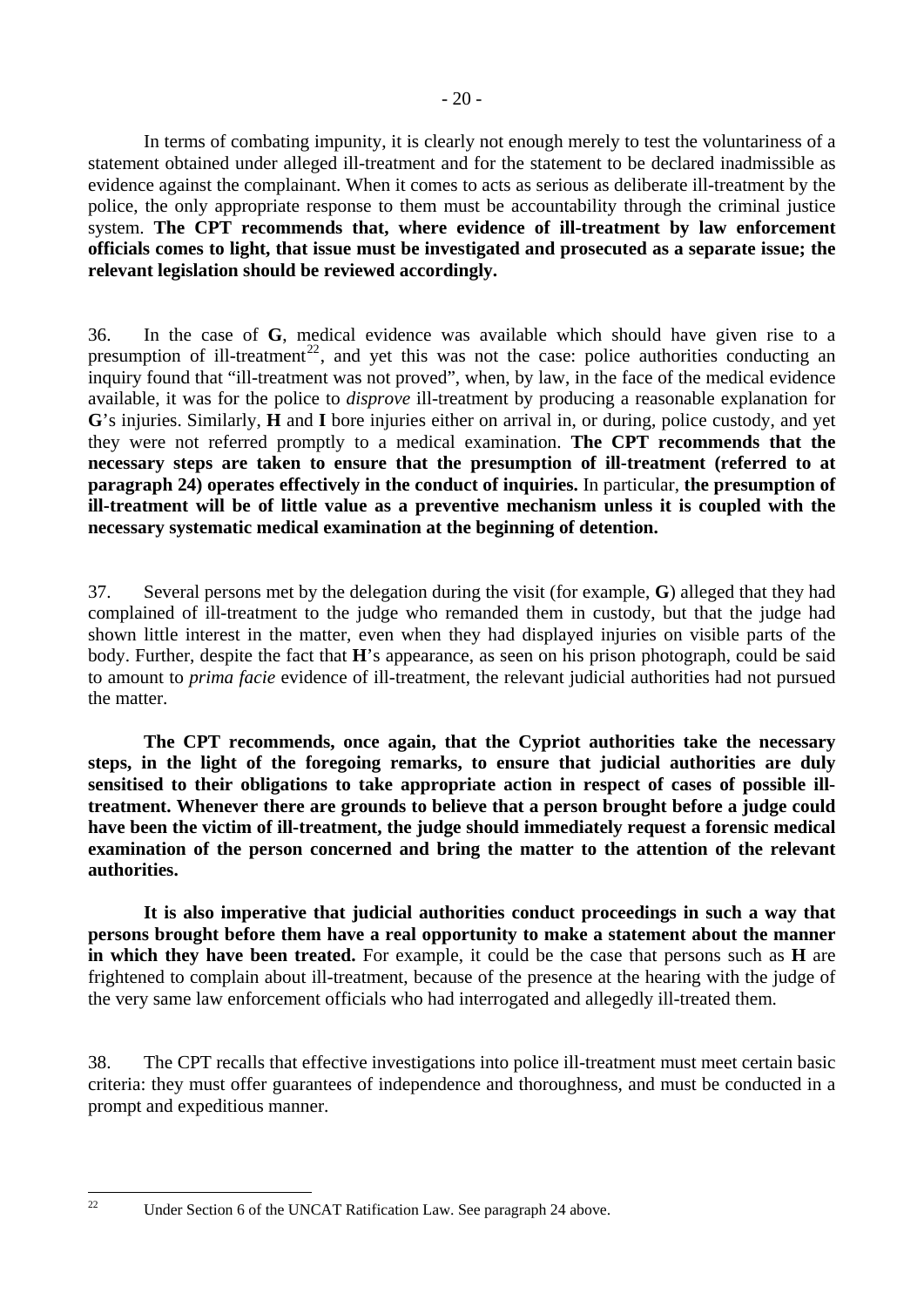The Cypriot Government has stated that the operation of the IPCA "is intended to provide an *independent* mechanism for examining complaints regarding ill treatment whilst in police custody<sup> $3,23$  $3,23$ </sup>. During discussions with members of the IPCA, the CPT's delegation was informed that, in their experience, police officers are more vigorous and effective in their investigations than other investigators with no police experience; their preference was, therefore, to entrust investigations to former police officers.

The CPT acknowledges that the IPCA should benefit from the specific experience of police officers, by calling on them to provide advice on general issues, and training to IPCA investigators on how to conduct investigations. However, in the interest of the independence, both real and perceived, of the IPCA's investigations, **the CPT recommends that all persons entrusted with the operational conduct of investigations into police ill-treatment be – and be seen to be – independent from the police. Thus, such investigations must not be entrusted to police officers in active duty; further, it would be preferable for former police officers to form, at most, a minority within the team entrusted with a particular investigation.** 

39. The CPT was informed that disciplinary culpability is examined irrespective of whether police misconduct is found to constitute a criminal offence<sup> $\tilde{2}^4$ </sup>. It is also positive that the IPCA can direct the disciplinary board to initiate proceedings.

However, it would appear that the current disciplinary procedures have not been adequately adapted to reflect the IPCA's power to direct the board to take disciplinary action. Further, the CPT was informed that disciplinary proceedings are conducted and adjudicated by police officials. **The CPT recommends that the disciplinary procedures be reviewed so that disciplinary action is taken whenever the IPCA orders it, and so as to ensure that disciplinary proceedings offer some degree of independence, in particular through the composition of adjudicating panels.**

It is also noteworthy that, in the case of **B** and **C**, the police officers had not been suspended from duty pending the results of the investigation. **The CPT requests the comments of the Cypriot authorities on this matter.** 

40. Although it is too early to make a detailed assessment of the IPCA, the CPT wishes to stress that, for it to operate as an effective tool in combating impunity for police ill-treatment, it should be adequately staffed and resourced, and its independence ensured. **The CPT recommends that the IPCA be provided with the necessary means to discharge its functions effectively.** 

41. The Committee is concerned that a considerable number of complaints may not be reaching the IPCA. Indeed, none of the above-mentioned individual cases (referring to events which occurred after the establishment of the IPCA, i.e. the cases of **D**, **G**, **H** and **I**) had come to the IPCA's attention. **The CPT recommends that the IPCA's functions be properly publicised**. In particular, information on how to lodge a complaint with the IPCA should be visibly displayed in police premises; a person arriving in prison should be able to lodge a complaint about police illtreatment promptly with the IPCA, and be interviewed by an IPCA investigator. Moreover, in the interest of transparency, **the IPCA should issue information to all complainants on the results of their complaints, including a reasoned report**.

<span id="page-20-0"></span> $\overline{23}$ See the Cypriot response to the 2004 visit report (CPT/Inf (2008) 18) at paragraph 8 (page 16). See also the CPT's remarks on the independence of investigations in the report on the visit in 2004 (CPT/Inf (2008) 17), paragraph 25.<br>See the Cypriot response to the 2004 visit report (CPT/Inf (2008) 18), at paragraph 7 (page 16).

<span id="page-20-1"></span>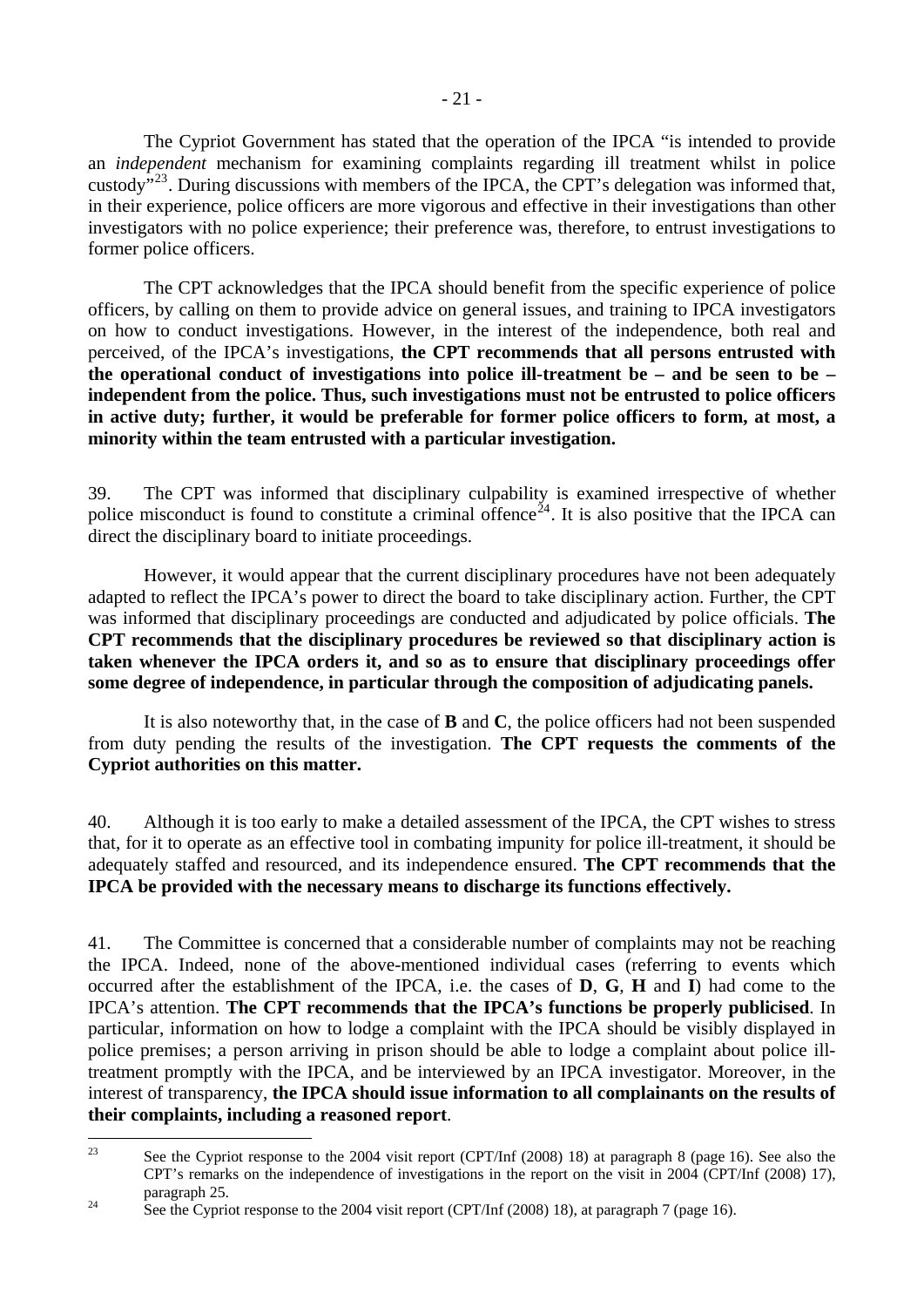## <span id="page-21-0"></span>**4. Safeguards against ill-treatment of detained persons**

42. The CPT welcomes the adoption of the Law on the Rights of Arrested and Detained Persons ("RADP"), in force since 30 December 2005, which rectifies most of the deficiencies the CPT has outlined in past reports as regards the legal safeguards available to persons deprived of their liberty by the police<sup>[25](#page-21-1)</sup>. It also notes that the rights afforded by this law expressly include persons arrested or detained under aliens legislation<sup>[26](#page-21-2)</sup>. Another feature of the new law is that officials obstructing the exercise of the right to communication with a relative or third party or with a lawyer or the right of access to a doctor may incur disciplinary and/or criminal sanctions of up to 6 months' imprisonment or a fine of up to 1000 Cyprus Pounds, or both; arrested or detained persons also have an actionable right to compensation from the State and the officials concerned.

The following remarks will focus on those issues which remain outstanding, including the effective enjoyment, in practice, of the safeguards advocated by the CPT.

43. The right to inform a relative or third party of one's detention immediately upon one's arrest, and personally, by telephone, is expressly guaranteed<sup>[27](#page-21-3)</sup>. However, according to the information gathered during the visit, effective enjoyment of this right was not always afforded to persons in police custody. **The CPT recommends that the necessary steps be taken to ensure that the right to inform a relative or third party of one's choice of one's situation, from the very outset of detention, is effectively enjoyed.** 

As regards the exceptional delay of up to 12 hours in the exercise of this right, the possible reasons for such a delay would appear to be adequately circumscribed (see Article 3(2)). However, additional safeguards need to be introduced; in particular, any delay in notification of custody, including the reasons for such a delay, must be recorded in writing and must require the approval of a senior police officer unconnected with the case, or of a prosecutor. **The CPT recommends that the necessary steps be taken in the light of the above remarks.** 

44. As regards access to a lawyer, the RADP law explicitly provides for an arrested person to be given, immediately upon being brought to the police station, a list of the names and telephone numbers of all registered lawyers, as well as the means to telephone them confidentially<sup>[28](#page-21-4)</sup>. Every detained person has the right to meet in private with a lawyer, at any time of the day. The law does not provide for any exceptional delay in communication with a lawyer. However, in their letter of 8 September 2008, the Cypriot authorities suggest that such a delay is possible. **The CPT requests clarification of this issue.** 

<span id="page-21-1"></span> $25$ <sup>25</sup> See, in particular, CPT/Inf (2008) 17, at paragraphs 28 to 40.

<span id="page-21-2"></span><sup>&</sup>lt;sup>26</sup> Arrest or detention pursuant to Article 11(2)(f) of the Constitution.

<span id="page-21-3"></span>See Article 3(1)(b), RADP Law, and, for communication with a diplomatic or consular representative, Article 5(1)(a).<br>
See Article 8(3), RADP Law.

<span id="page-21-4"></span>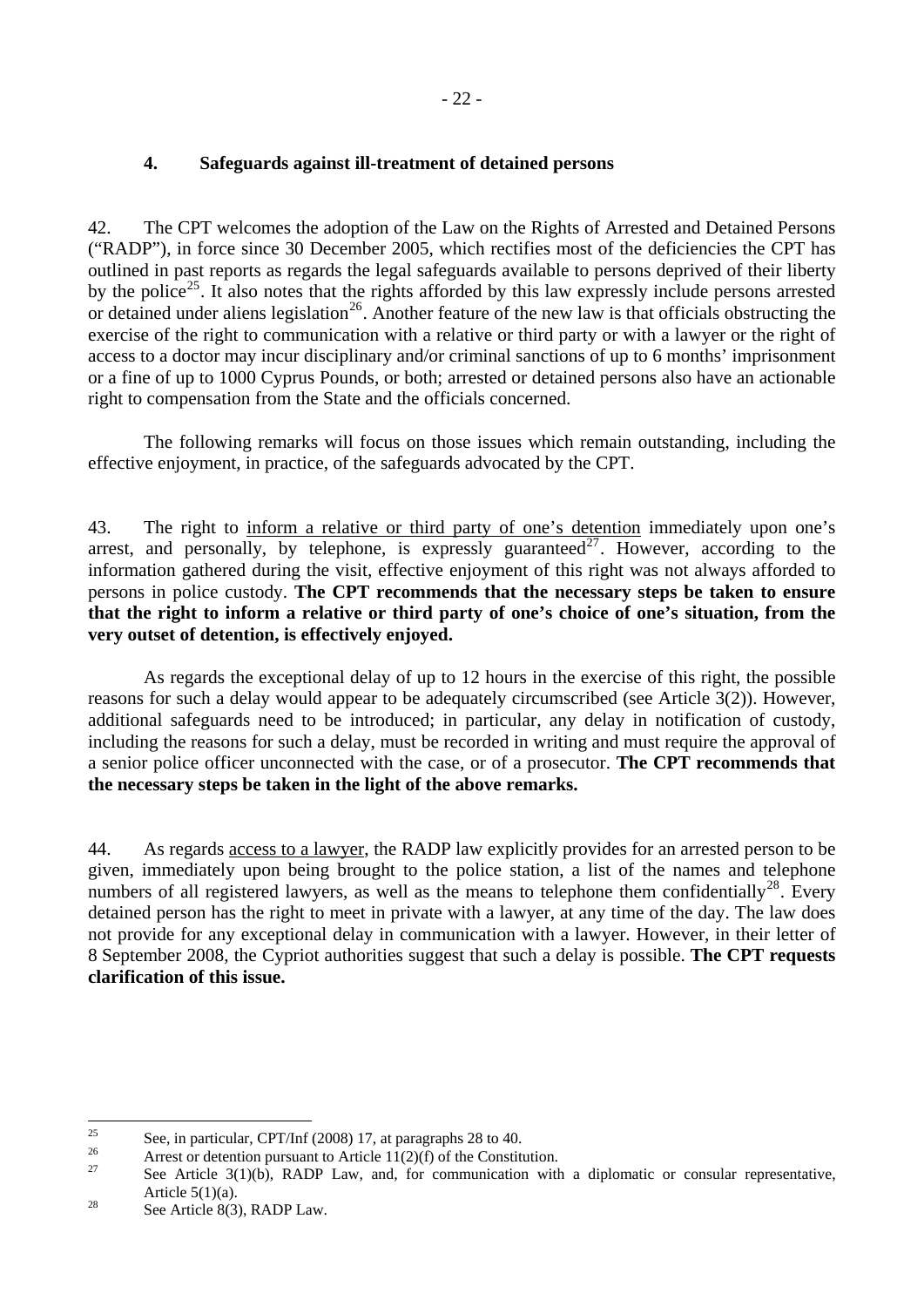45. Cypriot law provides for the assistance of a lawyer free-of-charge throughout criminal proceedings for those who cannot afford one<sup>[29](#page-22-0)</sup>. In theory, such a right should apply from the very outset of deprivation of liberty. In practice, however, access to a lawyer free of charge cannot occur before the person's application has been processed, including the necessary investigation into the person's financial situation, and a favourable decision by the court. By way of example, the delegation met one 17-year-old girl at Larnaca Central Police Station who had been in police custody for four days on the basis of a judicial warrant, had been questioned by the police without a parent, guardian or trusted person present, had not yet seen a lawyer and alleged that she had been told she would only be provided with one on the  $7<sup>th</sup>$  day of her police custody. Further, the delegation met many persons detained under the aliens legislation, none of whom had benefited from legal aid as provided under the Law on Legal Aid.

Such a state of affairs is totally unacceptable. It is incumbent upon the Cypriot authorities to ensure that all persons detained by the police<sup>[30](#page-22-1)</sup> are able to have an effective right of access to a lawyer. For persons who do not have their own lawyer, a duty lawyer should be available.

**The CPT recommends that a fully-fledged and properly funded system of legal aid for persons in police custody who are not in a position to pay for a lawyer - including persons detained under the aliens legislation - be developed, so that this right may be effectively enjoyed from the very outset of police custody.** 

46. The right of access to a doctor is stipulated in the RADP law and includes the option to call upon a doctor of one's choice at one's own expense, the confidentiality of medical consultations<sup>[31](#page-22-2)</sup>, and the proper recording of the doctor's findings and of possible statements by the detained person regarding ill-treatment. However, Article 30 prescribes prohibitive criminal sanctions<sup>[32](#page-22-3)</sup> for persons who abuse the right to medical examination or treatment. Although the delegation was assured by the Cypriot authorities that this provision had never been applied, the Committee reiterates its view<sup>[33](#page-22-4)</sup> that such a provision could dissuade detained persons – including those who consider themselves to be victims of ill-treatment – from exercising their right of access to a doctor. **The CPT recommends that this provision be abolished.** 

47. From the information gathered during the visit, it would appear that, in practice, access to a doctor for those who required one was not guaranteed. At a general level, staff at Police Prison (Block 10) reported that hospital care was provided free of charge only upon presentation of a passport, which many persons at Block 10 did not have.

<span id="page-22-0"></span><sup>29</sup> See Article 30(3) (d) of the Constitution and the Law on Legal Aid  $165(1)/2002$ , as amended by Laws  $22(1)/2005$  and  $77(1)/2005$ . These provisions also allow for legal aid in civil matters.<br><sup>30</sup> See also Directive on Asylum Procedures 2005/85/EC, requiring legal aid for detained aliens – implementation

<span id="page-22-1"></span>deadline for Cyprus: end of 2008.<br><sup>31</sup> Exceptionally, if the doctor's safety is at risk, a police officer of the same gender as the detained person might

<span id="page-22-3"></span><span id="page-22-2"></span>observe, but not listen to, the examination (Article 27(2)).<br>Up to three years' imprisonment and/or a fine of up to 3000 Cyprus Pounds.

<span id="page-22-4"></span>See CPT/Inf (2008) 17, paragraph 32.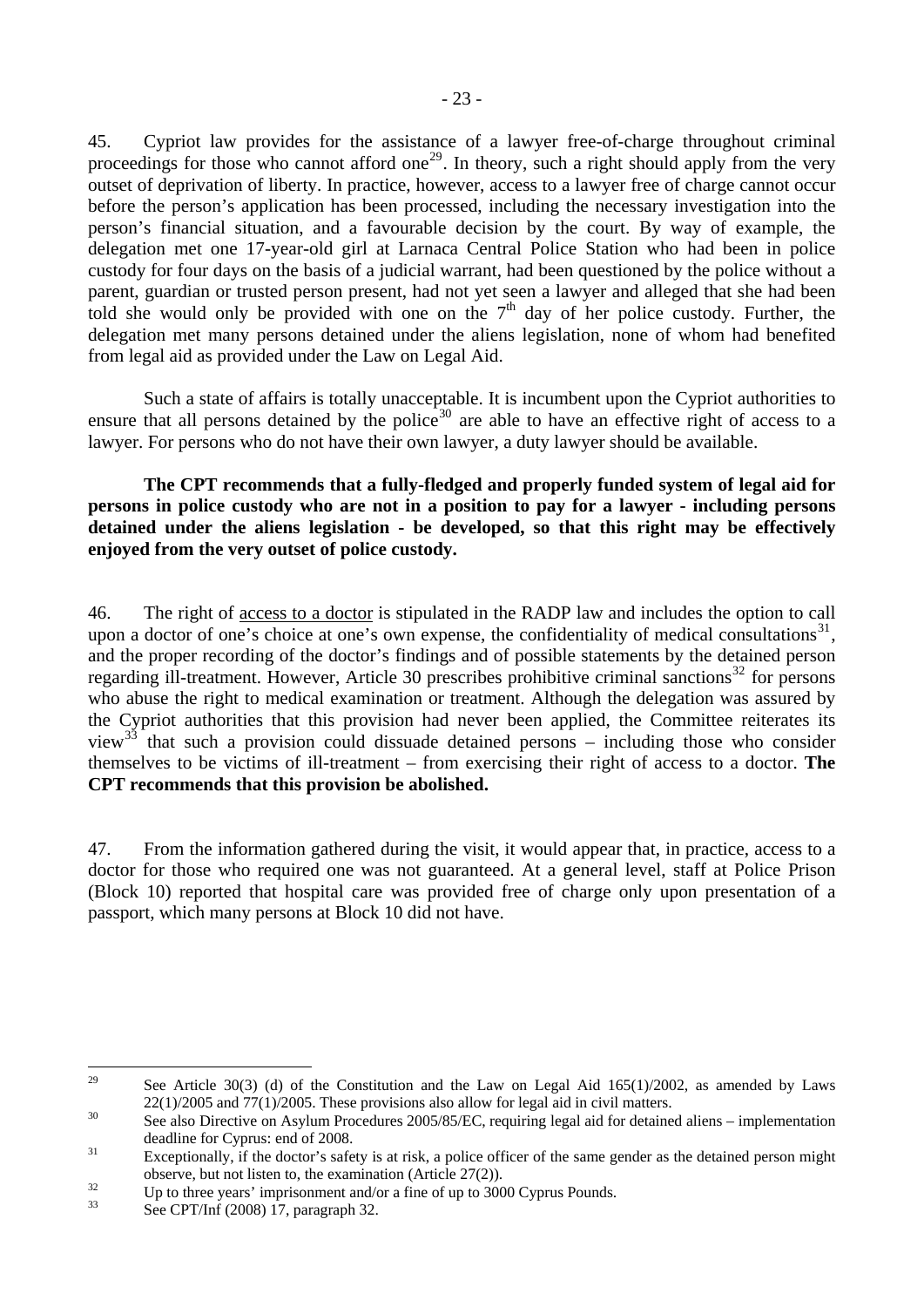More specifically, in one instance, the delegation had to request immediate hospitalisation for a person seen on his fifth day of detention at the former Famagusta Police Station in Larnaca. Although the CPT was subsequently informed, by letter of 8 September 2008, that the person concerned tested negative for tuberculosis and returned to the Police Station, no other explanation for his symptoms (loss of weight, night sweats (subjective symptoms); cervical lymphadinopathy, widespread subcutaneous nodules) was proffered. Nevertheless, in the opinion of medical members of the delegation, the person's symptoms required further medical evaluation.

Further, the delegation examined the file of a person who had been held for more than eight months in various police stations and was released from Larnaca Central Police Station the evening before the visit to that establishment. His personal file included medical notes which recorded that he required a neurological evaluation and a testicular cyst removal operation, neither of which he actually received. The Cypriot authorities' affirmation, in their letter of 8 September 2008, that "no illness of any kind was diagnosed" is totally erroneous.

 In the light of the above, **the CPT recommends that the Cypriot authorities ensure that persons detained on police premises benefit from effective access to a doctor.** Further, **for as long as detention periods on police premises remain potentially lengthy, the health-care services provided must be proactive, including systematic medical screening at an early stage and adequate attention to the health-care needs of detained persons.** 

48. Further, police officers and the doctor regularly visiting Police Prison (Block 10) did not know how to manage a person detained who was on hunger strike at the time of the visit. Certain basic steps were not taken (e.g. close medical supervision and frequent monitoring and recording of weight) until these were pointed out by the delegation as being necessary. **The CPT therefore recommends that a comprehensive policy be developed on the management of hunger strikes by persons in police custody. Such a policy must include detailed logbook recording and close medical supervision.** 

49. The RADP Law stresses the need for adequate provision of information on rights to persons in police custody. The CPT observed that laminated information sheets detailing the rights of arrested persons under the RADP Law (along with the house rules) were posted in all of the law enforcement establishments visited. The sheets were available in a wide range of relevant languages (usually in areas immediately adjacent to cells which were often accessible to persons detained), although the different language versions were often inconsistent and incomplete.

However, the form suggested that access to any doctor, including a government doctor, would be at the expense of the detained person, which is not accurate. **The information sheets should state clearly that detained persons who request access to a government doctor will not be obliged to pay for the doctor's services.** 

As to the forms attesting that detained persons have been informed of their rights, the delegation observed that they did not cover the right of access to a doctor. Further, they were often signed and dated apparently without being understood, as the persons did not indicate – though the form provided such an opportunity – whether they wished or not to avail themselves of their rights. **The CPT recommends that the forms cover all the rights available to detained persons and that officers on duty ensure that they are understood by the persons concerned.**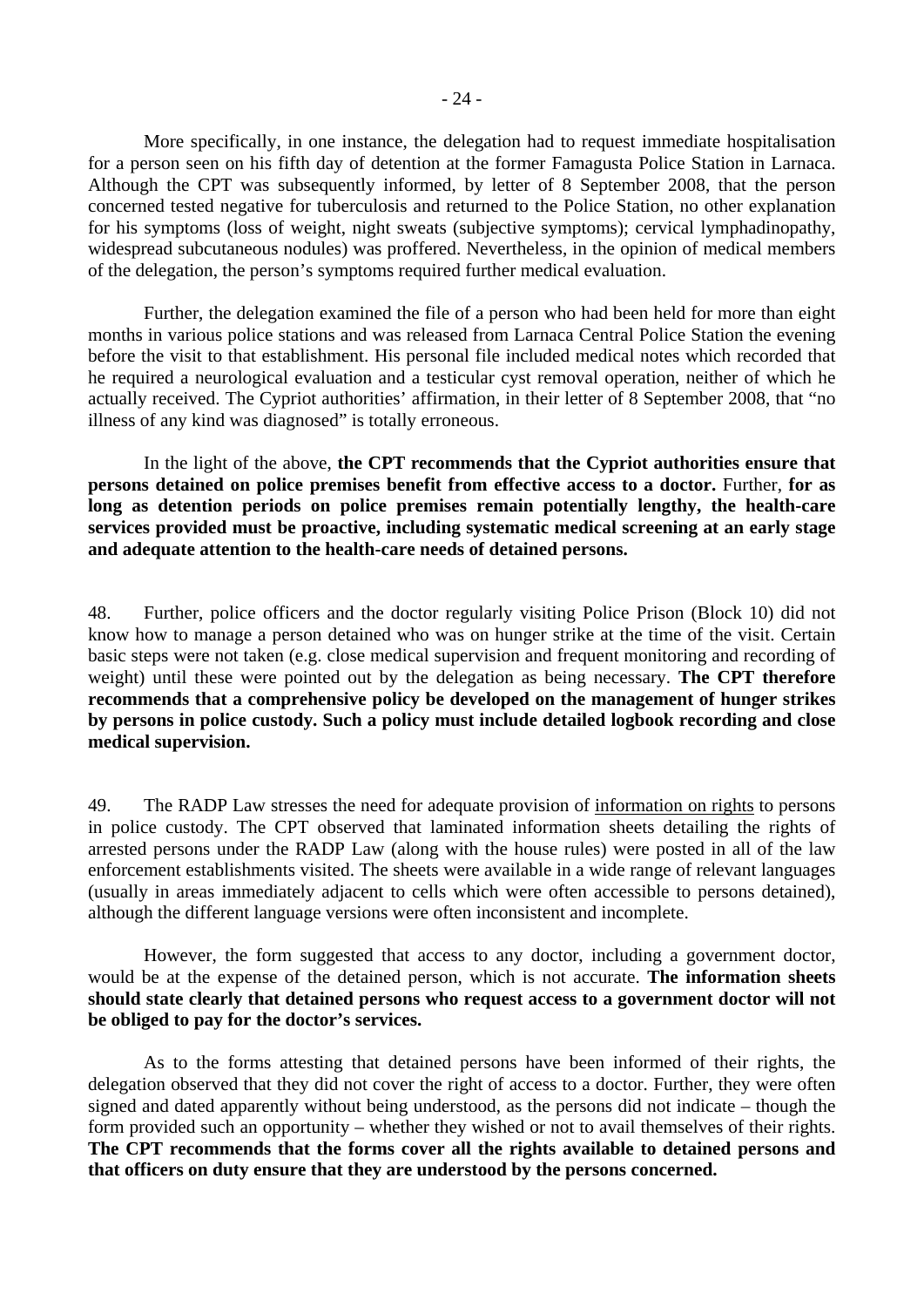50. More generally, the situation as regards custody records had improved since the CPT's previous visit in 2004. In addition to the general custody register at each police station, a detailed individual custody record was compiled for persons arrested and detained there. **The CPT trusts that the Cypriot authorities will ensure that police officers fulfil their obligation to complete custody records in a diligent manner in respect of every person deprived of his or her liberty.** 

51. The CPT would recall that foreign nationals deprived of their liberty under immigration or refugee law should – in the same way as other categories of persons deprived of their liberty – be entitled, as from the outset of their detention, to inform a person of their choice of their situation and to have access to a lawyer and a doctor. Indeed, the RADP Law should apply equally to such persons. However, the right to free legal assistance for this category of detained persons is not provided under legal aid provisions. Although, asylum seekers may be provided with free legal assistance by organisations dealing with refugee matters, some of which are funded by the European Refugee Fund for this purpose, such arrangements do not meet the standard of safeguards required in respect of access to a lawyer. Many persons interviewed by the delegation had not been able to consult a lawyer, although they would have wanted to do so.

Further, although persons seeking asylum are supposed to be provided with an information leaflet (in one of 11 languages), explaining their rights and obligations as asylum-seekers, most of the persons interviewed by the delegation alleged that they had not received such a leaflet.

## **The CPT recommends that the Cypriot authorities ensure that the deficiencies outlined above are duly rectified.**

52. The RADP provides special safeguards for minors deprived of their liberty. Their parents or guardians must be notified immediately of their arrest (Article  $6(1)(a)^{34}$  $6(1)(a)^{34}$  $6(1)(a)^{34}$ ). They are to be questioned only in the presence of their lawyer (Article 10). However, during the visit, the delegation met several minors who had not seen a lawyer at all after several days of detention, let alone benefited from a lawyer's presence during questioning by the police. This was the case, for example, of a 14 year-old boy whom the delegation met at Pegeia Police Station on the sixth day of his detention, and of a 17-year-old female detainee whom the delegation met at Larnaca Central Police Station on the fourth day of her detention. Such a state of affairs is totally unacceptable. **The CPT would also like to be informed whether, in practice, minors might be obliged to sign a statement without the benefit of the presence of a lawyer or trusted person.**

**The CPT recommends that the Cypriot authorities take immediate steps to ensure that every minor is provided with effective access to a lawyer from the very outset of his or her detention and before signing any statement. To this end, minors must be made aware of the special safeguards from which they are to benefit. Thus, such information must be explicitly included in information on rights provided to them in writing and which they are obliged to sign.** 

<span id="page-24-0"></span>Article 16 also provides for the right for the minor's parents or guardians to visit for up to one hour per day.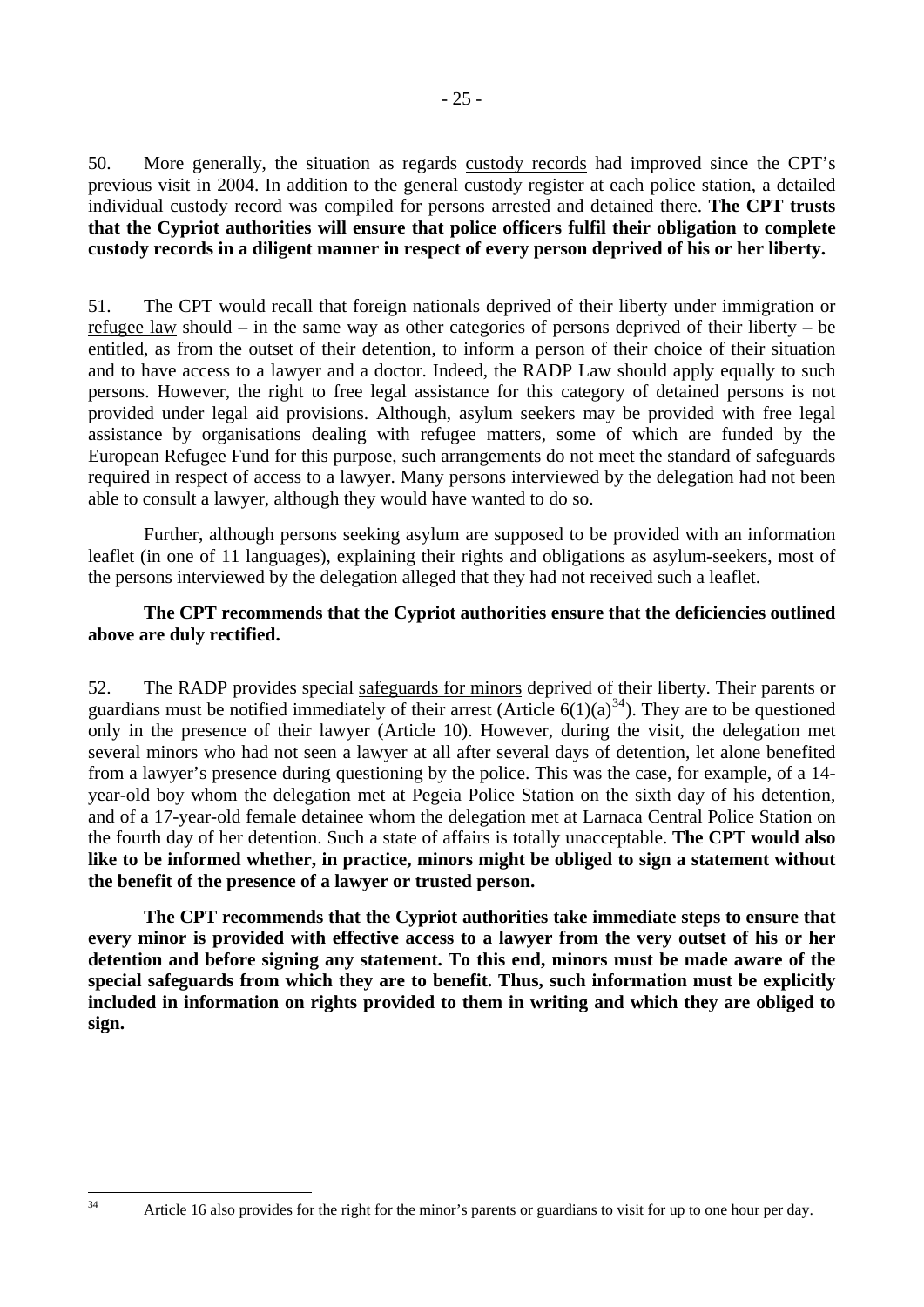<span id="page-25-0"></span>53. The CPT considers that the existence of independent complaints mechanisms (such as the IPCA), and the possibility for an authority independent of the police to conduct unannounced inspection visits to law enforcement establishments constitute important safeguards in the prevention of ill-treatment. The Cypriot authorities have announced their intention to ratify the Optional Protocol of the UN Convention Against Torture, and to assign the role of "national preventive mechanism", including the power to inspect places of detention, to the Ombudsman, and possibly also to one or more other institutions. It would appear that the National Organisation for the Protection of Human Rights ("Ethnopad") already has such authority, but it encountered resistance from Police authorities when it attempted to visit Block 10 in March 2005. **The CPT would like to be informed about the current and planned arrangements as regards independent, unannounced inspections of police premises.** 

## **5. Conditions of detention**

54. In general, the delegation noted a number of improvements in material conditions at the police establishments visited, compared to the situation observed in 2004. In particular, the newly refurbished police cells at *Pafos Police Station* provided for access to natural light and ventilation and were equipped with a plinth, a fixed stool and table, an in-cell toilet, sink and shower, and a call-bell. Conditions at *Police Prison Block 10* had also improved, through the installation of airconditioning in the detention block's central corridor and the creation of a basket-ball court in the exercise yard. Further, sanitary facilities were entirely renovated at the *former Famagusta police station in Larnaca*, where conditions were also much improved in view of the lowering of occupancy levels.

55. However, the delegation observed that some cells at *Limassol Police Station* had no windows, and, as a result, no access to natural light or ventilation. **The CPT recommends that these deficiencies be remedied without delay.** 

Further, due to overcrowding at *Lakatamia Police Station* shortly before the CPT's visit, several women had been obliged to sleep on mattresses placed on the floor in the corridor. **The Committee recommends that the Cypriot authorities ensure that corridors are not used as ad hoc detention facilities, and that all detained persons are accommodated in rooms/cells designed specifically for that purpose, offering appropriate living conditions.**

 At the *Larnaca Airport detention facility*, there was no access to natural light, and ineffective ventilation in the cell for men, giving rise to very hot and humid conditions. The CPT was informed, by letter of 8 September 2008, that the new airport to be opened in Larnaca in the course of 2009 would offer suitable facilities, and that persons could be detained at the existing waiting rooms for a maximum of 12 hours. However, at the time of the visit, custody registers showed that detention frequently lasted up to several nights (when flights by the same carrier to the destination of origin were infrequent)<sup>[35](#page-25-1)</sup> and staff present could remember stays of up to 6 days. **The CPT trusts that the new Larnaca airport will offer adequate conditions of detention for persons held pending deportation; it further recommends that persons never be held in the existing detention facilities for longer than a few hours, unless the above-mentioned shortcomings are remedied.**

<span id="page-25-1"></span> $35$ 

Out of the 10 persons present at the time of the visit, five of them would be staying for four days.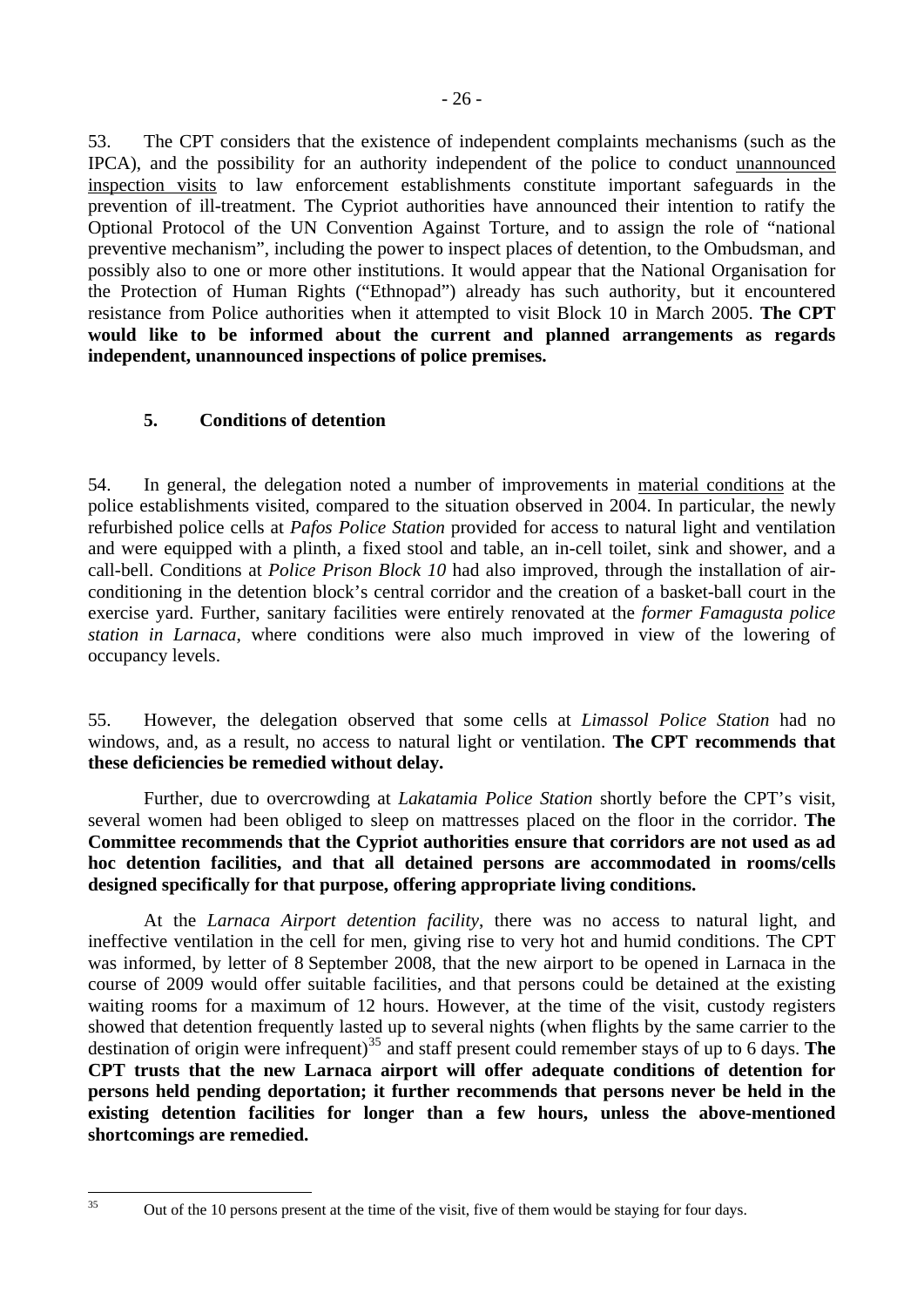56. Once again, the delegation heard consistent complaints about the provision of food, especially as regards quantity, but also as regards quality. Persons remanded in police custody were not provided with food in the evening for the first eight days at *Larnaca Central Police Station*. For the first 15 days of custody at *Pafos* and *Limassol Police Stations*, only cold food was provided, once a day. **The CPT recommends that all persons held on police premises are provided with appropriate food at regular intervals (including at least one full meal every day)**.

57. The CPT has reiterated in the report on each visit to Cyprus that all persons detained longer than 24 hours must be offered the opportunity of one hour of outdoor exercise every day. However, in 2008, outdoor exercise was provided only at *Police Prison (Block 10)* and *Larnaca* and *Paralimni Police Stations*. At *Aradippou* and *Limassol Police Stations*, detained persons were offered, at best, access for several hours to a courtyard covered by corrugated plastic sheeting. Thus, outdoor exercise was still not provided at most police establishments, including those which held primarily or exclusively long-term immigration detainees, such as the *former Famagusta detention facility in Larnaca* and *Lakatamia Police Stations*.

By letter of 8 September 2008, the Cypriot authorities referred to the impossibility of making the outdoor space at these two establishments available to detained persons, due to the fact that the space is open to the public or shared with other police departments. In the CPT's view, such arguments indicate a lack of concern for the basic needs of persons deprived of their liberty for extended periods. **The CPT calls upon the Cypriot authorities to ensure that all persons detained in police stations for longer than 24 hours are offered one hour of daily outdoor exercise.**

58. Subject to remedying the shortcomings identified above, the existing police detention facilities visited in Cyprus were suitable for accommodating detained persons for short periods of time, i.e. for a few days. However, as the CPT has stressed in the past, police detention facilities will generally remain inappropriate for holding persons for prolonged periods. Indeed, none of the police establishments visited offered the material conditions or the opportunities for activities that persons detained for prolonged periods are entitled to expect. By way of example, the women detained at *Lakatamia Police Station*, in addition to not having access to outdoor exercise, had no activities of any kind, nor contact with the outside world. They also alleged to the delegation that the staff had forcibly removed their radio some time before the visit.

 At the end-of-visit talks with the Cypriot authorities, the visiting delegation made an immediate observation pursuant to Article 8, paragraph 5, of the European Convention for the prevention of Torture and Inhuman or Degrading Treatment or Punishment, requesting that the Cypriot authorities take immediate steps to improve the conditions of detention of persons held in police custody for prolonged periods. The delegation requested to be informed, within three months, of action taken in response to the immediate observation.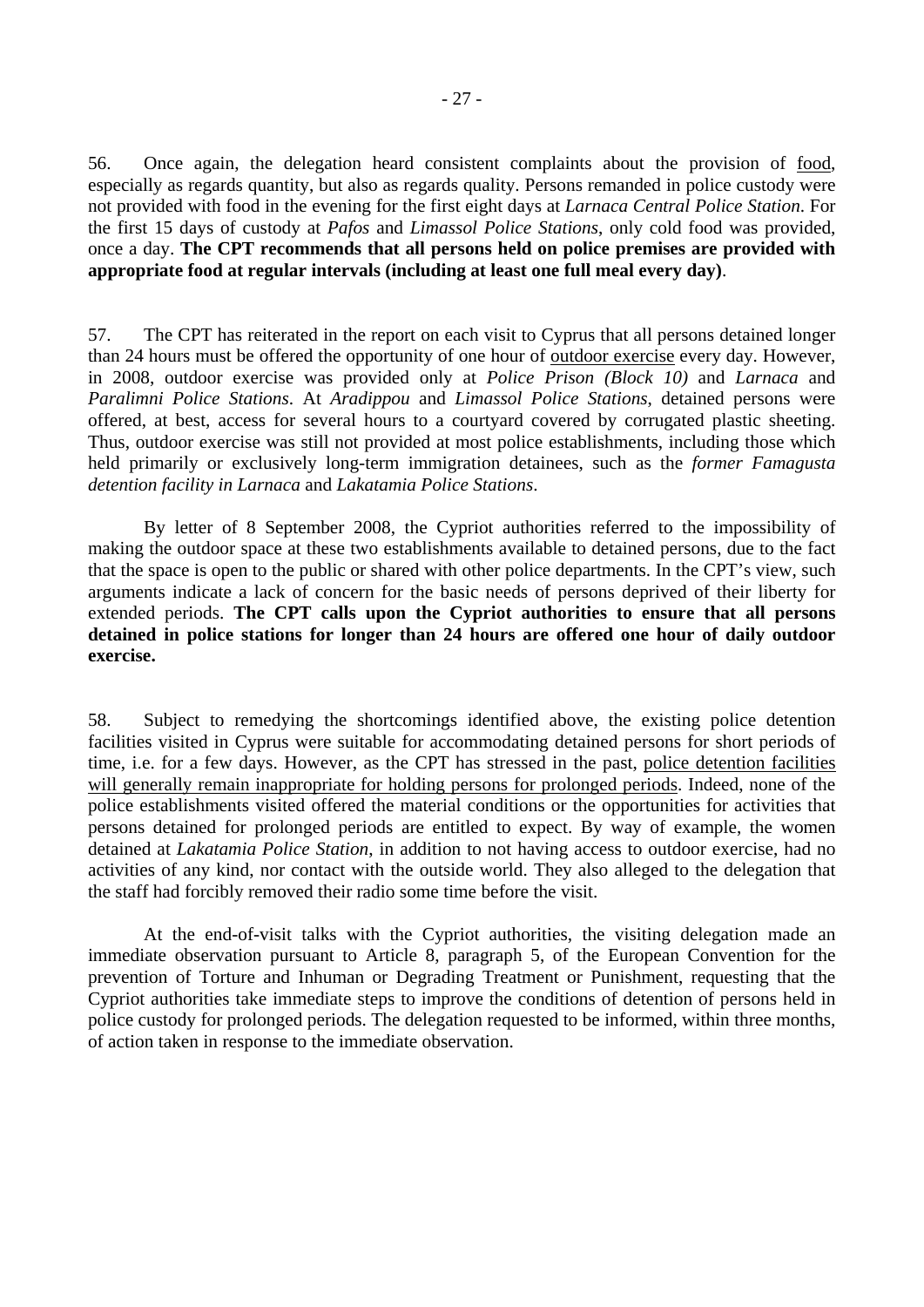59. By letter of 8 September 2008, the Cypriot authorities informed the CPT that remand police custody rarely lasts longer than 16 days, and that, as regards immigration detention, pursuant to a recent decision of the Minister of Interior, he personally examines, on a case-by-case basis, the files of non-EU nationals detained for longer than six months. Where there is no prospect of deportation and the individual has not committed any criminal act, he or she is set free and issued with a 12 month temporary residence/employment permit, after which the case is re-examined. The Cypriot authorities also informed the CPT that a new establishment for the detention of up to 300 aliens was planned for 2012.

60. As the CPT has stated ever since its first visit to Cyprus<sup>[36](#page-27-0)</sup>, remand custody on police premises in itself poses a series of risks of ill-treatment. It is widely acknowledged that the period immediately following apprehension, and prior to the first appearance before a judge, is when the risk of abuse is greatest. Continued detention on police premises, even after the person concerned has been presented before a judge, also poses risks of intimidation and pressure. Consequently, instead of being kept for longer than four days in police stations, persons remanded in custody should be promptly transferred to prison; any further questioning by the police which may be necessary can be carried out in prison.

**The CPT calls upon the Cypriot authorities to review the system of remand detention on police premises in the light of the foregoing remarks, with a view to substantially reducing its duration.**

61. The CPT remains concerned by the persistence of the Cypriot authorities in using unsuitable premises for persons detained pursuant to the aliens legislation, and for prolonged periods.

It is certainly positive that the Cypriot authorities state that they intend not to keep aliens in detention for longer than 6 months. However, the fact remains that holding such persons in police stations for months on end is not acceptable. A solution to this problem cannot await the opening of the new aliens centre planned for 2012. The CPT has already described, in its previous report, the standards that accommodation provided to persons detained for prolonged periods under aliens and asylum legislation should meet<sup>[37](#page-27-1)</sup>.

**The CPT once again recommends that the Cypriot authorities urgently review the conditions in the existing centres designed to hold persons deprived of their liberty under aliens/asylum legislation, in the light of the aforementioned standards, and that they ensure that any additional centres they establish comply with those standards.** 

**Further, the Committee invites the Cypriot authorities to introduce a maximum time**  limit for the detention of foreign nationals under aliens legislation (as is already the case in the majority of European countries).

<span id="page-27-1"></span><span id="page-27-0"></span> $36$ <sup>36</sup> See report on the visit to Cyprus in 1992 (CPT/Inf (97) 5 (Part 1)) at paragraphs 27 to 28.

See report on the visit to Cyprus in 2004 (CPT/Inf (2008) 17) at paragraph 49.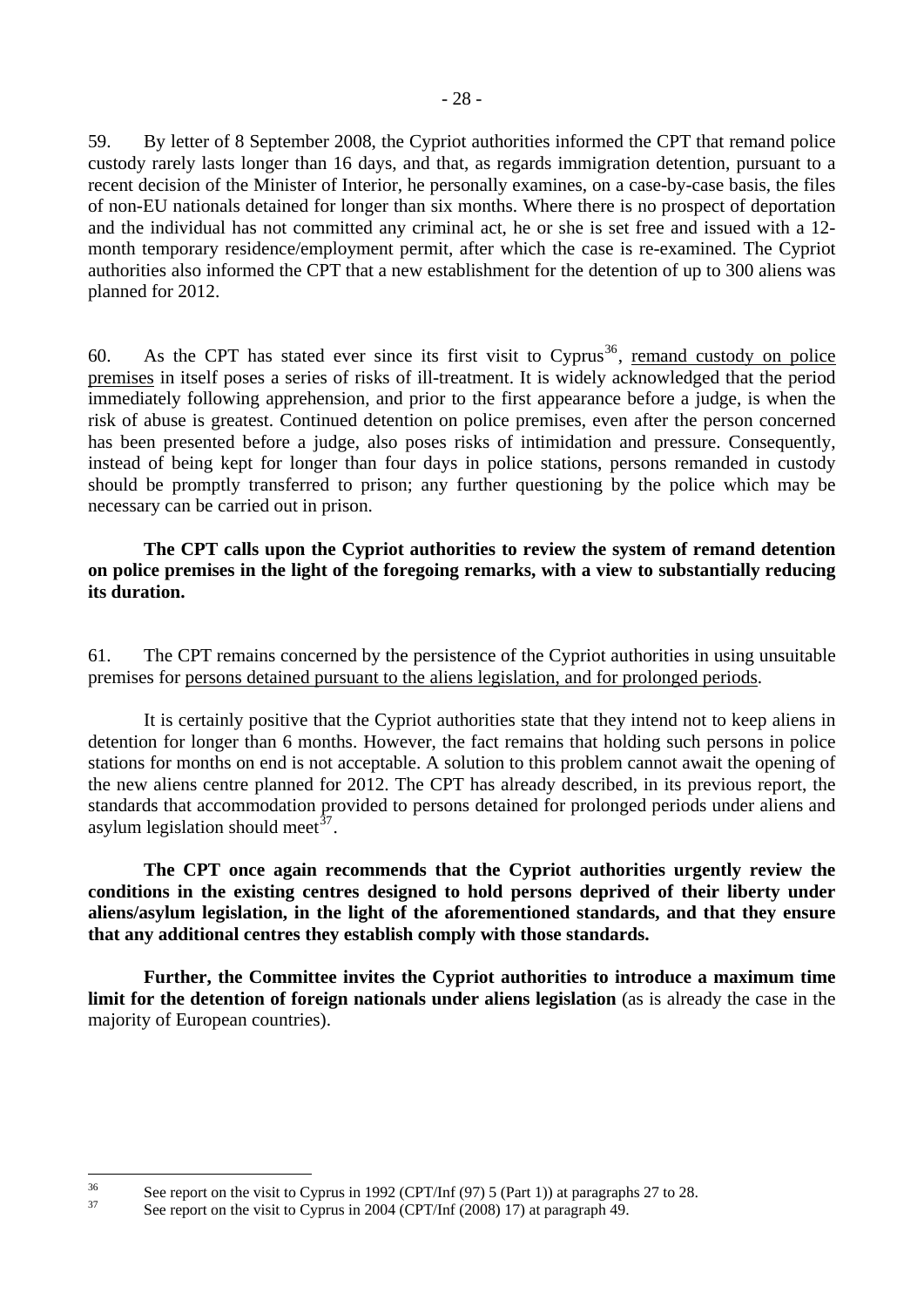## <span id="page-28-0"></span>**B. Nicosia Central Prisons**

## **1. Preliminary remarks**

62. Since the CPT's previous visit to Nicosia Central Prisons in 2004, the establishment's official capacity of 340 has not changed, whereas the number of inmates has risen from 480 to 520. 80 inmates were on remand and 440 sentenced (296 to long sentences, 18 of which were life sentences); 27 inmates were women and 11 were juveniles under 21 years old. About 54% of the prisoners were foreign nationals.

63. In its report on the visit in 2004, the CPT outlined its concerns as regards the rampant overcrowding at Nicosia Central Prisons<sup>[38](#page-28-1)</sup>. Since then the situation has further deteriorated, and the Committee understands that the establishment had to cope with even greater overcrowding in 2007 (with 662 inmates reported on 30 July); the population reduction since 2007 was largely due to a general amnesty, rather than to a strategic approach. An occupancy rate of over 152%, as observed during the visit in 2008, represents severe overcrowding, posing challenges to the general infrastructure of the prison, including issues of order and security and classification of prisoners. Such overcrowding will necessarily put a strain on relations between staff and prisoners and among prisoners, on the provision of health-care services, on material conditions of detention, as well as on the regime of activities offered to prisoners, and their possibilities for rehabilitation.

64. At the time of the delegation's visit, the prison administration was completing the construction, on the upper floor of Block 5, of 23 new cells, in which it was planned to accommodate up to 2 persons per cell. Further, the prison management informed the delegation that the authorities were considering constructing a new accommodation block with 300 cells.

The CPT was also informed of other new initiatives to tackle the problem of overcrowding: a new *Law on Parole* and a *Law on electronic monitoring*, both of which were expected to be tabled before Parliament in the course of 2008. The latter piece of legislation could potentially help to reduce the Prison's occupancy levels, by permitting an increased resort to non-custodial sentences. However, as regards the Law on Parole, **the Committee would invite the Cypriot authorities to consider broadening its scope to include categories of inmates other than those sentenced to life imprisonment.**

65. As the CPT has stated in the past, it is unlikely that simply providing additional accommodation will, in itself, constitute an effective and lasting solution to the problem of overcrowding. The CPT trusts that the adoption of the above-mentioned laws will bring new momentum to the Cypriot authorities' efforts to adopt a coherent strategy for the sustainable reduction of the prison population.

<span id="page-28-1"></span> $38$ 

See CPT/Inf (2008) 17, paragraphs 56 and 57.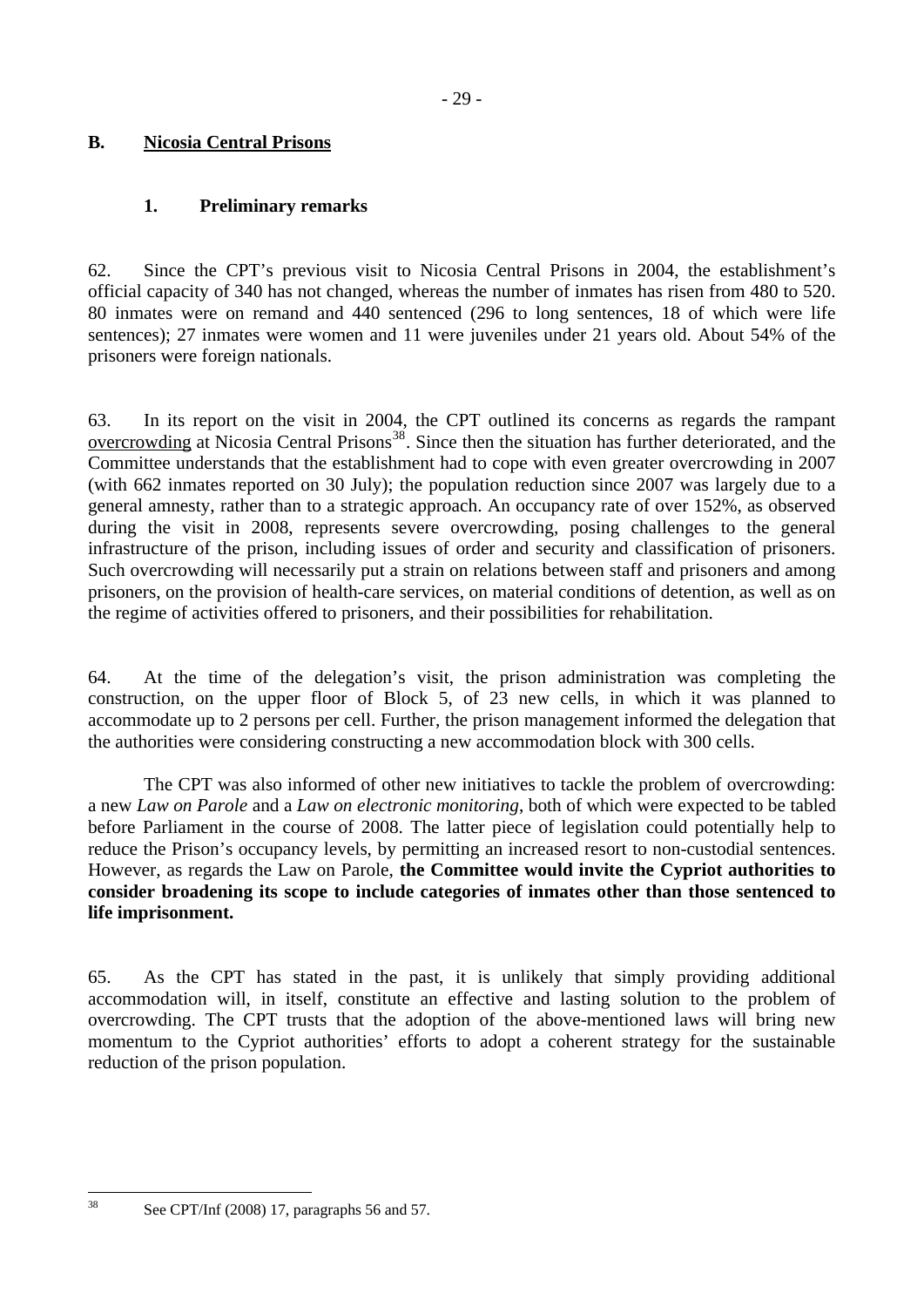<span id="page-29-0"></span>The Committee would reiterate that a strategy for the sustainable reduction of the prison population should be guided by relevant Recommendations of the Committee of Ministers of the Council of Europe<sup>[39](#page-29-1)</sup>. In particular, such a strategy should include a variety of steps to ensure that imprisonment is, in practice, the measure of last resort at all stages of the criminal justice system, from pre-trial to the execution of all sentences, whatever their length. Further, the adoption of measures to facilitate the reintegration into society of persons who have been deprived of their liberty - both prior to and after their release – could also reduce the rate of re-offending and the "revolving-door" phenomenon. **The Committee calls upon the Cypriot authorities to adopt and implement a coherent strategy designed to combat prison overcrowding, in the light of the foregoing remarks.**

66. The CPT welcomes the progress made since the visit in 2004 in separating juveniles from adult prisoners, including during daytime activities. Although juveniles occupied the floor above the segregation unit, the CPT was informed of plans to relocate juveniles to entirely separate accommodation in Block 9, as soon as the building is adapted for this purpose<sup>[40](#page-29-2)</sup>. **The Committee requests up-to-date information on progress in the plans to transform Block 9 into entirely separate accommodation for juveniles, including details of the services, mixed-gender staffing and special facilities to be provided, which are adapted to the needs of juveniles.**

## **2. Ill-treatment**

67. Most prisoners interviewed made no allegations of physical ill-treatment by custodial staff. However, a few such allegations were received, apparently consisting of punches and kicks, including of inmates in the isolation section ("Special 8"). In one instance of alleged beating, the prisoner concerned had been previously diagnosed as psychotic and was apparently transferred subsequently to Athalassa Psychiatric Hospital.

**The CPT recommends that the management of the Prisons deliver a clear message to custodial staff – and reiterate it at regular intervals – that all forms of ill-treatment are unacceptable and will be the subject of severe sanctions.**

68. Notwithstanding the extent of overcrowding at Nicosia Central Prisons, relations among prisoners appeared to be relatively relaxed. However, one incident of inter-prisoner violence occurred during the delegation's visit, and involved a large number of inmates. The delegation also received numerous allegations of tolerance, and at times instigation, by staff of inter-prisoner violence, including in the section for juveniles.

<span id="page-29-1"></span> $39$ See, in particular, Recommendations R(99)22 concerning prison overcrowding and population inflation, Rec(2000)22 on improving the implementation of the European Rules on community sanctions and measures, and Rec(2003)22 on conditional release (parole).<br><sup>40</sup> See the Cypriot response to the CPT's report on the visit in 2004 (CPT/Inf (2008) 18), at page 29.

<span id="page-29-2"></span>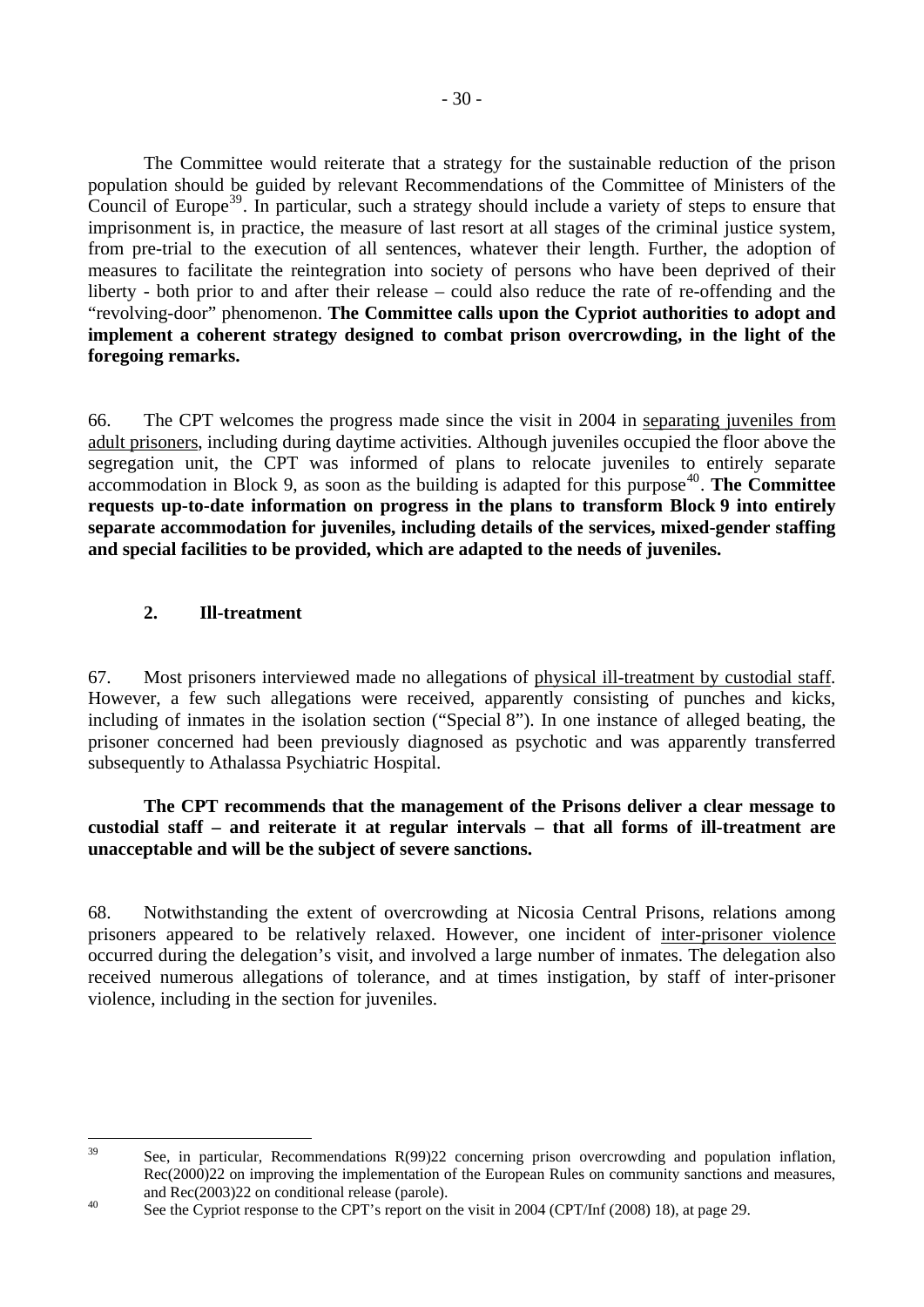The CPT is obliged to recall once again that the duty of care which is owed by the prison authorities to prisoners in their charge includes the responsibility to protect them from other prisoners who might wish to cause them harm. This means in particular that staff should be alert to inmates' behaviour and be both resolved and properly trained to intervene when necessary. Further, appropriate arrangements should be made for particularly vulnerable prisoners, by taking care, for example, not to accommodate them or leave them alone with inmates identified as behaving in an aggressive manner. **The CPT recommends that the Cypriot authorities take the necessary measures, in the light of the above remarks, to prevent inter-prisoner violence.**

69. The CPT would recall that the diligent examination by prison management of all information which may come to its attention regarding possible ill-treatment of prisoners by staff or inter-prisoner violence and, if necessary, the instigation of proceedings, is also essential. The lack of an appropriate response by prison management can foster a climate in which those minded to ill-treat prisoners can quickly come to believe – and with very good reason – that they can do so with impunity. The delegation gained the impression that the management of Nicosia Central Prisons could still be more proactive in its approach to such matters. For example, immediately after the incident referred to at paragraph 68, one of the inmates involved was removed from the prison pursuant to an ongoing procedure, in order to be deported; despite the fact that he had sustained facial injuries during the incident, he was neither examined by a doctor nor questioned by an appropriate authority.

### **The CPT recommends that all indications of possible ill-treatment, including interprisoner violence, be properly investigated and appropriate action taken.**

70. The CPT is also concerned by its delegation's observations as regards the provision of health care to inmates (see, in particular, paragraphs 76 to 91). The Committee would recall that the European Court of Human Rights has found negligent or dysfunctional health-care provision in prison to constitute a violation of Article 3 of the European Convention on Human Rights<sup>[41](#page-30-0)</sup>.

### **The CPT trusts that the Cypriot authorities will take the steps necessary to guarantee an adequate provision of health care for inmates.**

71. Further, the vast majority of inmates had no access to the toilet during the night, when, as the delegation learned, call bells were switched off. As a result, inmates were frequently obliged to urinate and defecate in makeshift receptacles in their cells<sup>[42](#page-30-1)</sup>. The CPT considers that to oblige an inmate to discharge human waste, and more particularly defecate, in a bucket or other receptacle in a confined space used as a shared living area, is degrading, both for the inmate concerned and for all other persons occupying the cell.

 The Committee considers that a toilet facility should be located in cellular accommodation (preferably in a sanitary annexe) or means should exist to enable prisoners who need to use a toilet facility to leave their cells without undue delay at all times (including during the night). **The CPT recommends that the Cypriot authorities take immediate steps to ensure that prisoners are guaranteed access to a proper toilet whenever necessary. The Committee also trusts that the Cypriot authorities will ensure that call bells are never deactivated.** 

 $41$ 

<span id="page-30-1"></span><span id="page-30-0"></span><sup>&</sup>lt;sup>41</sup> See, e.g., *Farbtuhs v. Latvia*, 2 December 2004, paragraphs 49 to 54.<br><sup>42</sup> No CCTV recording could be produced of a prisoner being released from his cell at night during the four days prior to the delegation requesting to view such images.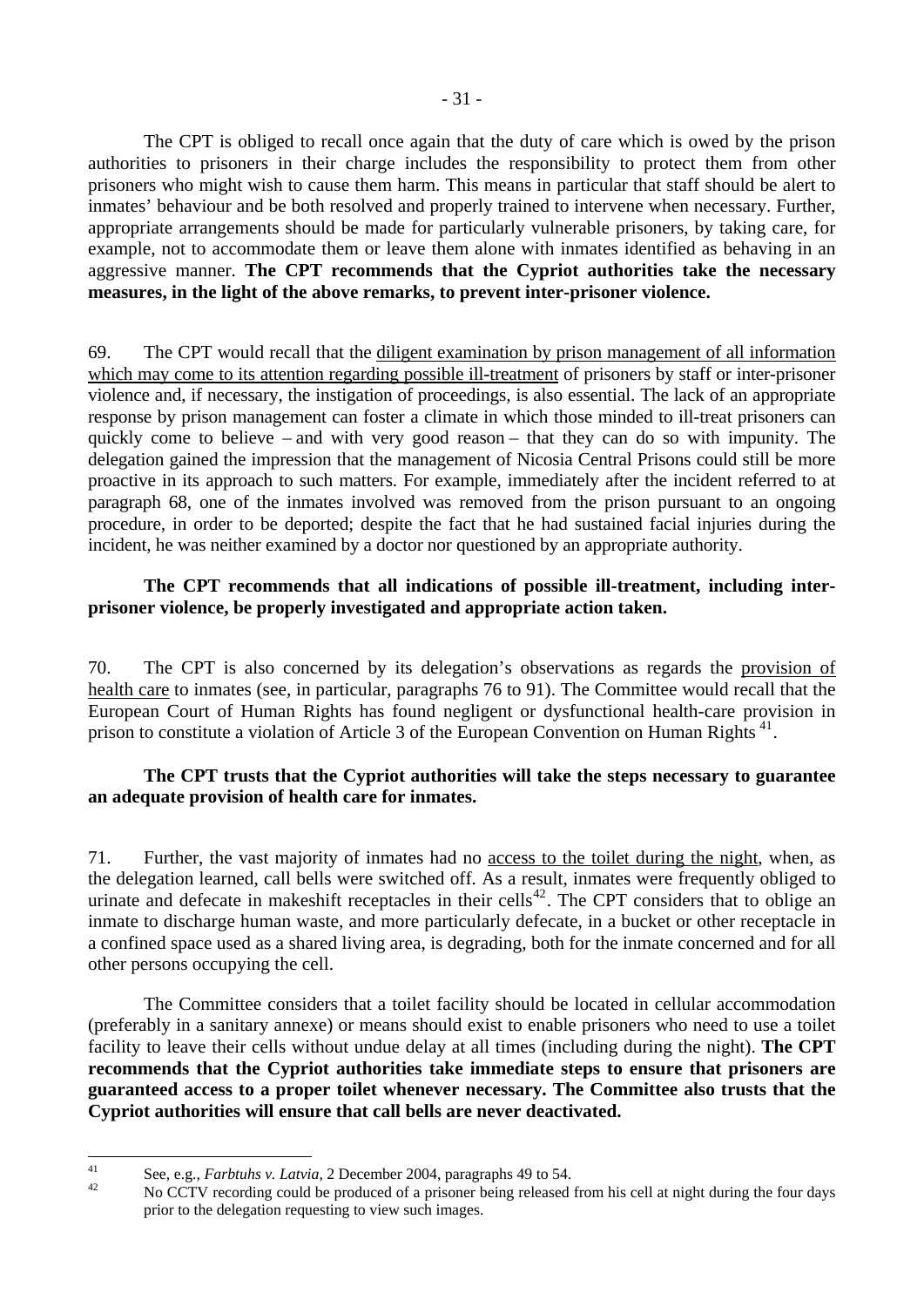# <span id="page-31-0"></span>**3. Conditions of detention**

## a. material conditions

72. High levels of overcrowding prevailed in nearly all of the detention blocks, with older Blocks (1 and 2) being the most severely affected. For example, Block 2B had an official capacity for 36 persons, yet accommodated 73 prisoners. In Blocks 1B, 2A and 2B many persons were obliged to sleep four to a room measuring 10m², or in bunk beds in the blocks' TV-rooms. Further, several cells in Blocks 1B, 2A and 2B had no window at all, resulting in poor ventilation and reduced access to natural light. Sanitary facilities in those Blocks were also severely dilapidated; however, the delegation noted that work was in progress to construct new sanitary facilities for Blocks 1 and 2.

73. Block 3 (i.e. the women's section) accommodated 28 persons, though it only had an official capacity for 18. Despite the overcrowding, the conditions were, on the whole, good. However, many complaints were received of inadequate provision for the specific hygiene needs of women, as regards access to washing facilities and sanitary supplies, such as sanitary towels and tampons.

Blocks 5 and 8 also offered essentially good material conditions, as described in the CPT's previous report<sup>[43](#page-31-1)</sup>, though the problem of overcrowding persisted. On a more positive note, exercise and recreation yards had been constructed for these blocks.

The CPT's delegation also visited the 23 new cells built on the upper floor of Block 5, which were soon to be brought into service. The fabric of the construction was of a similarly high standard, and included an air cooling and heating system in the central corridor. However, it was planned to accommodate more than one person in each of the cells, which all measured less than 7m²; cells of such a size are not suitable to accommodate more than one person. It is also unfortunate that the new cells had no in-cell sanitary facilities and that the communal sanitary facilities for the floor appeared to be insufficient. Moreover, the cells had grille gates but no doors, which would not allow for any degree of privacy.

# 74. **The CPT recommends that:**

- immediate action be taken to rectify the deficiencies identified at paragraph 72 in the **material conditions of detention in Blocks 1 and 2, with a view to ensuring that they fully comply with the legal requirements (see Section 58 of the Prisons Regulations) in terms of lighting (natural and artificial), ventilation, cell size and equipment, and sanitation facilities;**
- **steps be taken to ensure adequate provision for the specific hygiene needs of female prisoners;**
- measures be taken to reduce as soon as possible the occupancy levels in Blocks 1, 2, 3, 5 **and 8. As occupancy rates are reduced, it should be ensured that those cells measuring just under 7 m² are only used to accommodate one prisoner and that the living space in multi-occupancy cells is at least 4 m² per prisoner;**
- <span id="page-31-1"></span>- **steps be taken to ensure an adequate ratio of sanitary facilities to inmates in the new cells on the upper floor of Block 5.**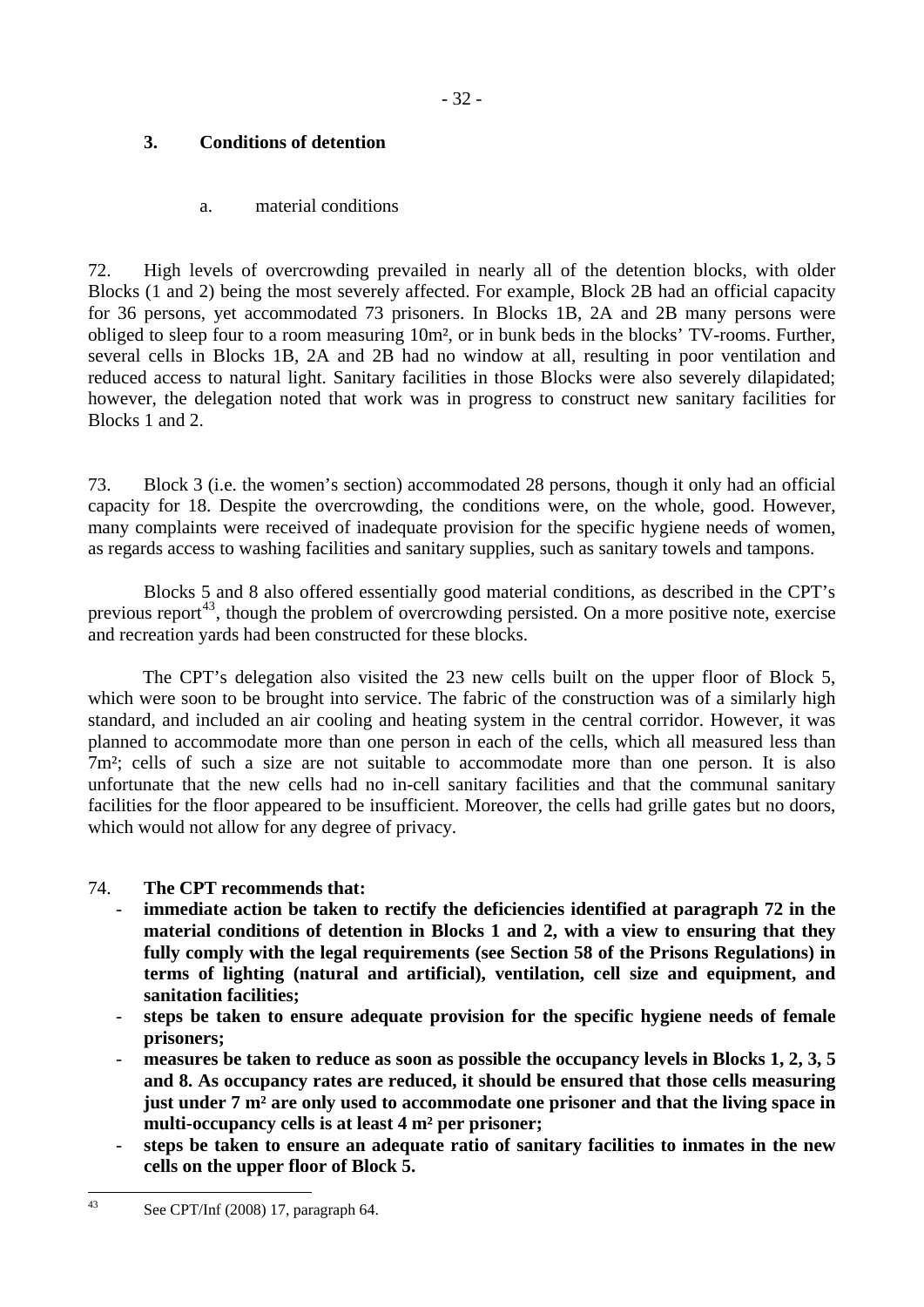b. regime

<span id="page-32-0"></span>75. It is a positive feature of the regime that prisoners continued to benefit from an open-door regime, allowing them to spend most of the day outdoors. However, the delegation spoke with many inmates and several staff members who pointed to the lack of activities as the most problematic aspect of the prison.

The prison management informed the delegation that 295 inmates in the prison's closed section worked in workshops, the kitchen, and in cleaning and maintenance duties around the prison. However, these positions occupied inmates for, at most, four hours per day; many sentenced prisoners complained of a lack of work opportunities, and of the fact that, as a consequence of not working, they could not earn remission through work. 132 inmates attended educational activities, occupying them for 1.5 hours per week, from October to May. Although facilities were available for sports, access to them was very limited, particularly for inmates accommodated in Blocks 1 and 2.

Thus, the CPT delegation's observations and the information provided to it during the visit indicate that prisoners spent little time engaged in purposeful activities. Moreover, the regime on offer for juveniles and persons serving long sentences was no better, despite it being crucial to engage these categories of inmates in an adequate programme of activities, as outlined in previous reports $44$ .

**The CPT reiterates its recommendation that vigorous efforts be made to increase the range of purposeful activities for inmates: work, vocational training, sports, educational and other activities must be available so that all prisoners may be purposefully engaged for most of the day. Particular efforts should be made to offer juveniles and persons serving long sentences a programme of activities adapted to their respective needs.** 

## **4. Health-care services**

76. The delegation's observations and findings during the visit led it to conclude that health-care provision at Nicosia Central Prisons was unsatisfactory. At the end of the visit, the CPT's delegation presented to the Cypriot authorities its concerns and requested, within three months, a report on an extensive review of the diagnoses and medication provided to all prisoners receiving treatment and, within four months, a report on the assessment of the prison health care service as a whole, including proposals to ensure that the service delivers proper care to all inmates (see paragraph 91).

77. Health-care staffing levels had increased, compared to the situation observed in 2004. One general practitioner and four nurses, including a senior nurse, were employed on a full time basis. However, the prison records showed that the doctor was not effectively present full-time. Further, he was burdened with the additional responsibility for prison staff health care. The arrangement for the services of a locum during the prison doctor's absence was also found not to be functioning.

<span id="page-32-1"></span> $44$ 

See e.g.. CPT/Inf (2008) 17, paragraph 70.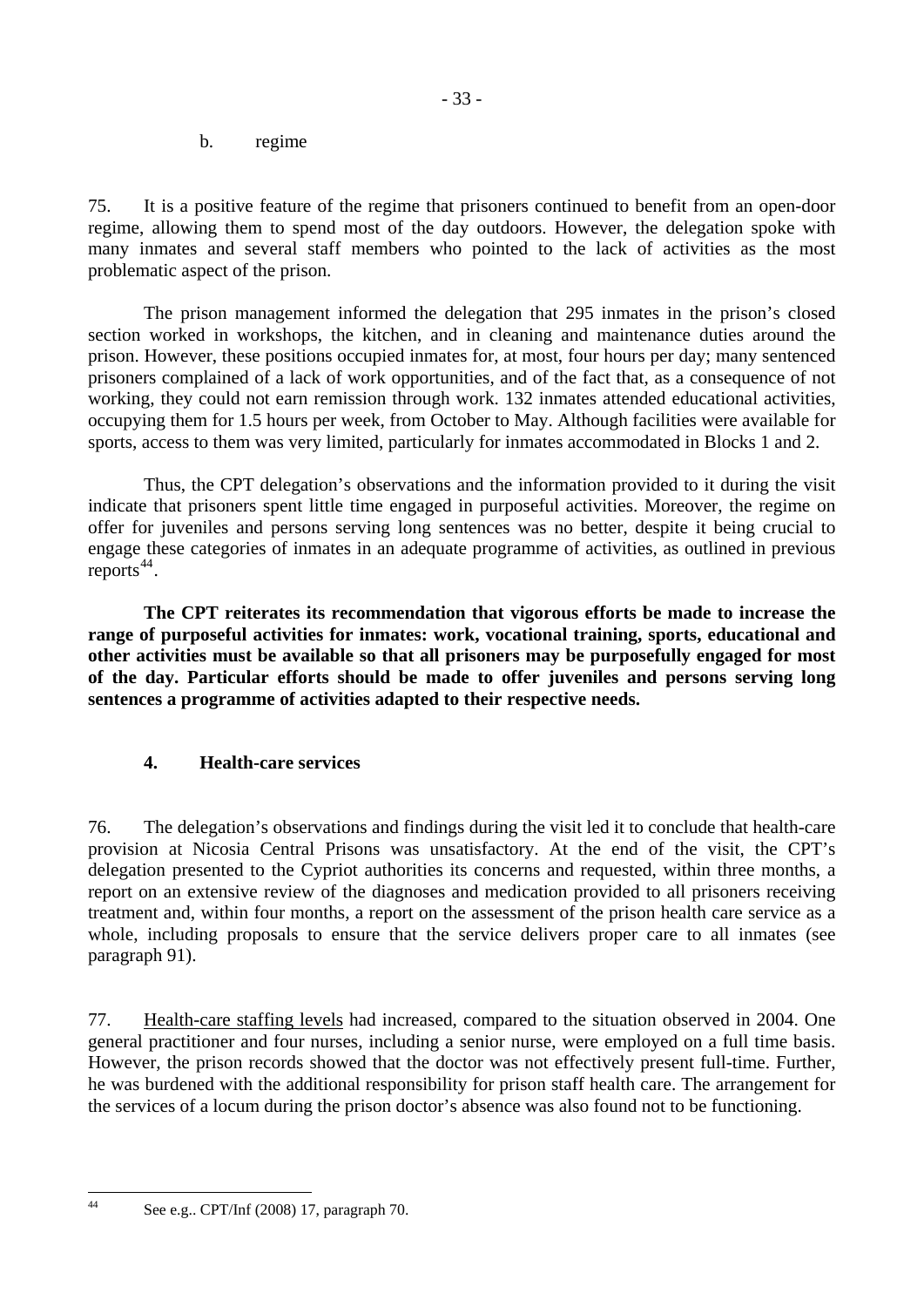The dentist and a dental nurse were in regular attendance at the prison twice a week. A dermatologist visited once a month, whereas a health visitor (community nurse) administered vaccinations twice weekly. The health-care team was assisted by 9 prison hospital officers acting as medical orderlies, who were trained in first aid, and worked in shifts to ensure a presence for 24 hours, 7 days a week. These medical orderlies inter alia dispensed medicine (including administering injections).

78. During the visit, the CPT's delegation paid close consideration to a number of cases of inmates who were clearly not receiving the medical care they required, partly due to inadequate staffing levels<sup>[45](#page-33-0)</sup>.

By way of example, **J** had been admitted to the prison three months prior to the delegation's visit. Some years previously, **J** had suffered a severe brain injury, as a result of which he required regular treatment with four different hormonal replacement drugs including testosterone<sup>[46](#page-33-1)</sup> and, in addition, anti-epileptic medication<sup>[47](#page-33-2)</sup>. Despite **J** being in receipt of such treatment at the time of his committal to the prison, he had only received two of the hormone replacement drugs $48$  during the period of his imprisonment, as a result of which he suffered from excessive production of urine and epileptic fits. In addition, because he had not been provided with the testosterone injections which he required, he had developed feminisation features. On two separate occasions the delegation had to request that **J**'s medical condition be reviewed at the hospital, where he was subsequently admitted for further evaluation and treatment.

79. By letter of 8 September 2008, the Cypriot authorities informed the CPT that the process was under way to hire a second Medical Officer and additional nurses, in order to ensure an almost full-time health-care service; further, the authorities have assured the CPT that the prison health care service would no longer be called upon to provide health care to prison staff.

The CPT welcomes the swift response of the Cypriot authorities on these matters and **requests detailed and up-to-date information regarding health-care staffing levels at Nicosia Central Prisons.** 

80. As regards the role of prison officers in providing health-care services, the Cypriot authorities have also explained, by letter of 8 September 2008, that they are considering either employing more nurses at the prison or providing prison officers with nursing school training in dispensing medicine.

In the CPT's view, it is not within the competence of prison officers to dispense prescription medication or to administer injections – dispensing medication can only fall to a nurse or a trained pharmaceutical dispenser, whereas injections can only be administered by qualified medical staff. **The CPT reiterates its recommendation that the nursing team be progressively reinforced with a view to replacing all medical orderlies by qualified nursing staff from the Medical Services of the Ministry of Health.**

<span id="page-33-0"></span> $45$ In particular, one inmate with a serious endocrine problem was not receiving treatment. As the prison doctor was abroad and the locum refused to attend, the delegation was obliged to insist on two occasions with the prison management that this person be taken to hospital, before the prisoner received treatment.<br>The other drugs were hydrocortisone, thyroxin and anti-diuretic hormone.

<span id="page-33-1"></span>Phenytoin.

<span id="page-33-3"></span><span id="page-33-2"></span><sup>48</sup> Hydrocortisone and thyroxin.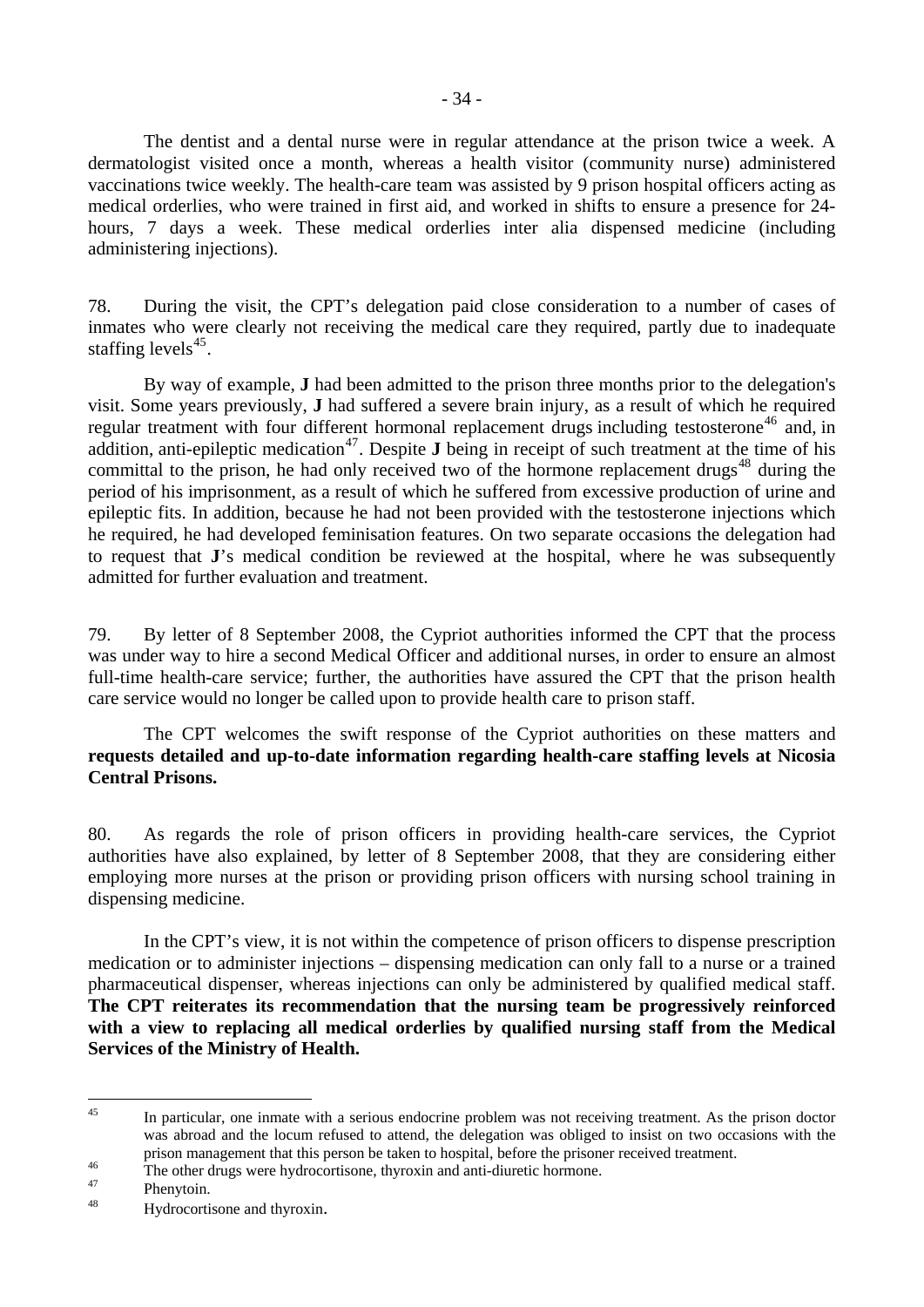81. At the time of the visit, some 240 prisoners were receiving psychiatric care, 190 of whom received occupational therapy. One psychiatrist was present three days a week, assisted by two parttime clinical psychologists (one working 21 hours a week, and the other 24), and 4 full-time mental health nurses, one of whom supervised the mental health nursing team. Two occupational therapists were employed part-time, and the services of a social worker were also provided to the prison from the social welfare department.

82. Nevertheless, during the visit, the delegation met several prisoners with a psychiatric condition, who were not receiving adequate psychiatric care; in this regard, there was an absence of psychiatric notes and a lack of narrative in respect of mental health problems within prisoners' individual health-care files. One prisoner suffering from a psychiatric disorder was refusing to take his medication, a fact which was not reported to the psychiatric nursing staff. Another prisoner (**K**) was, in the delegation's opinion, overmedicated, to the point that he slept 23 hours per day: not only was the prescription itself excessive, but, due to a transcription error, the patient was receiving a dose above and beyond that prescribed<sup>[49](#page-34-0)</sup>. Despite being advised that this problem would be remedied immediately, the delegation found, upon returning to the prison several days later, that the situation persisted.

By letter of 8 September 2008, the authorities informed the CPT that **K**'s condition had improved, without mentioning, however, whether any change had been made in the medication prescribed or actually administered to **K**. **The CPT requests clarification as regards the medication currently prescribed and administered to K.** 

83. As was observed during previous CPT visits, certain seriously mentally ill prisoners should have been receiving hospital care but were not benefiting from it. Indeed the prison health-care staff stated that transfers to Athalassa Psychiatric Hospital were avoided.

The CPT recalls that mentally ill prisoners should be accommodated and cared for in a hospital facility which is adequately equipped and possesses appropriately trained staff. This facility might be a civil mental hospital or a specially equipped psychiatric facility within the prison system. Whichever course is chosen, the care and custody of patients placed in such a facility should be based on treatment and rehabilitation, taking into account the necessary security considerations. This approach should also be reflected in the living conditions offered. Further, adequate staffing by properly qualified health-care personnel should be ensured.

Admission to and discharge from such a facility should be based purely on medical and psychiatric criteria. Preferably, the facility should be placed under the principal authority of the Ministry of Health and be monitored by an independent outside body.

<span id="page-34-0"></span> $\overline{49}$ 49 Prescription: Olanzapine 10mg 3 times daily, Haloperidol 2mg 2 times daily and 5mg at night, Valium 20mg at night, Largactil 100mg at night, Akineton Retard 4mg 3 times daily. On 7 March 2008 the psychiatrist reduced the dose of Haloperidol to 2 mg, 2 mg, and 3mg. Nevertheless, the medication administration sheet showed that **K** was receiving Haloperidol 5mg 3 times daily.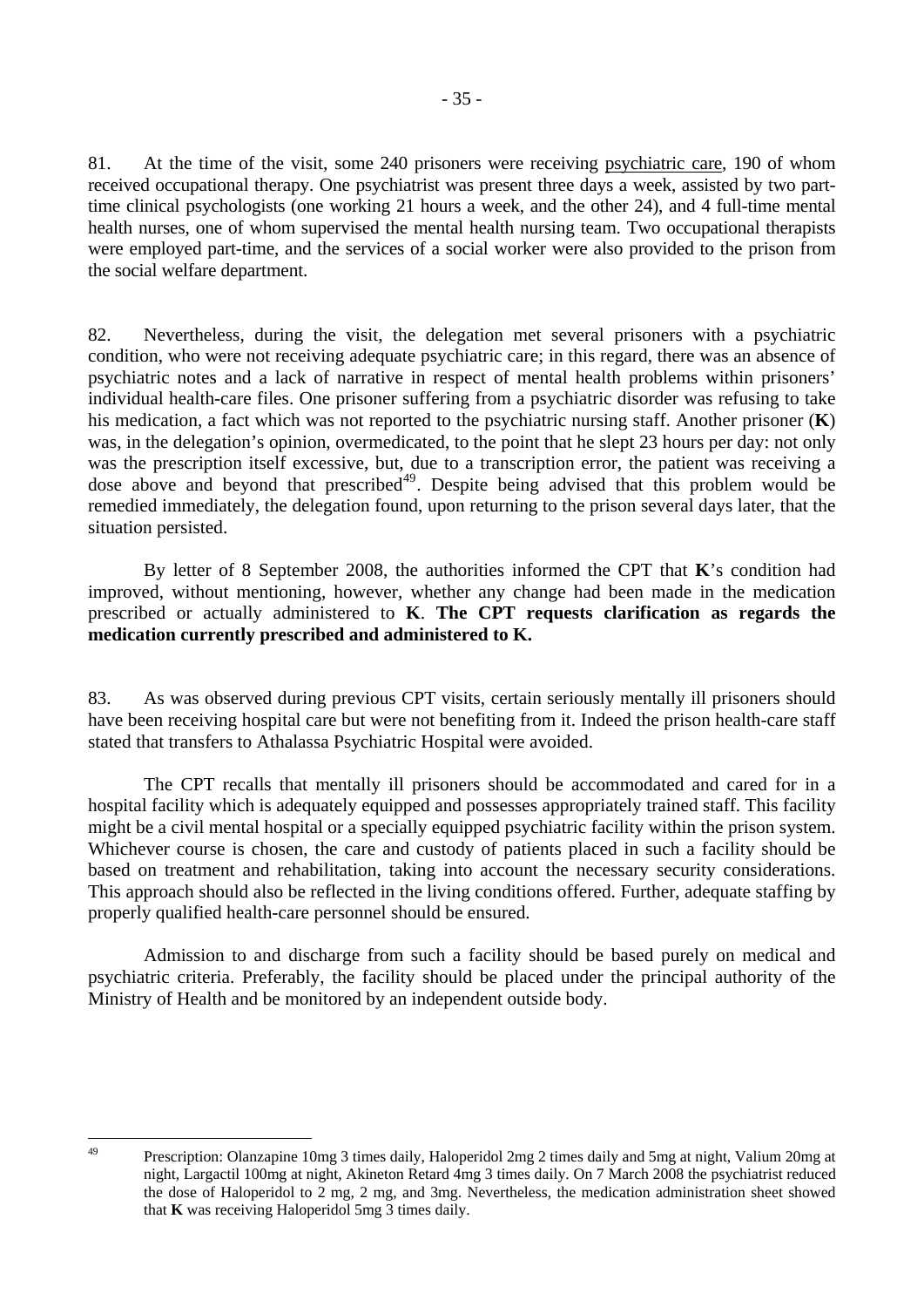**Further, the Cypriot authorities should ensure that mentally ill prisoners who require specialised hospital treatment benefit, without undue delay, from such treatment, and in accordance with the precepts set out in paragraph 83.**

85. It is also noteworthy that coordination between the staff in charge of somatic care and psychiatric care was still not satisfactory, as the delegation could observe from the lack of narrative within health care records and the absence of psychiatric notes.

### **The CPT reiterates its recommendation, made after the 2004 visit, that the necessary steps be taken to ensure that the whole health-care service works effectively as a team.**

86. The CPT recalls that medical screening of newly arrived prisoners is essential, particularly to prevent the spread of transmissible diseases, to identify any risk of self-harm, to identify prisoners with drug-related problems, and to record injuries in good time. Compared to the situation observed in 2004, medical screening was carried out more promptly, i.e. within a day or so of the prisoner's arrival. Further, the health-care service kept a specific register in which all instances of trauma should be recorded and where injuries consistent with allegations of ill-treatment should be noted. However, an examination of medical records showed that, with some notable exceptions, screening was very often carried out in a superficial manner (see, e.g. paragraphs 15 and 16, concerning the cases of **G** and **H**, respectively).

**The CPT reiterates its recommendation that the Cypriot authorities immediately take the necessary measures to ensure that every newly admitted prisoner is given a proper medical examination as soon as possible after admission. Save for exceptional circumstances, this examination should take place on the day of admission.** 

**Further, the medical file drawn up after examination of a newly admitted prisoner should contain:** 

- **i) a full account of statements made by the person concerned which are relevant to the medical examination (including the description of his or her state of health and any allegations of ill-treatment);**
- **ii) a full account of the objective medical findings based on a thorough examination; and**
- **iii) the doctor's conclusions in the light of i) and ii).**

In particular, the doctor should indicate in his or her conclusions the degree of consistency between any allegations made and the objective medical findings. The same approach should be followed whenever a prisoner is medically examined following a violent episode in prison. In addition, the prisoner and, as appropriate, his lawyer, should be provided with a certificate containing this information. Clearly, when appropriate, the necessary follow-up to the medical findings must also be ensured.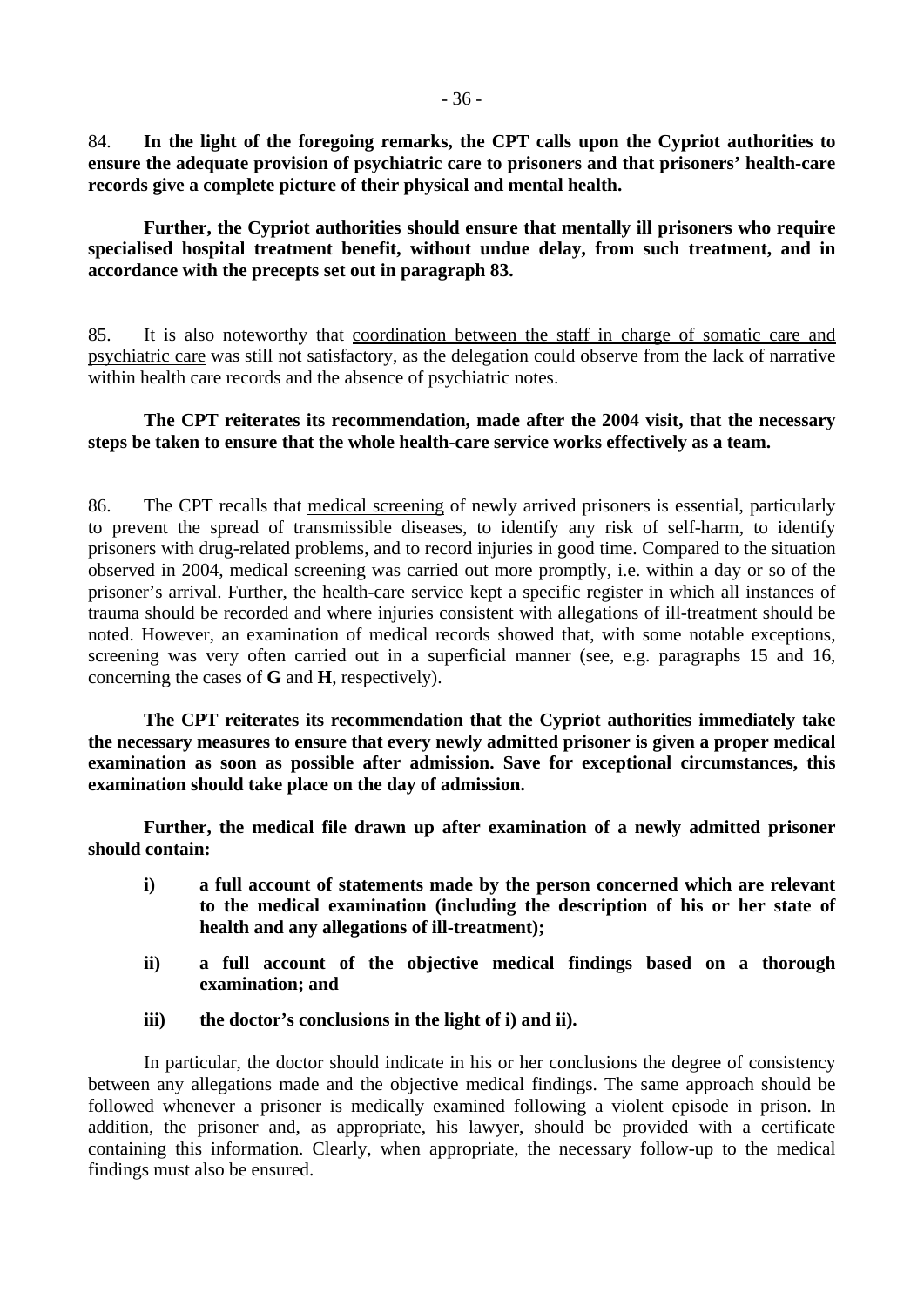87. The CPT also notes that routine blood-testing for blood-borne viruses was carried out on admission without any discussion with the patient before and after the test. Such a practice prejudices diagnoses. By letter of 8 September 2008, the Cypriot authorities informed the Committee that they would improve the pre-blood-testing procedures by providing a comprehensive information leaflet to each newly admitted prisoner, and by instructing nurses to conduct a short pre-test discussion. Such measures are to be welcomed.

However, it is important to stress that the discussion should be informative and that a posttest discussion should also be carried out. Further, the relevant documentation should be available, and discussions held, in a language understood by the patient. **The CPT recommends that the Cypriot authorities take the necessary steps in the light of the above remarks.** 

88. As regards the level of confidentiality surrounding the medical care of prisoners, medical examinations always took place out of the hearing and out of the sight of custodial staff. However, a prisoner orderly was present in the treatment room and had access to medical files. Further, custodial staff in the detention blocks vetted requests to see the doctor. **The CPT recommends that these shortcomings be addressed, so as to ensure medical confidentiality for prisoners. In particular, all prisoners must be able to request and obtain a medical consultation in a confidential manner, without such requests being filtered or controlled in any way by nonmedical staff.** 

89. Prisoners with drug-related problems could benefit from group therapy offered by the occupational therapists, the psychiatrist and the psychiatric nurses, in addition to pharmacological treatment for opiate withdrawal symptoms[50](#page-36-0). **The CPT encourages the authorities to pursue their efforts to develop a health strategy for drug users in prison, aiming at both demand and risk reduction; such a strategy should form part of a comprehensive prisons drug policy.** 

90. At the time of the visit, a research project on the treatment of Hepatitis C was under way, involving some four prisoners. The CPT's delegation spoke to the prison doctor about the study and was concerned that the prisoners involved had not been afforded the opportunity of giving their informed, documented, consent to participation in the study. Further, the fact that three of the prisoners had a history of psychiatric illness – which may be an exclusion criterion – had been crossed out from data on the profile of the participants.

At the end of the visit, the delegation requested from the Cypriot authorities full information as to the study's nature, purpose, methodology, inclusion criteria, ethical approval procedures, and as to prisoner participation and informed consent.

<span id="page-36-0"></span> $50$ 

<sup>50</sup> Compulsory urine testing was introduced with the adoption of the Law on Compulsory Urine Testing. On issues relating to drugs, see also CPT/Inf (2008) 17, paragraph 83.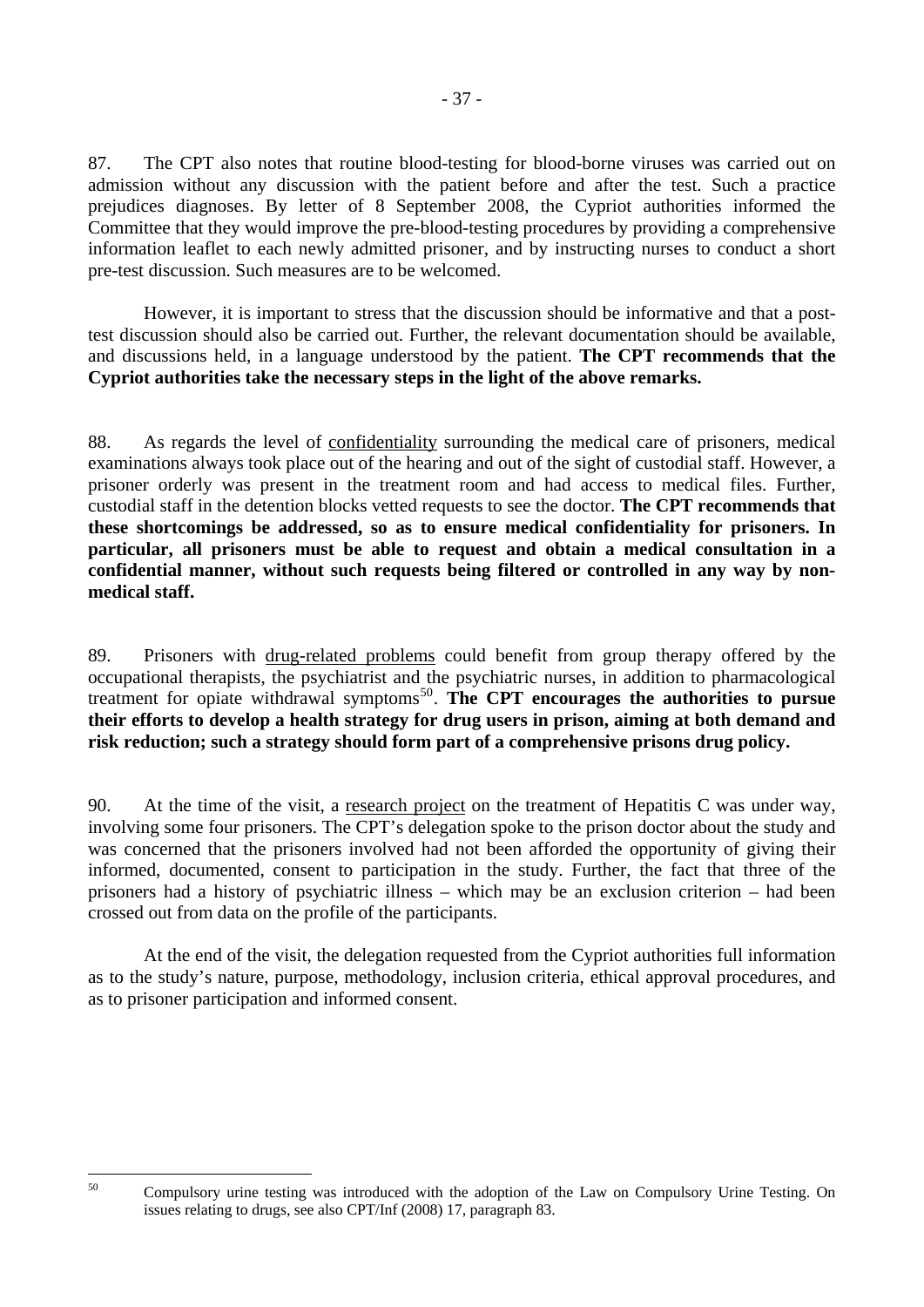By letter of 8 September 2008, the Cypriot authorities provided the CPT with certain information regarding the project, suggesting that it was an "epidemic research project" as opposed to a research study. However, the information provided does little to dispel the CPT's doubts. In particular, the patients concerned, whom the delegation interviewed, were clearly ill-informed in respect of the possible side-effects of the treatment, and the provision of such information was not documented. Further, the authorities have provided:

- no explanation for the inclusion of the four prisoners in the study;
- no explanation for the deletion of details of psychiatric histories from the study proforma of the prisoners concerned;
- no explanation for the fact that there was no reference in the prisoners' medical files as to their participation in the study and to the fact that they tested positive to Hepatitis C; and
- no information as to an ethical review of the study by an independent authority.

 The CPT considers that a very cautious approach must be followed vis-à-vis human research projects in a prison context, given the risk of prisoners' agreement to participate being influenced by their penal situation. Safeguards should exist to ensure that any prisoner concerned has given his free and informed consent. Further, the safeguards applicable should be at least as rigorous as those prevailing in the community, with the intervention of a research ethics committee. **The Committee recommends that the Cypriot authorities review the research project under way at Nicosia Central Prisons on the treatment of Hepatitis C, as well as the practice, in general, of conducting biomedical research projects involving prisoners.**

> \* \* \*

91. In response to the immediate observations mentioned at paragraph 76 above, the Cypriot authorities expressed, by letter of 8 September 2008, its agreement to adopt the CPT's proposals. In particular, the procedure was already under way to re-examine each patient as well as to adopt an action plan to improve the medical services in the prison. The authorities also conceded that there is scope for a more productive cooperation between the Ministry of Health, which is responsible for the prison health-care services and the Ministry of Justice and Public Order. Further, the Ministry of Health was exploring structural alternatives to improve the provision of health at Nicosia Central Prisons.

**The CPT recommends that a service arrangement for the provision of health care at Nicosia Central Prisons be clearly defined in a protocol, and it would like to receive a copy of the protocol.**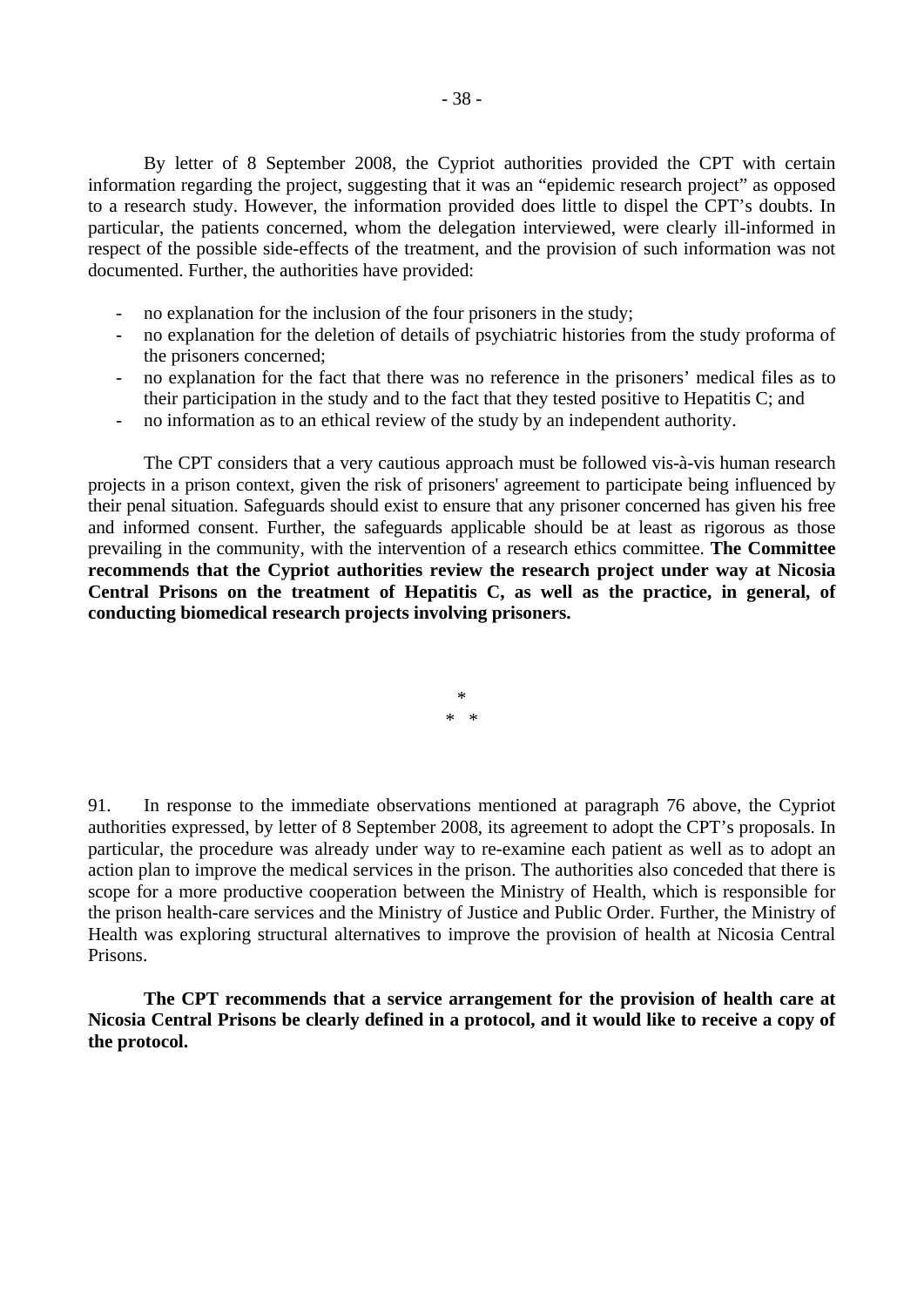## **5. Other issues**

## a. foreign inmates

92. As stated above, foreign nationals comprised some 54% of the prison population, and yet it appeared that few efforts were being made to address their particular needs. Numerous foreign prisoners interviewed by the delegation indicated that they had received no written information about the internal regulations in a language they understood and that they generally had difficulties in communicating their needs because of language barriers. According to the prison's occupational therapist, occupational therapy and other mental health interventions were only provided to inmates who spoke Greek. In addition, the particular situation of foreign nationals meant that they were rarely eligible to move to the open prison, or for home leave, and restrictions as regards telephone contacts more adversely affected their contacts with the outside world (see paragraph 99).

Many allegations were heard, from foreign as well as Cypriot nationals, of discriminatory practices within the prison. In particular, such allegations referred to the filling of work places, both in terms of the type of work assigned and the corresponding remuneration; for example the delegation was informed that lower paid cleaning and maintenance jobs were typically carried out by foreign inmates from certain geographical regions. Numerous foreign inmates also complained that they were not eligible to play football. Further, in the older accommodation blocks, the delegation observed that Cypriot prisoners were allowed to keep a key to those sanitary facilities which were in a better condition; these facilities were, however, off-limits for foreign inmates.

93. In the CPT's view, an accumulation of practices – real or perceived – such as those enumerated above typically fosters a sense of isolation and discrimination, which is both unfair for the inmates concerned and can be detrimental to the general atmosphere in a prison.

**The CPT recommends that the Cypriot authorities improve the treatment afforded to foreign prisoners, in the light of the above remarks. In particular:** 

- information on the internal regulations should be routinely provided to all prisoners **on admission, in a language they understand;**
- **foreign inmates should be provided with health care on an equal footing with other inmates;**
- language education programmes should be developed for foreign prisoners and for **staff working with them;**
- **foreign prisoners should not be excluded, by reason of their nationality, from eligibility for transfer to the open prison, home leave and conditional release (parole); and**
- **a flexible approach should be adopted as regards telephone contacts and access to work, education and vocational training, bearing in mind the special needs of this group of inmates.**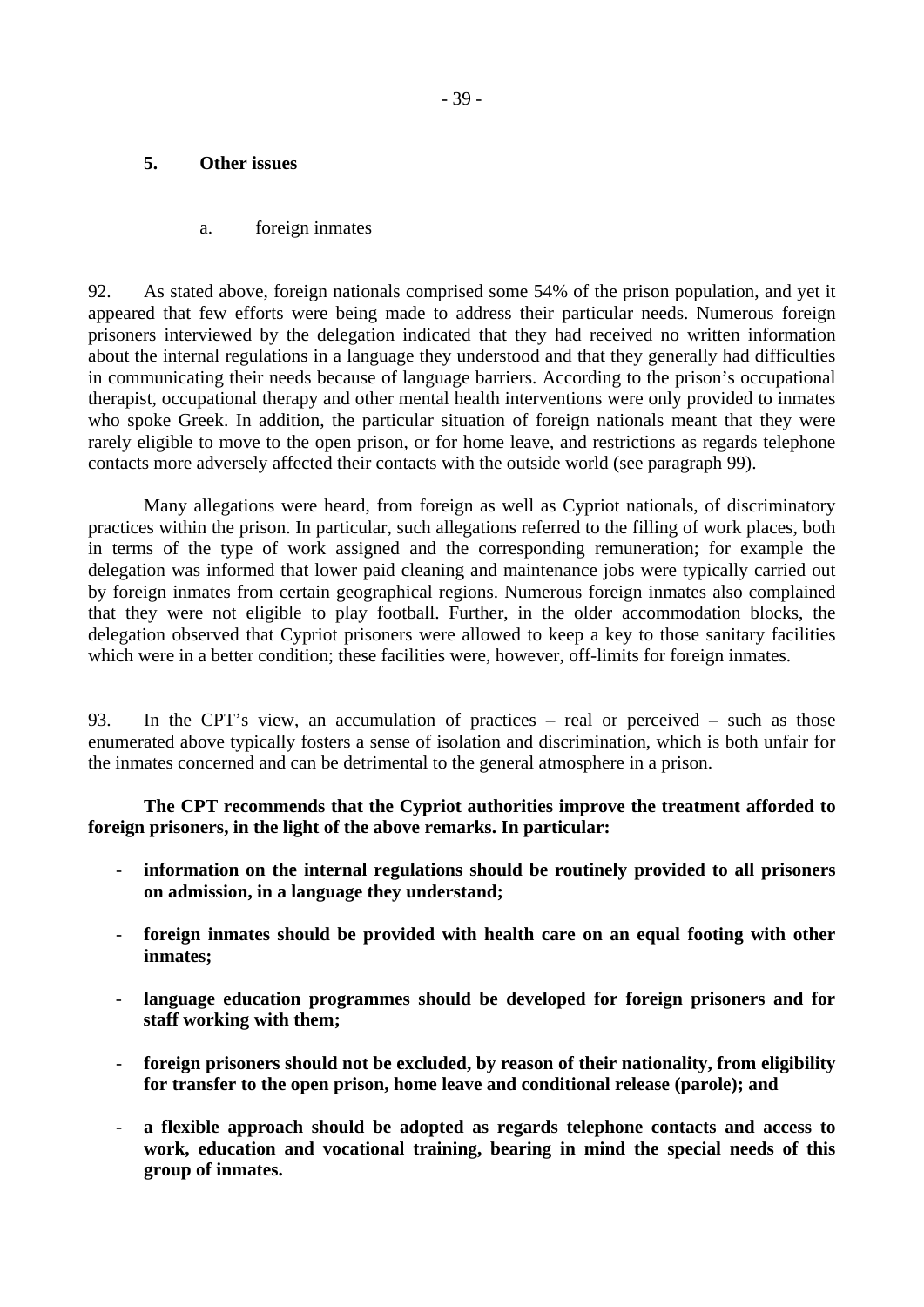b. discipline and isolation

94. In the report on the 2004 visit, the CPT had reviewed the disciplinary rules and procedures, and their implementation. Most of the CPT's recommendations in this regard remain valid $5<sup>1</sup>$ .

The CPT would recall that it recommended amendments to the Prisons Regulations, so as to reduce the maximum duration of confinement; to allow prisoners undergoing punishment to maintain appropriate contact with the outside world; and to expressly guarantee that all prisoners charged with having committed a disciplinary offence benefit from the rights to be informed in writing of the charges against them, to call witnesses on their own behalf and to cross-examine witnesses against them. It also recommended that the right of prisoners facing disciplinary charges to be legally represented be addressed $^{52}$  $^{52}$  $^{52}$ .

Although the Cypriot authorities stated in their response that they would examine these issues after having compared the situation in other countries<sup>[53](#page-39-2)</sup>, the Prisons Regulations were not amended. **The CPT can only reiterate the above-mentioned recommendations.** 

95. One positive development was that the disciplinary register had been effectively reintroduced. Nevertheless, the delegation learned that, from time to time, custodial staff imposed cellular confinement on inmates as an informal punishment, subject to no procedure. **The CPT recommends that the Cypriot authorities put an end to the practice of prison staff having recourse to informal disciplinary isolation measures.** 

96. The delegation also learned that prisoners were often confined to a cell immediately after allegedly committing a disciplinary offence, for several days, and before being formally charged or benefiting from a hearing and before a disciplinary sanction was imposed  $54$ .

In this respect, the CPT is of the opinion that provisional disciplinary isolation, prior to a formal charge being brought, should not last longer than a few hours, which should also be sufficient time for a prisoner to "cool down" after a violent incident. Confinement to a cell for longer than a few hours, in relation to an incident giving rise to a disciplinary procedure, should not occur without the prisoner being charged and being given an opportunity to be heard on the matter and to explain his behaviour. **The CPT invites the Cypriot authorities to review the prison disciplinary procedures – and their implementation in practice – as regards provisional cellular confinement, in the light of the above remarks.** 

97. Further, the CPT's delegation noted, once again, that prisoners undergoing cellular confinement were not always allowed one hour of daily outdoor exercise. Such a situation is unacceptable. **The CPT reiterates its recommendation that the Cypriot authorities ensure that all prisoners placed in an isolation cell or confined to their cells, for whatever reason, benefit from at least one hour of outdoor exercise every day.** 

<span id="page-39-0"></span> $51$  $51$  See CPT/Inf (2008) 17, paragraphs 85 to 91.

<span id="page-39-1"></span> $^{52}$  Ibid, paragraphs 86 and 87.

<span id="page-39-3"></span><span id="page-39-2"></span> $53$  See CPT/Inf (2008) 18, paragraphs 61 to 63.

See Article 155 of the 1997 Prisons Law, which allows for cellular restriction prior to a person being charged with a disciplinary offence, pending the examination of the facts of the case, and for a period lasting up to six days, depending on the seriousness of the case.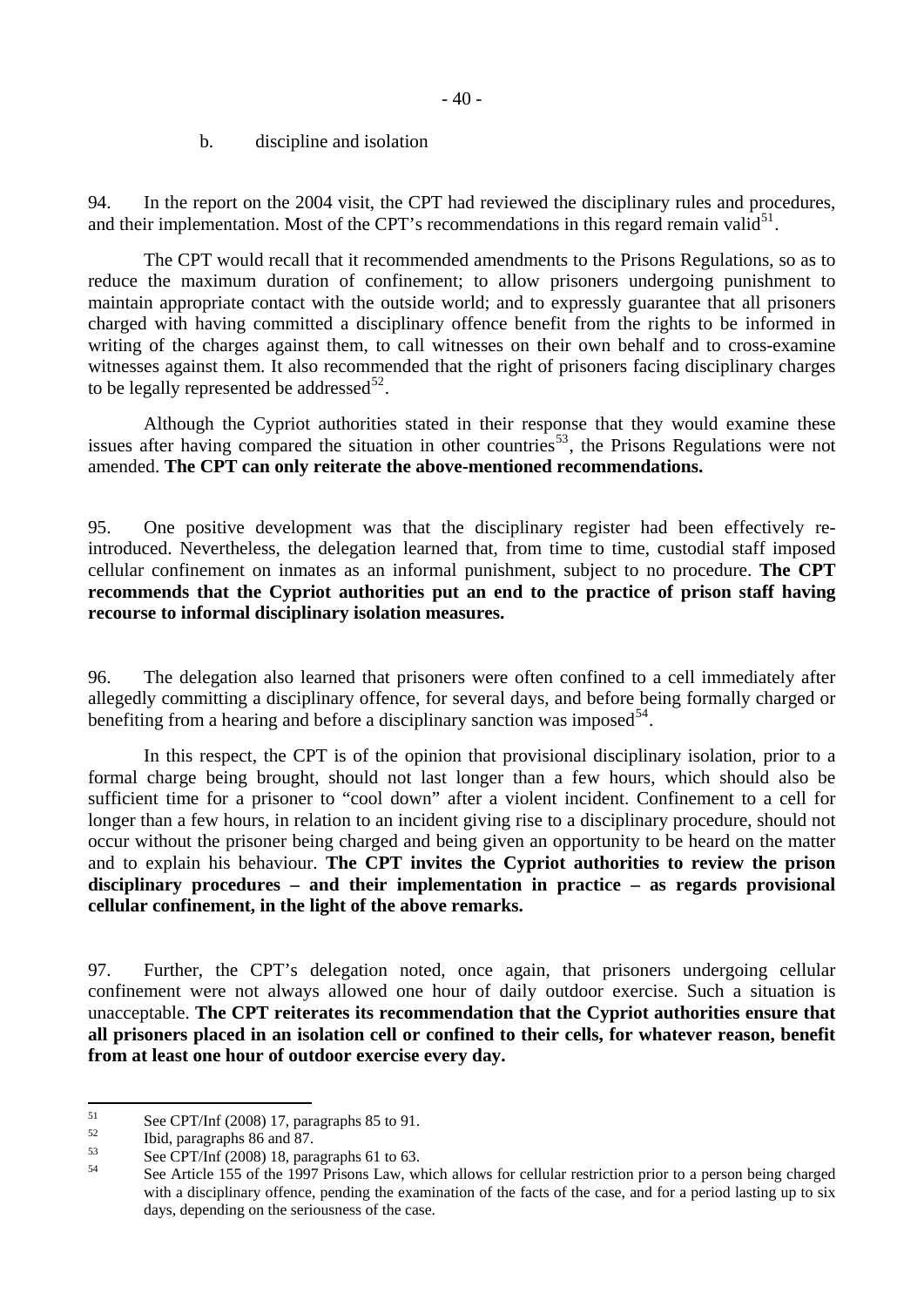c. contact with the outside world

98. Conditions for visits for inmates from Blocks 5 and 8 had improved since the 2004 visit, through the removal of the half-partition which had previously separated inmates from their visitors. Further, the room reserved for visits for prisoners from Blocks 1, 2 and 4 had been renovated. Nevertheless, the delegation once again received many complaints from inmates who stated that this room was noisy, overcrowded, and allowed for very little privacy. **The CPT invites the Cypriot authorities to improve the conditions in which inmates from Blocks 1, 2 and 4 receive visits.** 

99. The CPT's delegation observed that telephone booths were available in each detention block. However, the booths remained padlocked for much of the day, while each prisoner's access to the telephone was limited to 10 minutes, 4 to 6 times per month, and always at certain times of the day. Such restrictions had a particularly negative impact on many foreign prisoners, who generally received infrequent, if any, visits from family or friends; further, the time of day imposed for telephone calls made no allowance for time-zone differences.

The CPT recalls that the guiding principle should be to promote contacts with the outside world; any restrictions on such contacts should be based exclusively on security concerns of an appreciable nature. Where restrictions are linked to resource deficits, every effort should be made to provide resources for access to the telephone and to visits. **The Committee recommends that the Cypriot authorities take the necessary steps to increase prisoners' access to the telephone, in the light of the foregoing remarks.** Further, in view of the many foreign nationals detained at the prison and needing to place long-distance telephone calls, **the authorities should explore the possibility of enabling prisoners to use more economical means of audio communication.**

d. staff

100. The CPT notes that, since the visit in 2004, the custodial staffing complement had increased by 35 members to a total of 229. However, as regards training, the initial training course had been reduced from 6 to 3 weeks' duration. Certain efforts had been made to develop in-service training: 10 out of 40 senior officers were provided training in selected study units at the Police Academy, two prison officers had recently been trained as trainers, and four staff members were trained as "listeners", to have closer contacts with prisoners. While the Committee welcomes these efforts, they cannot be considered sufficient to satisfy staff training needs, in terms both of the scope of training provided and of the proportion of staff members benefiting from such training.

**The CPT therefore reiterates its recommendation that the Cypriot authorities give high priority to the development of prison staff training – both initial and ongoing – placing considerable emphasis on the acquisition of interpersonal communication skills.**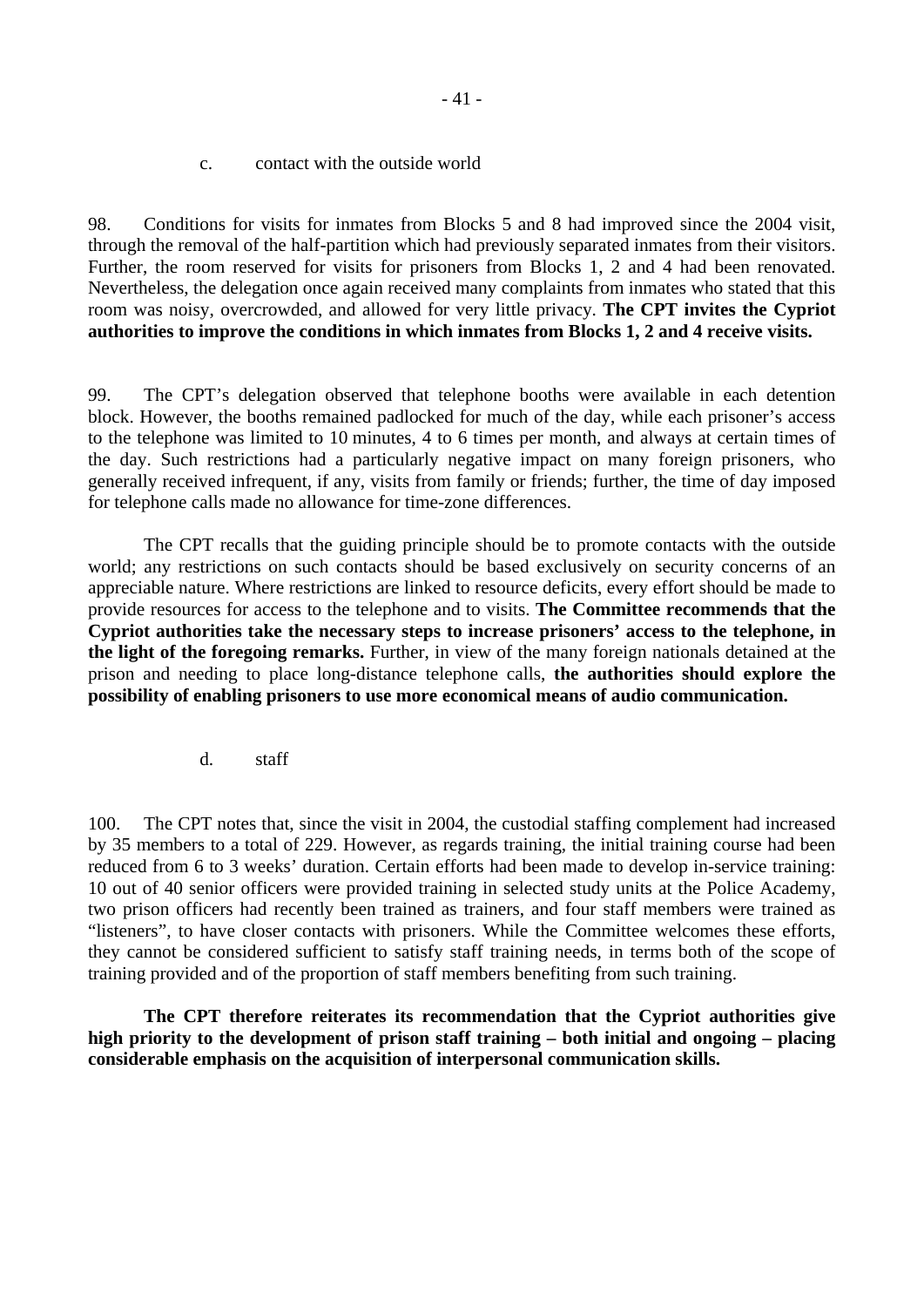101. As was the case during previous CPT visits, female prison officers were not deployed in custodial functions in the detention areas accommodating male prisoners, including in the section for juveniles. In their response to the report on the CPT's visit in 2004, the Cypriot authorities had affirmed that female prison officers did not suffer discrimination as regards positions in detention blocks for males. The authorities added that a study would be undertaken to identify the problems which might be encountered if women were deployed in detention blocks for male prisoners.

In view of the potential benefits of mixed-gender staffing for the general atmosphere prevailing within prisons, **the CPT invites the Cypriot authorities to consider adopting measures to favour the deployment of female staff throughout Nicosia Central Prisons; in particular, mixed-gender staffing should be ensured, as a priority, in the section for juveniles.**

e. complaints and inspection procedures

102. The CPT notes that separate padlocked complaints boxes were present in the detention areas, for prisoners to complain in writing to the Director, to the Board of visitors or to the Commissioner for Administration (Ombudsman). However, a few prisoners alleged that these boxes were not effective and that, in particular, inmates were required to hand a complaint to a prison officer, for it to be forwarded. **The Committee would like to receive the comments of the Cypriot authorities on this point.**

103. The CPT attaches particular importance to regular visits to prison establishments by an independent body with authority to receive and take action, if necessary, on prisoners' complaints and to visit the premises. During such visits, the persons concerned should make themselves "visible" to both the prison authorities and staff and the prisoners. They should not limit their activities to seeing prisoners who have lodged a complaint or have requested to meet them, but should visit the establishment's detention areas and enter into contact with inmates.

The Committee notes that the office of the Ombudsman frequently conducts inspection visits to Nicosia Central Prisons, follows up on complaints from prisoners and draws up ex officio reports recommending improvements.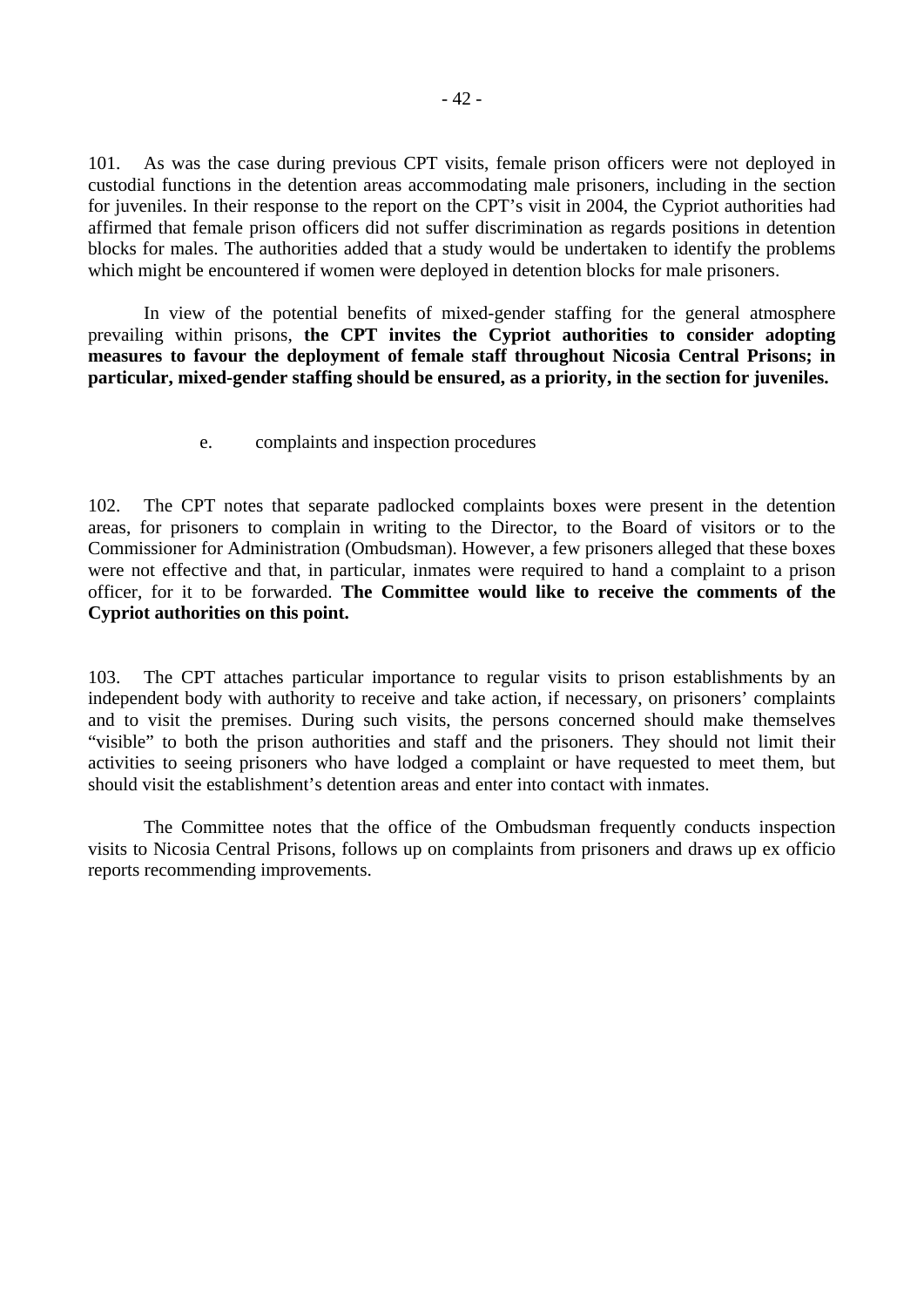# **C. Athalassa Psychiatric Hospital**

## **1. Preliminary remarks**

104. Athalassa Psychiatric Hospital has been visited by the CPT on each of its previous visits to Cyprus and its general characteristics, as described in the report on the CPT's 1992 visit<sup>[55](#page-42-0)</sup>, have remained unchanged. The gradual downsizing of the hospital has continued and, at the time of the 2008 visit, it accommodated 106 patients in seven wards: two for admissions, four for chronic psychotic disorders (including two closed wards, and two open - for rehabilitation) and one for learning disabilities. The delegation also visited the secure unit of the psychiatric clinic of the new nearby Nicosia General Hospital<sup>[56](#page-42-1)</sup>.

105. As regards the project to open a new psychiatric hospital – "Mental Health Centre" – to replace Athalassa Psychiatric Hospital, the timeline for its opening continues to slip every time the CPT visits Cyprus: from a projected opening date of 2003 in 2000, the CPT's delegation was told that it would now not open before 2013. This process of continual postponements is impacting negatively on the running of Athalassa Psychiatric Hospital. In their letter of 8 September 2008, the Cypriot authorities indicated that the delay in the construction of a new mental health centre was mainly due to the decision to build two other facilities<sup>[57](#page-42-2)</sup>. In the CPT's view, the time has now come to pass from words to action. **The CPT recommends that the Cypriot authorities take a firm decision, without further delay, either to start building the new Mental Health Centre or to completely renovate Athalassa Psychiatric Hospital**.

## **2. Ill-treatment**

106. In general, the CPT's delegation noted that staff demonstrated a caring attitude towards patients. However, it did receive a few allegations of physical ill-treatment of patients by staff at the hospital.

 The delegation also received a few allegations of occasional disrespectful behaviour by staff towards patients, especially in the wards subject to a closed regime.

<span id="page-42-0"></span><sup>55</sup>  $55$  See CPT/Inf (97) 5, Part I, paragraphs 121-123.

<sup>56</sup> The delegation was informed that another similar secure unit had been established in the new Limassol

<span id="page-42-2"></span><span id="page-42-1"></span>General Hospital.<br>
A State general laboratory and a unit for rehabilitation and detoxification of persons addicted to alcohol and other substances.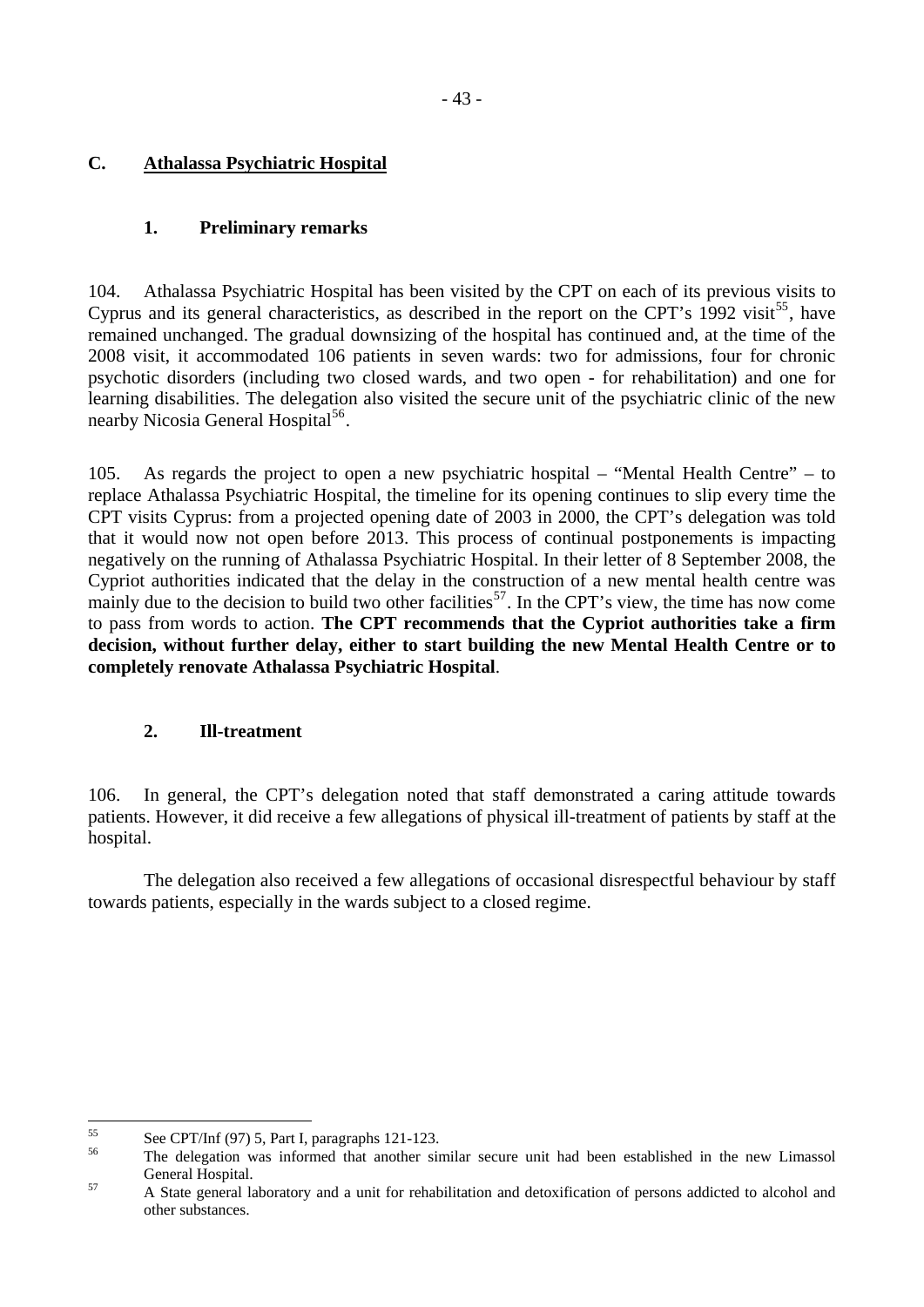107. The delegation came across the case of a patient who sustained injuries in June 2007. The patient's file merely noted that, on 5 June 2007, the patient was aggressive and negative and was given sedatives, but the file provided no information as regards the circumstances of the case. On 7 June, the general practitioner noted multiple haematomas on the left side of the body: a small yellow bruise below the left scapula, a yellow-blue bruise (3x3cm) on the left lower hemi-thoracic region, a purple-blue bruise (3x3cm) on the left iliac region and a purple bruise (20x10cm) on the left lateral thigh. He subsequently referred the patient to the X-Ray unit of the Nicosia General Hospital on 8 June. The patient's father lodged a complaint with the Attorney-General. An internal investigation carried out by an independent nurse concluded that "assessing all existing data, there were no indications upon which time and circumstances of the occurrence of the bruises could be established". **The CPT would like to be informed whether a criminal investigation into this case was carried out and, if so, of its results**.

108. The delegation also learned about a case of an allegation of excessive use of force by a nurse while applying means of restraint to a patient who had reportedly hit a nurse, on the evening of 7 April 2008. The patient was put in a straightjacket for 15 minutes and administered a sedative. The duty doctor noted that he had a mild swelling of the left cheek and a small cut of the lower lip and was consequently brought to the emergency unit of the Nicosia General Hospital for an X-Ray of his face, which showed no fractures. The patient called his father on the afternoon of 8 April, who brought him to a general practitioner on 9 April for the swelling of his cheek and a pain in his shoulder. The patient's father lodged a complaint with the police and a forensic doctor examined the patient on the same day at Athalassa Psychiatric Hospital. The CPT's delegation was told that a criminal investigation was being carried out into the case. **The Committee would like to be informed of the outcome of the investigation.**

109. In the light of all the information gathered during the visit in 2008, **the CPT recommends that the management of Athalassa Psychiatric Hospital exercise vigilance and regularly remind staff that any form of ill-treatment of patients – including verbal abuse and the excessive use of force in the context of applying restraints – is unacceptable and will be dealt with severely**.

## **3. Living conditions**

110. The living conditions observed were on the whole similar to the ones described in the report on the 2004 visit. On the positive side, ward 39, which had been severely criticised in the CPT's previous report, had been closed down. Further, the delegation noted some limited renovation works, such as the repainting of the wards. Although some patients were sleeping naked during a nocturnal visit to ward 14, they all had either a blanket cover or sheets on their bed. However, the entire hospital resembled an asylum-like institution and would require a complete refurbishment programme for it to be transformed into a modern psychiatric care facility. In general, the outdated buildings showed signs of age, with patients spending long periods of time in an austere and impersonal environment with hardly any visual stimulation. Further, the equipment in the wards for admission and chronic psychotic disorders was mostly limited to beds and empty cupboards, and the patients had no lockers for storing their personal belongings.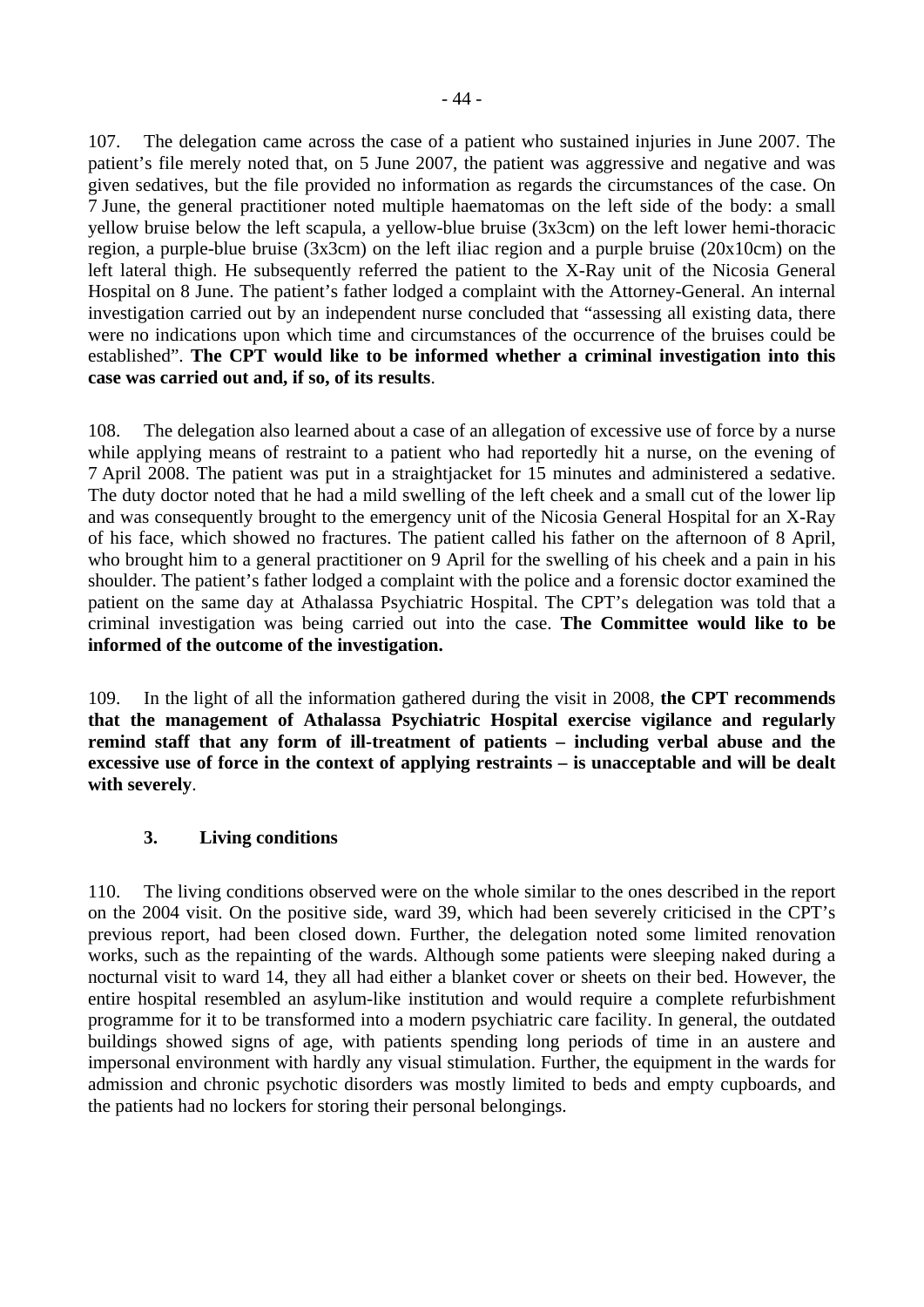By contrast, the living conditions in the secure unit of the psychiatric clinic of the new Nicosia General Hospital nearby were of a high standard (two bedrooms and a common room of some 17 m<sup>2</sup> each, equipped with a call-bell system, CCTV and appropriate furnishings). However, it was still not in use since its opening in October 2006, due to staffing problems.

111. The state of affairs described above highlights how important it is for the Cypriot authorities to reach the firm decisions referred to in paragraph 105 above.

Even if the decision is taken to proceed with the building of the new Mental Health Centre, it is clear that it would be necessary for Athalassa Psychiatric Hospital to remain in service for a considerable time. Consequently, **the CPT recommends that the Cypriot authorities take immediate steps to improve the living conditions in the light of the above remarks**. **It also recommends that steps be taken to ensure that the modern secure units in the psychiatric clinics of the two new general hospitals are able to receive patients**.

112. Outdoor exercise was offered on a very irregular basis. Most of the patients on the admission wards (n° 23 and 24) were not offered any outdoor exercise. Patients on the closed wards for chronic psychotic disorders (n° 21 and 34) were also de facto confined to their wards as there was still no secure outdoor area and the nursing complement was insufficient to provide the necessary supervision. In addition, patients on the learning disabilities ward (n°14), who previously had access to a secure outdoor area, could no longer use it due to several attempts to abscond. Such a state of affairs is clearly unacceptable.

In their letter dated 8 September 2008, the Cypriot authorities affirmed that all patients from these wards can now benefit from outdoor exercise, and added that a football pitch would be ready by 2009. **The CPT reiterates its recommendation that all patients from the closed regime wards, whose state of health so permits, benefit immediately from at least one hour of outdoor exercise every day in a reasonably spacious and secure setting, which should also offer shelter from inclement weather**.

113. The delegation heard some patients complain that they had no access to their bedrooms during the day, as they were locked. In the CPT's opinion the hospital management should adopt an approach allowing patients who so wish to have access to their room during the day, rather than being obliged to remain assembled together with other patients in communal areas. **The CPT recommends that steps be taken in this direction**.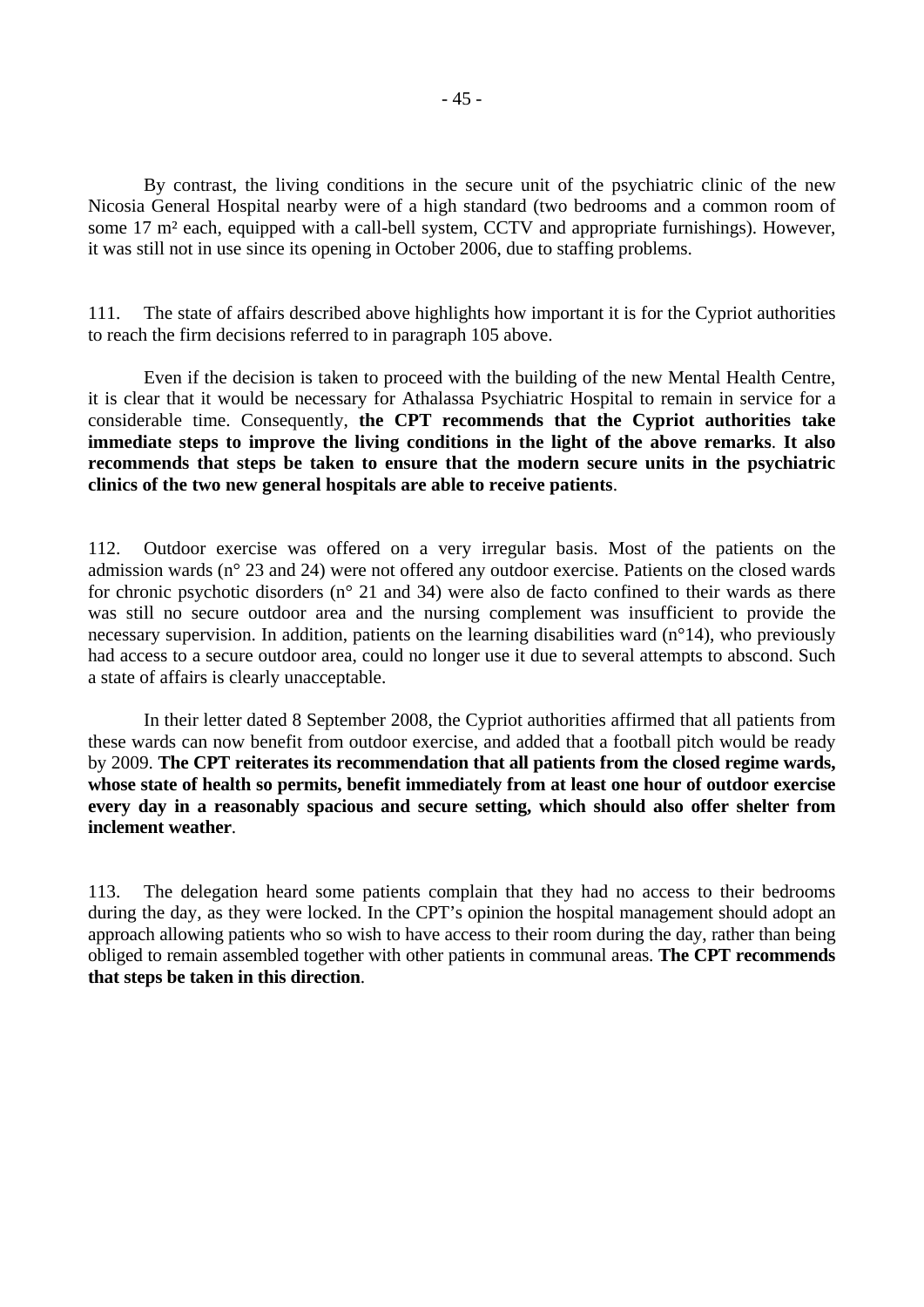## **4. Treatment**

114. As in the past, pharmacotherapy remained the main basis for treatment and it was generally used in an appropriate manner. However, the delegation came across two cases  $58$  in the admission ward (n°23) and one case<sup>[59](#page-45-1)</sup> on the ward for chronic psychotic disorders (n°34), where patients were receiving excessive doses of medication, even for patients diagnosed with the most severe psychotic disorders. In addition, according to the information at the delegation's disposal, such medication was prescribed for long periods.

A patient on the ward for chronic psychotic disorders also underwent a series of five sessions of electroconvulsive therapy (ECT) from 14 April to 5 May 2008. These sessions occurred subsequent to the patient allegedly hitting a nurse on  $7$  April<sup>[60](#page-45-2)</sup>; the delegation could not identify clear therapeutic indications justifying the resort to ECT in his case. The CPT has stressed in the past that, as with other psychiatric treatment, recourse to ECT should be part of a written individualised treatment plan, included in the patient's medical record; further, there should be a clear written policy on recourse to ECT, including the indications for using it, the conditions under which it is administered and provisions for the outcome of each treatment session to be set out in detail in a special register. In the above-mentioned case, the only information found by the delegation in the patient's file was a recommendation to use ECT, next to the referral for X-Ray examination, as well as written consent by the father of the patient.

## **The CPT would like to receive the comments of the Cypriot authorities on the above cases**. **As regards ECT, the CPT recommends that the authorities establish a written policy on the use of ECT in the light of the above remarks**.

115. The delegation learned that "PRN" medication<sup>[61](#page-45-3)</sup> was no longer prescribed for an indefinite period but was reviewed on a monthly basis. It also noted that a PRN register had been introduced in 2005 in addition to the recording of the use of PRN medication in patients' files. These are positive developments. That said, resort to PRN medication was not systematically recorded in either the patient's file or the PRN register and it was difficult to obtain accurate information on the implementation of the policy on resort to PRN medication (see paragraph 117). In addition, where PRN medication was administered while no doctor was on duty at the hospital, the delegation was given diverging information as to whether a doctor was systematically and immediately notified or whether, once a doctor was present, he verified the conditions in which it was administered. **The CPT recommends that steps be taken to ensure that a doctor is systematically and immediately notified whenever PRN medication is administered and that he verifies the conditions in which it was administered;** further, **PRN medication must systematically be recorded both in the patient's file and the PRN register**.

<span id="page-45-0"></span><sup>58</sup> 58 Patient receiving 400 mg 1/15 days of clopixol-depo; 30mg of zyprexa/day, and 10 mg haldol "PRN"; the other patient receiving 800 mg of seroquel/day and 200mg clopixol-depo 200mg 1/15days.

<span id="page-45-1"></span><sup>59</sup> Largactil 3 x 200mg; ativan 3 x 2mg; haldol 3 x 20mg; haldol concentration drops 40 PRN; largactil, 50mg amp PRN; haldol 10mg amp PRN; mogadon 5mg at night; akineton 5mg amp PRN.<br>
See paragraph 108.<br>
60 See paragraph 108.

<span id="page-45-2"></span>

<span id="page-45-3"></span><sup>61 &</sup>quot;PRN" stands for pro re nata, Latin expression for "something that occurred" referring to open-ended prescriptions made by treating doctors, for drugs not administered immediately, or on an on-going basis, but whenever the nursing staff believe it necessary.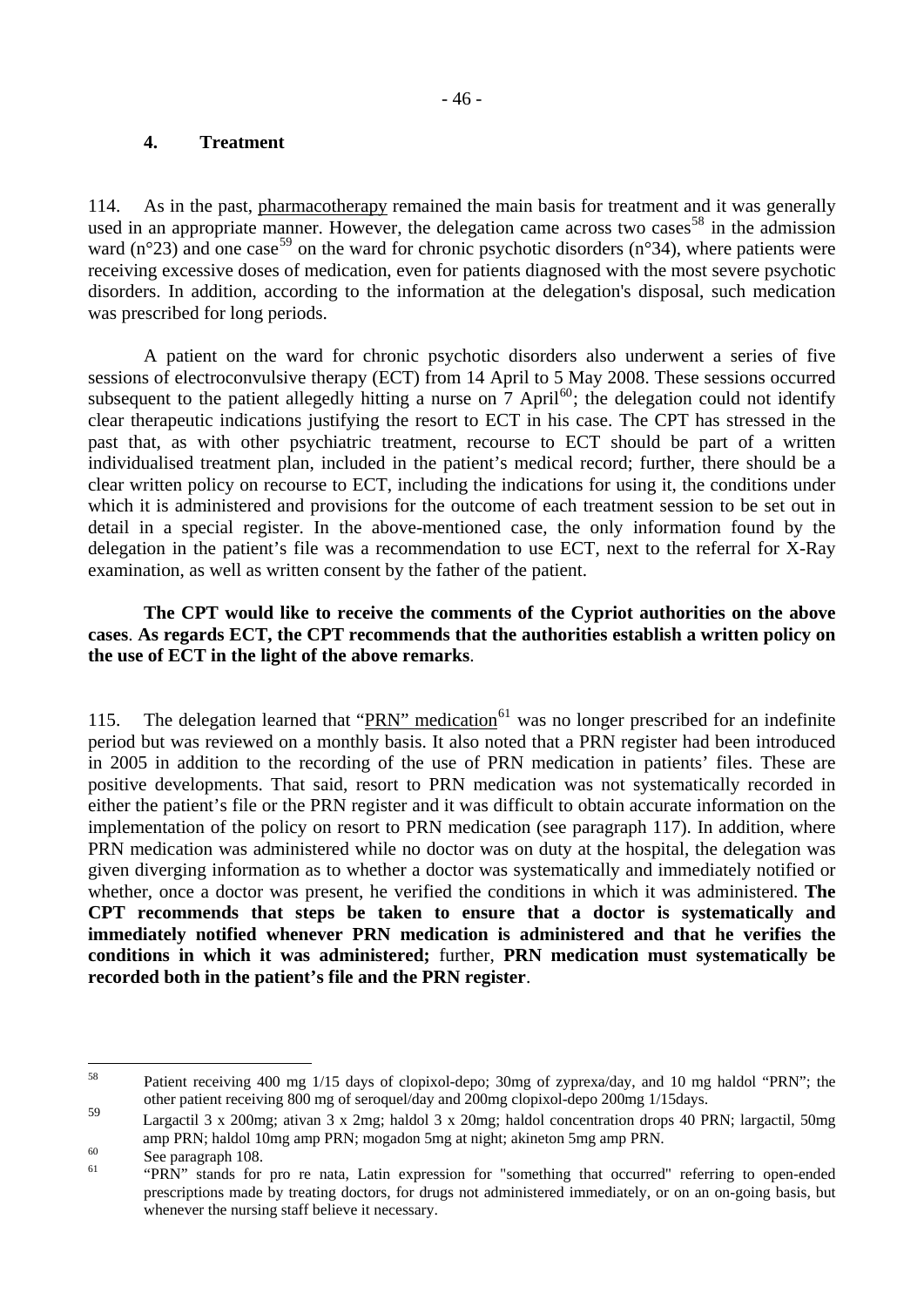116. The delegation had serious concerns as regards the death of three patients at Athalassa Hospital in the first few months of 2008. An examination of the files revealed several deficiencies: the absence of medical notes and the failure to consider whether the cause of death could have been related to the lack of somatic care provided to the persons concerned prior to their deaths.

The management of the hospital acknowledged the lack of information and follow-up in this respect. In their letter dated 8 September 2008, the Cypriot authorities informed the CPT of their decision to set up a Committee, headed by the Director of the Hospital, to investigate deaths at the Hospital. The CPT supports this move and **recommends that the hospital carry out a thorough inquiry into these three particular deaths and that the Cypriot authorities establish a practice of carrying out thorough inquiries into any deaths at the hospital with a view to improving operating procedures within the hospital**; **it also recommends that an autopsy be carried out in all cases where a patient dies in hospital unexpectedly, unless a clear diagnosis of a fatal disease has been established prior to death**[62](#page-46-0).

117. The delegation found that patients' files were generally poorly maintained and there was also little information on the somatic status of patients. In many files, there were notes about the mental state of the patient but no reference to the diagnosis. Prescriptions were not clearly recorded, medical notes were often missing, frequently not filed in a chronological order, and often not updated; consequently, it was difficult to glean accurate information about the treatment of patients from the files. Some routine examinations were actually performed but not systematically recorded. In the event of a death, the cause was not systematically recorded. Many files mentioned the admission of a patient, without any information on the circumstances of admission. In the same vein, the discharge procedure did not mention any recommendations or follow-up actions. **The CPT recommends that each patient's file contain diagnostic information (including the results of any special examinations which the patient has undergone) as well as an ongoing record of the patient's mental and somatic state of health and of his treatment**.

118. More generally, there seemed to be no defined or harmonised policy on recording medical and other information aiming at tracking patients' history while hospitalised at Athalassa Psychiatric Hospital. Further, there was no systematic recording of particular incidents relating to the patients. This would be useful in that it would provide an overview of the health care situation in the hospital, at the same time as highlighting specific problems which may arise.

 The management of the hospital acknowledged the serious deficiencies identified and informed the delegation that, together with the Director of the Mental Health Services, they had transmitted to the Ministry of Health a document entitled "Draft Regulations for Athalassa Hospital" containing a series of forms intended to accompany the patient during hospitalisation in this facility. The CPT welcomes this initiative and **would like to be informed about its outcome**. Further, **it recommends that the management of the hospital take the necessary steps to implement a genuine, coherent and harmonised policy as regards medical files and medical registers, in the light of the above remarks**.

<span id="page-46-0"></span> $62$ 

See Recommendation Rec(99)3 of the Committee of Ministers of the Council of Europe to member states on the harmonisation of medico-legal autopsy.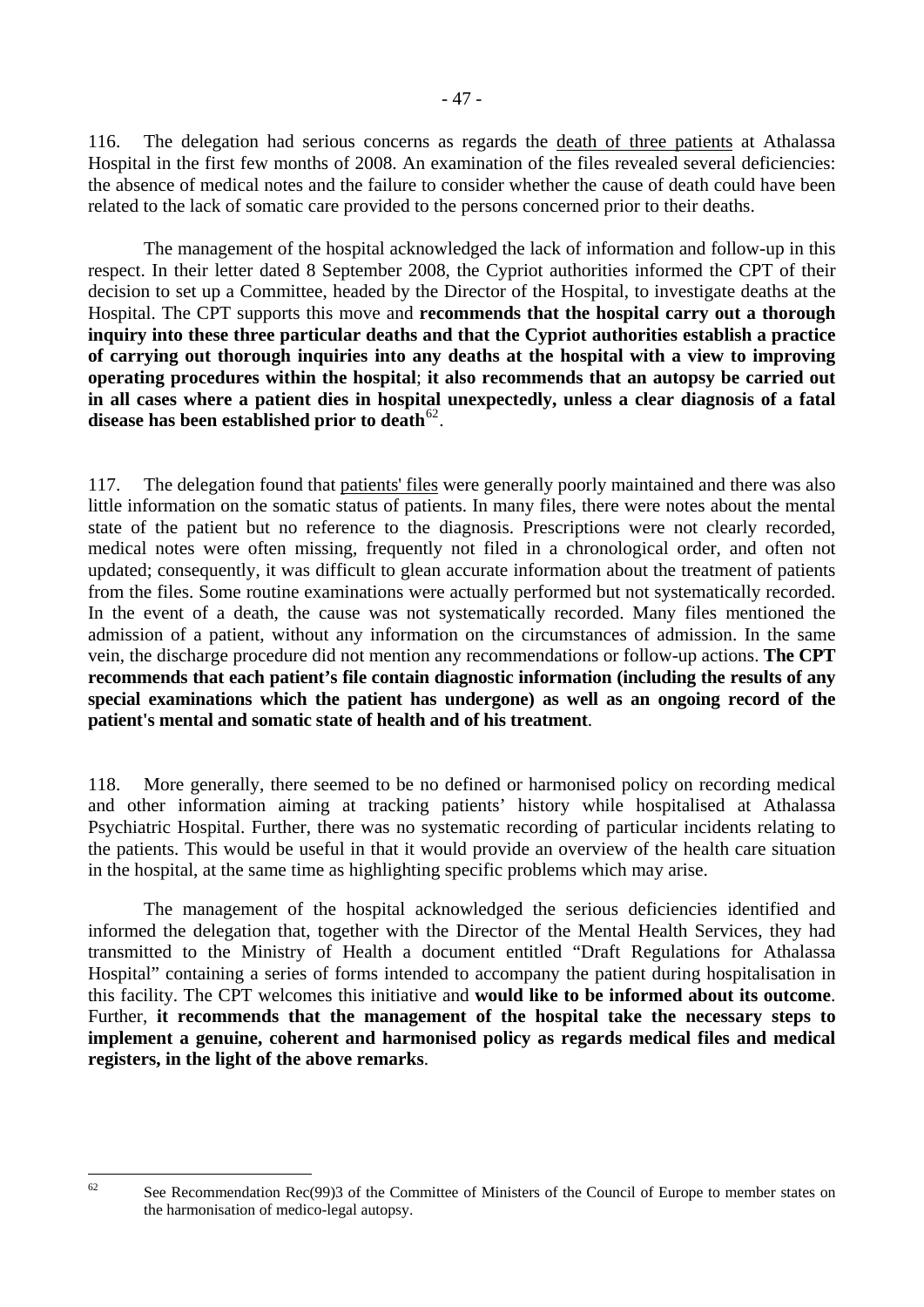119. In principle, access to somatic care should not pose problems, given the proximity to Nicosia General Hospital. The delegation was told that the outside general practitioner, who visits Athalassa Psychiatric Hospital on a weekly basis, had to conduct medical examinations in the patients' bedrooms, as there was no examination room available for this purpose in the facility. Such a state of affairs would be unacceptable. **The CPT trusts that facilities are available at Athalassa Psychiatric Hospital to allow the general practitioner to conduct medical examinations under appropriate conditions**.

 In addition, the delegation heard some complaints about problems of access to dental care, despite repeated requests, and the medical records seemed to support such claims; there were few references to recent visits by a dentist. **The CPT recommends that steps be taken to guarantee appropriate access to a dentist for patients at Athalassa Psychiatric Hospital**.

120. Some improvements were observed as regards the provision of occupational therapy with more activities organised (pottery, painting, gymnastics, table-tennis, cooking). In addition, patients were encouraged to attend the weekly social club as well as social events outside the hospital, such as field trips to the mountains several times a year. The delegation was informed that roughly 60% of the patients of Athalassa Psychiatric Hospital had been prescribed occupational therapy; however, it observed that, during the visit, only some 25% of patients actually took part in the activities, and the situation was far from being homogeneous from one ward to another. The CPT welcomes the efforts made and **recommends that the authorities continue to develop further the range of therapeutic options on offer**.

121. Individual treatment plans had been introduced at the hospital since the previous visit, but they appeared to be of a stereotyped nature, displaying no therapeutic strategy with any identified resocialisation process. In addition, the occupational therapy activities were not included in these plans. Emphasis on social therapy can have a considerable impact upon the quality of care. The CPT has stressed in the past that psychiatric treatment should be based on an individualised approach, which implies the drawing up of a treatment plan for each patient, indicating the goals of treatment, the therapeutic means used and the staff member responsible. The treatment plan should also contain the outcome of a regular review of the patient's mental health condition and a review of the patient's medication. In addition, the treatment should involve a wide range of therapeutic, rehabilitative and recreational activities. **The CPT recommends that steps be taken to improve the quality of individual treatment plans, in the light of the above remarks**.

## **5. Staff**

122. The situation as regards staffing levels was comparable to the one observed during the 2004 visit; at the time of the 2008 visit, there were five psychiatrists, two psychologists, one social worker, two occupational therapists (one full-time and one part-time) and four occupational therapy assistants. Three of the psychiatrists were employed by the hospital, and two were on fixed-term contracts. Despite the fact that two to three doctors were supposed to be constantly present at the hospital during the day shift, five days a week (7.30 a.m. until 2.30 p.m.), the delegation observed that, most of the time, only one doctor was actually present, and there was no doctor present from 2.30 p.m. to 7.30 a.m. the next day. However, a psychiatrist from the nearby Nicosia General Hospital was on call and could come rapidly in case of need, representing a positive departure from the situation observed during previous visits.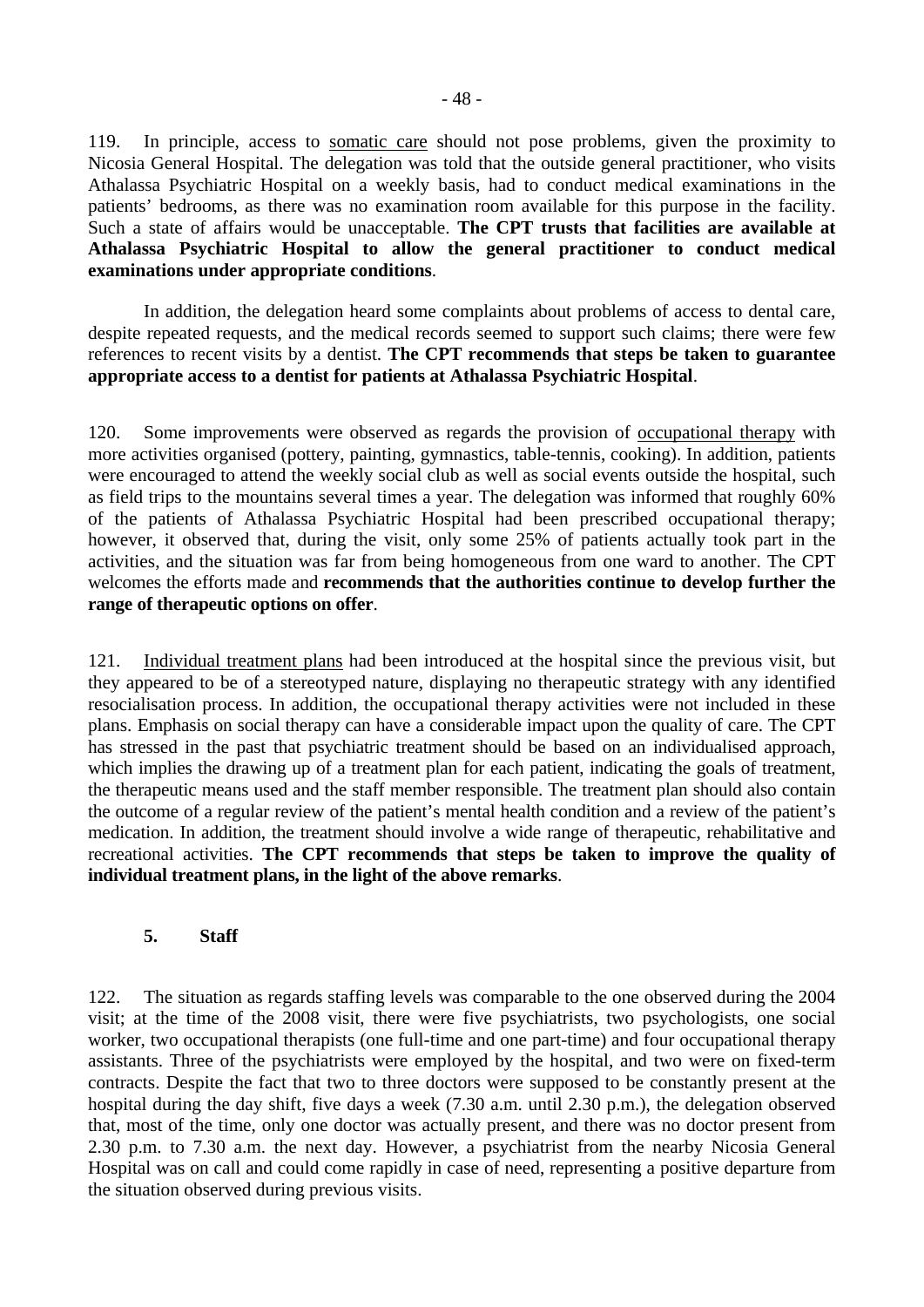As regards nurses, the hospital employed 124 nurses at the time of the visit, which was in principle sufficient. However, their effective presence appeared to be inadequate. The delegation noted that cases of absence, for various reasons, were not uncommon; consequently, only two to four nurses were present during the day shifts (and two at night) in the various wards. Such a low staff/patient ratio can impact negatively on the care provided to patients. In addition, staff appeared demotivated due to the recurrent debate and the uncertainty surrounding the construction of a new mental health centre, the future of Athalassa Psychiatric Hospital and how this might affect their employment and status.

## **The CPT recommends that the Cypriot authorities take the necessary steps at Athalassa Psychiatric Hospital to increase the effective presence of nurses on the wards.**

123. As regards training of staff, the CPT has repeatedly pointed out that working with the mentally ill and mentally disabled will always be a difficult task for all categories of staff involved. Staff in psychiatric establishments should receive training in both non-physical and manual control techniques vis-à-vis agitated or violent patients. The possession of such skills will enable staff to choose the most appropriate response when confronted with difficult situations, thereby significantly reducing the risk of injuries to patients and staff. In this respect, the delegation was informed that a university course was being put in place for psychiatric nurses, consisting of two years of training, with a university degree issued on completion. All the psychiatric nurses will undergo this course. The CPT welcomes this development and **recommends that specialised on-going training also be developed for all nurses working with psychiatric patients, taking into consideration the above remarks.**

## **6. Means of restraint**

124. The delegation observed that, as in 2004, resort to physical restraint was used only in exceptional cases and for the shortest possible period. However, once again, the CPT's delegation could not ascertain from the register whether the measure was always explicitly ordered by a doctor or brought to his or her attention for subsequent approval. Despite the fact that recourse to such a measure was now recorded in a register, neither the circumstances of the case nor the reasons for resorting to restraint was noted. The delegation also came across a case of use of means of restraint on a patient in his bedroom, in the presence of his roommate.

 Resort to seclusion continued to be used sparingly but there was still no detailed policy, clearly spelling out when seclusion may be used, the objectives sought, its duration, the need for regular reviews, the necessity for appropriate contact and the need for staff to be especially attentive.

## **The CPT reiterates its recommendations that:**

- **every instance of physical restraint (manual control, use of instruments of physical restraint, seclusion) of a patient be recorded in a register, including the times at which the measures began and ended, who ordered the measure, the circumstances of the case, the reasons for resorting to the measure and an account of any injuries sustained by patients or staff**;
- **a detailed policy on the use of seclusion be drawn up in the light of the above remarks. This policy should make clear that seclusion should never be used as a punishment**.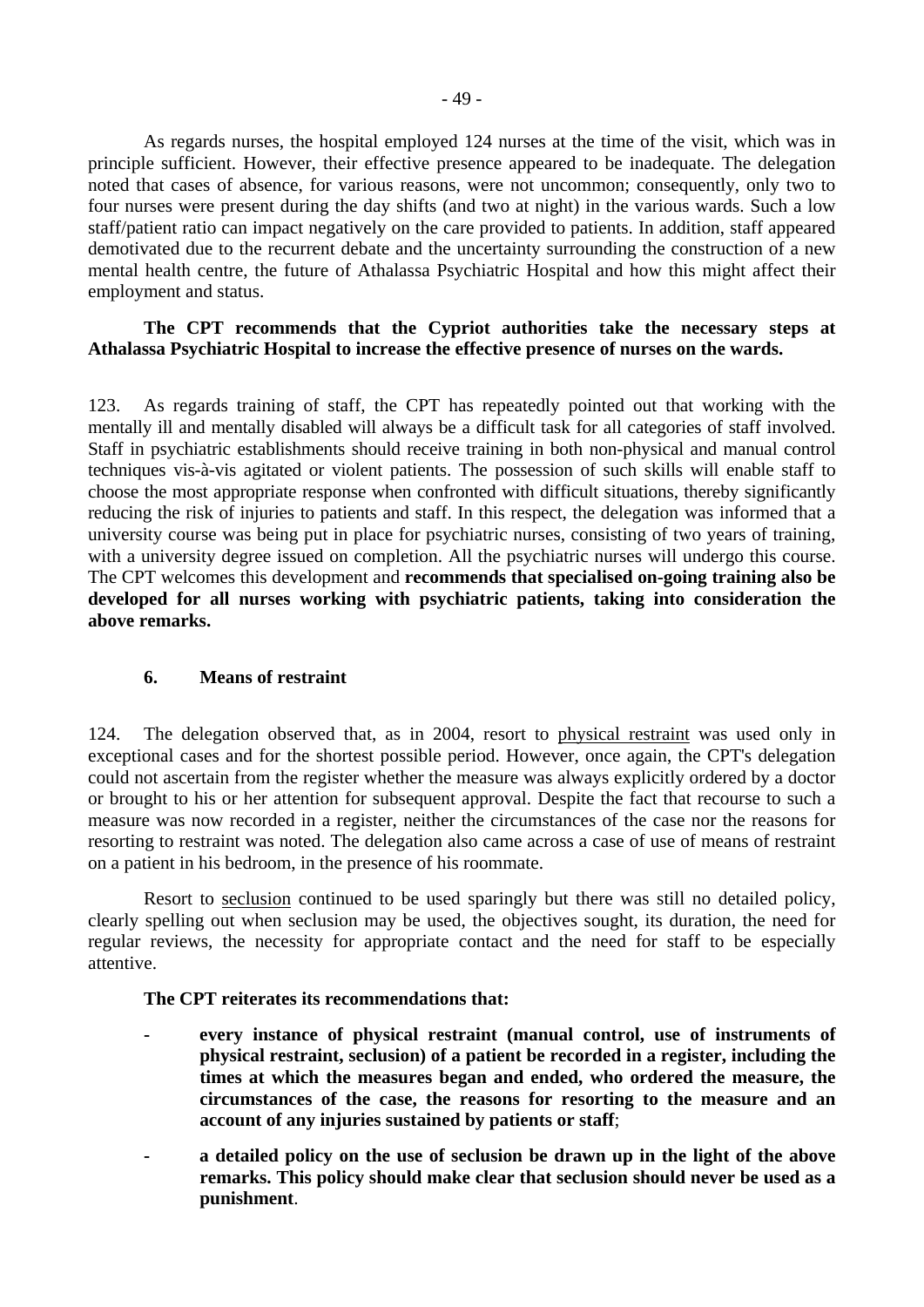In addition, **the CPT wishes to stress that resort to instruments of physical restraint must always be either expressly ordered by a doctor or immediately brought to the attention of a doctor with a view to seeking his or her approval**. Further, **immobilisation of patients should never take place in the presence of other patients.** 

## **7. Safeguards in the context of placement in a psychiatric facility**

a. the initial placement decision $63$ 

125. The 1997 Law on Psychiatric Care (LPC) was further amended in July 2007, introducing a substantial change as regards the procedure for voluntary placement; Article 8.2 of the amended LPC now provides the possibility to admit and treat a patient – who has refused to be treated – without his/her consent for up to 72 hours, upon the recommendation of two doctors (one of whom must be a psychiatrist). The Supervisory Committee on Mental Health must be immediately notified. If, after 72 hours, the duty psychiatrist of the facility, to which the patient was admitted, recommends continuing the treatment but the patient still refuses to consent to it, the procedure for involuntary placement may be initiated. At the time of the visit, there were no instances of this "voluntary placement" procedure having been used.

The CPT is concerned by the introduction of a procedure of so-called "voluntary placement" in a psychiatric facility allowing treatment without consent of a patient, as it might be open to abuse. **The CPT would like to receive the comments of the Cypriot authorities on the issue of safeguarding the fundamental rights of patients who are given no opportunity to give their free and informed consent on admission and are detained without benefiting from the safeguards associated with involuntary placement procedures**.

126. The involuntary placement procedure remains essentially the same as that observed in the past<sup>[64](#page-49-1)</sup>. The deficiencies highlighted in paragraph 119 of the report on the 2004 visit<sup>[65](#page-49-2)</sup> have still not been addressed. As in 2004, the delegation gathered information that, in practice, a patient was virtually never present at the court hearing to decide upon his/her placement. The potential conflict of interest described in the 2004 report as regards the role of the personal representative has still not been remedied. **The CPT recommends that the Cypriot authorities explore solutions which would fully guarantee the independence and impartiality of the personal representative**.

<span id="page-49-0"></span><sup>63</sup> 63 At the time of the visit, 7% of the patients of Athalassa had been admitted on a voluntary basis, 5% in 2007

<span id="page-49-1"></span>and 10% in 2006.<br>Nevertheless, the initial temporary care order issued by the court has been extended from 14 to 28 days (LPC,

<span id="page-49-2"></span><sup>65</sup> Article 10.1.c).<br>CPT/Inf (2008) 17.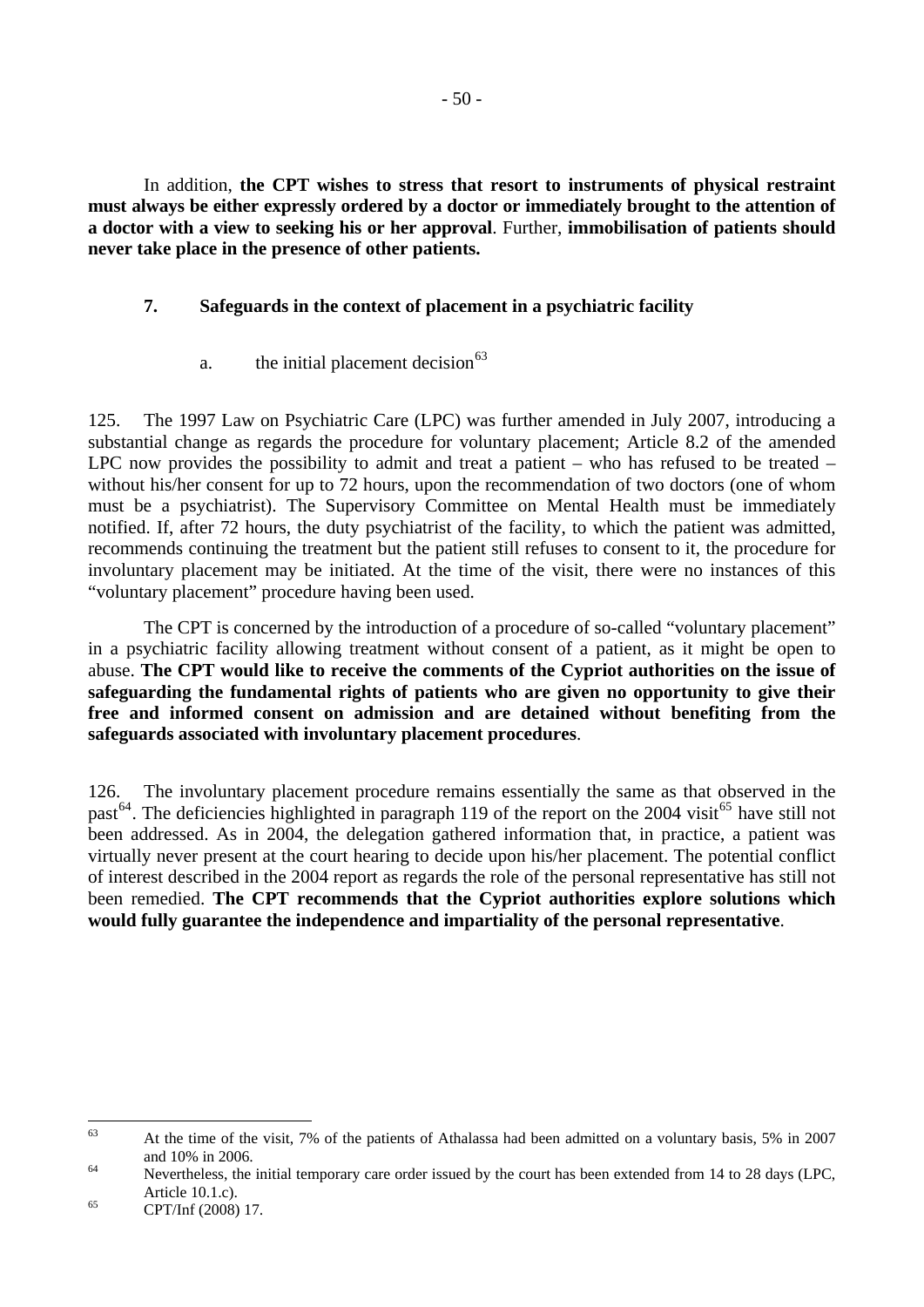b. safeguards during placement

127. An information leaflet on patients' rights was at the disposal of patients in the common rooms of each ward of Athalassa Psychiatric Hospital. That said, many patients interviewed by the delegation seemed to be unaware of their rights. In addition, the leaflet provided only limited information about patients' rights; for example, it made no mention of access to legal assistance, review of placement (and the patient's right to challenge the decision), consent to treatment or the complaints procedures. **The CPT recommends that the Cypriot authorities draw up a comprehensive information brochure and ensure that it is issued to all patients on admission, as well as to their families. Patients unable to understand this brochure should receive appropriate assistance**. Further, **the CPT recommends that the management of the hospital ensure that all staff receive proper and exhaustive information about the existing safeguards of patients' rights, with a view to being in a position to help patients to understand their rights**.

128. The CPT has stated in previous reports that an effective complaints procedure is a basic safeguard against ill-treatment in psychiatric establishments. The CPT welcomes the fact that new complaints boxes at Athalassa Psychiatric Hospital had been installed in all wards, and were regularly emptied (once or twice a month) by the Secretary of the Supervisory Committee, thus enabling patients to make complaints directly to the Committee.

 That said, the CPT remains concerned by the ability of the Supervisory Committee to carry out its tasks effectively. Eleven years after its creation, it still had no premises of its own, its 2008 budget had been reduced by 50% and it appeared to have no clear operational structure. In the course of the visit, it became apparent that, due to these deficiencies, the Supervisory Committee was obliged to delegate part of its investigative role to the very hospital it was supposed to monitor. This state of affairs is highly unsatisfactory. **The CPT recommends that the Cypriot authorities allocate to the Supervisory Committee the necessary human, financial and physical resources to enable it, in practice, to fulfil its duties independently under the Law on Psychiatric Care; in particular, it should not delegate its investigative functions**.

129. The CPT welcomes the entry into force of the Law on the Protection of the Rights of Patients in April 2005, concerning consent to treatment, information on rights, access to medical files and the right to complain. Article 22 of the Law concerns complaints mechanisms and provides for the institution of a "patients' rights officer for the safeguarding of patients' rights in a State hospital"<sup>[66](#page-50-0)</sup>, and Article 23 establishes a Complaints Examination Committee (CEC) for every district. The decisions of the CEC shall be notified to the patient as well as to the health care service provider and/or the medical institution which "shall be obliged to take it seriously into consideration" (Article 22.6).

<span id="page-50-0"></span><sup>66</sup> 

The officer receives and handles complaints of patients which require his/her judgment, immediate handling, otherwise he refers them to the Complaints Examinations Committee.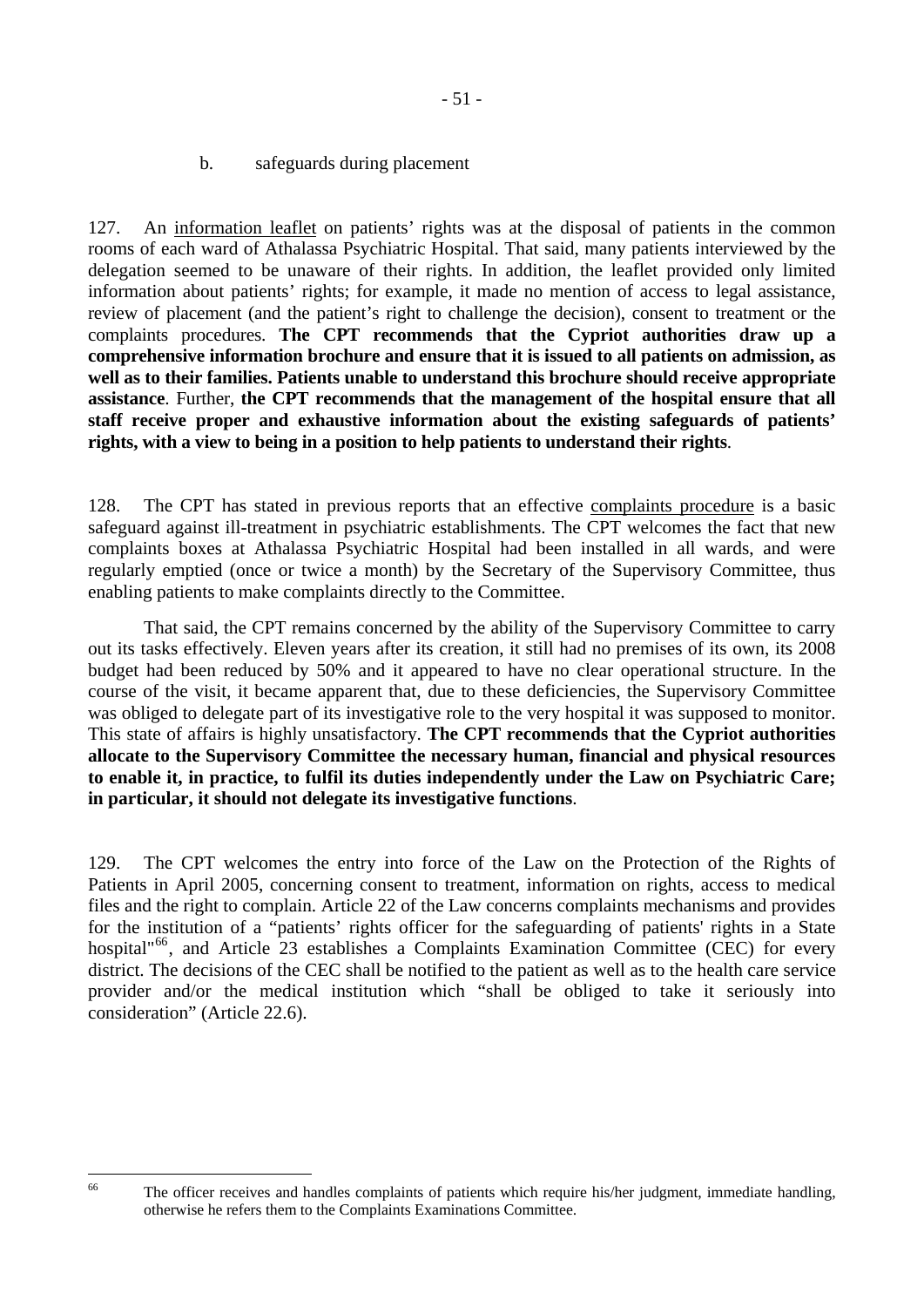Interviews with members of the CEC of the district of Nicosia revealed that none of these mechanisms applied to patients admitted to Athalassa Psychiatric Hospital, due to an "agreement" reached at the time of the drafting of the law that a separate complaints mechanism would be dedicated to mental patients. Further, although the Law Commissioner's Office receives complaints, the delegation was informed by the Commissioner that if she received a complaint from a patient, she would refer the case to the existing mechanisms (the patients' rights officer, the CEC, or the Supervisory Committee). **The CPT would like to be informed whether there exists a mechanism for handling complaints from mental patients, other than the Supervisory Committee**.

The CPT is struck by the numerous existing mechanisms aimed at safeguarding patients' rights and the apparent systematic channelling of complaints from mental patients to only one ineffective mechanism. Nothing in the Law on the Protection of the Rights of Patients would appear to expressly exclude mental patients from being entitled to the same rights as other patients. In the CPT's view, a coherent approach is needed to ensure effective rights are guaranteed to all patients. **The CPT would like to receive the comments of the Cypriot authorities on these issues**.

130. The CPT has repeatedly stressed the importance of patients being able to maintain contact with the outside world. In this respect, the delegation noted that arrangements as regards visits were satisfactory. However, private access to a telephone for persons not allowed outside the wards continued to be a cause of concern. The delegation heard complaints that staff were present when patients made or received phone calls. **The CPT reiterates its recommendation that all patients be able to communicate by telephone during the day and under conditions allowing privacy, unless there is a reasoned doctor's order to the contrary**.

c. discharge

131. As previously stressed by the CPT, patients should be discharged from psychiatric establishments as soon as their mental state no longer requires their involuntary placement. The need for such placements should, therefore, be subject to review at regular intervals. Patients should be in a position to request, at reasonable intervals, that a judicial authority examine the need for their continued placement.

132. As regards the renewal procedure and the termination of involuntary placement, the CPT welcomes the amendment of Article 11 of the 1997 LPC allowing the patient or his personal representative to provide the court with an opinion from an independent psychiatrist of their choice, thus implementing the CPT's long-standing recommendation on this issue.

133. However, Article 11 was not amended to allow patients to be heard in person or through a personal advocate or representative at all court hearings prior to any decision concerning the renewal of their involuntary placement. The CPT reiterates its recommendation<sup>[67](#page-51-0)</sup> that the **Cypriot authorities take steps to ensure that such a right does exist**.

 Further, Article 15 of the Law, whereby a patient requires the support of his/her treating psychiatrist in order to initiate a termination procedure for the involuntary placement, has not been amended[68](#page-51-1). **The CPT reiterates its recommendation[69](#page-51-2) to have this requirement removed**.

<span id="page-51-0"></span> $67$  $^{67}$  See CPT/Inf (2008) 17, paragraph 128.

<span id="page-51-1"></span> $^{68}$  Cf. Article 15, paragraph 1(b) of the LPC.

<span id="page-51-2"></span><sup>69</sup> See CPT/Inf (2008) 17, paragraph 129.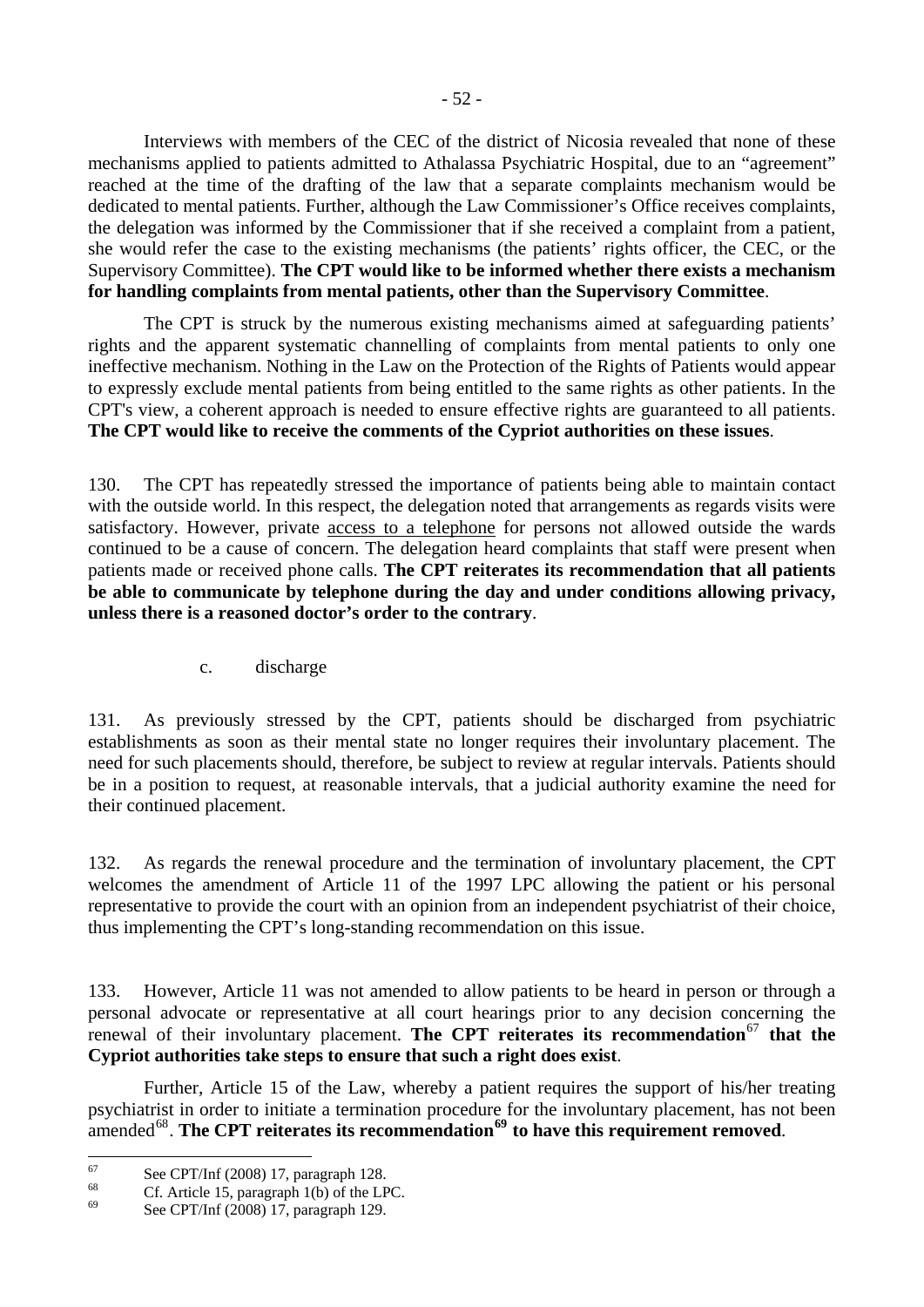## **D. Nea Eleousa Institution for Persons with Severe Mental Retardation**

## **1. Preliminary remarks**

134. The CPT's delegation visited the Nea Eleousa Institution for Persons with Severe Mental Retardation, which is under the authority of the Ministry of Labour and Social Insurance and run by the Social Welfare Services. The Institution is located within the compound of Athalassa Psychiatric Hospital, and had been briefly visited by the CPT in  $1992^{70}$  $1992^{70}$  $1992^{70}$ . Between 1996 and 2001 a deinstitutionalisation process was carried out, which resulted in five small homes being built and the capacity of Nea Eleousa Institution being reduced from 70 to 25 beds. It is now composed of two one-storey buildings ("wings"), one of which was completely refurbished in 1984 with private funding (the "new wing"), while the other building was referred to as the "old wing".

135. The Institution accommodated 22 residents at the time of the visit (18 males and four females). Although it was originally supposed to accommodate children, 16 residents were adults and six were under 18 (the youngest being 9). The vast majority of residents had grown up in the Institution, with five having lived there since the Institution opened in 1977. Most of the residents were severely mentally disabled and almost incapable of communicating or moving around unassisted (four were in wheel-chairs, one was bedridden). Three of the minors were of a higher level of functioning, and one of them was also able to express himself with a few words.

136. At the outset of the visit, the Principal Welfare Officer of the Social Welfare Services informed the delegation that she had recently visited the Institution and identified several deficiencies concerning both the infrastructure and the care provided. A project to reconstruct a part of the Institution had been accepted by the Ministry of Labour and Social Insurance and was awaiting approval from the Ministry of Finances (see paragraph 150).

In addition, the delegation was informed by the recently appointed Commissioner for the Protection of Children's Rights<sup>[71](#page-52-1)</sup> that she had received a number of complaints from parents as regards the situation in the Institution and had begun to look into them. The delegation was also aware that the Ombudsman was preparing a report on the Institution, which was released on 23 July 2008[72](#page-52-2). **The CPT would like to be informed of the measures taken in the light of these investigations and of the Ombudsman's report**.

137. The legal framework governing the Institution and the placement of persons there, was described in the reports on the CPT's visits of 1992 and  $2004^{73}$  $2004^{73}$  $2004^{73}$ . At the time of the visit, only one resident was placed by a court order, whereas the others were placed by a decision of the Director of Social Welfare in the interest of the welfare of the child.

 $70$ 

<span id="page-52-1"></span><span id="page-52-0"></span><sup>&</sup>lt;sup>70</sup> See CPT/Inf (1997) 5, Part I.<br><sup>71</sup> The Commissioner is a newly created institution, and the Law Commissioner was appointed to this post in February 2008.

<span id="page-52-2"></span>At the time of the visit, she had not visited the Institution yet.<br>
A copy of the report was provided to the CPT in September 2008.

<span id="page-52-3"></span>See CPT/Inf (1997) 5 Part I, paragraph 143, and CPT/Inf (2008) 17, paragraph 132.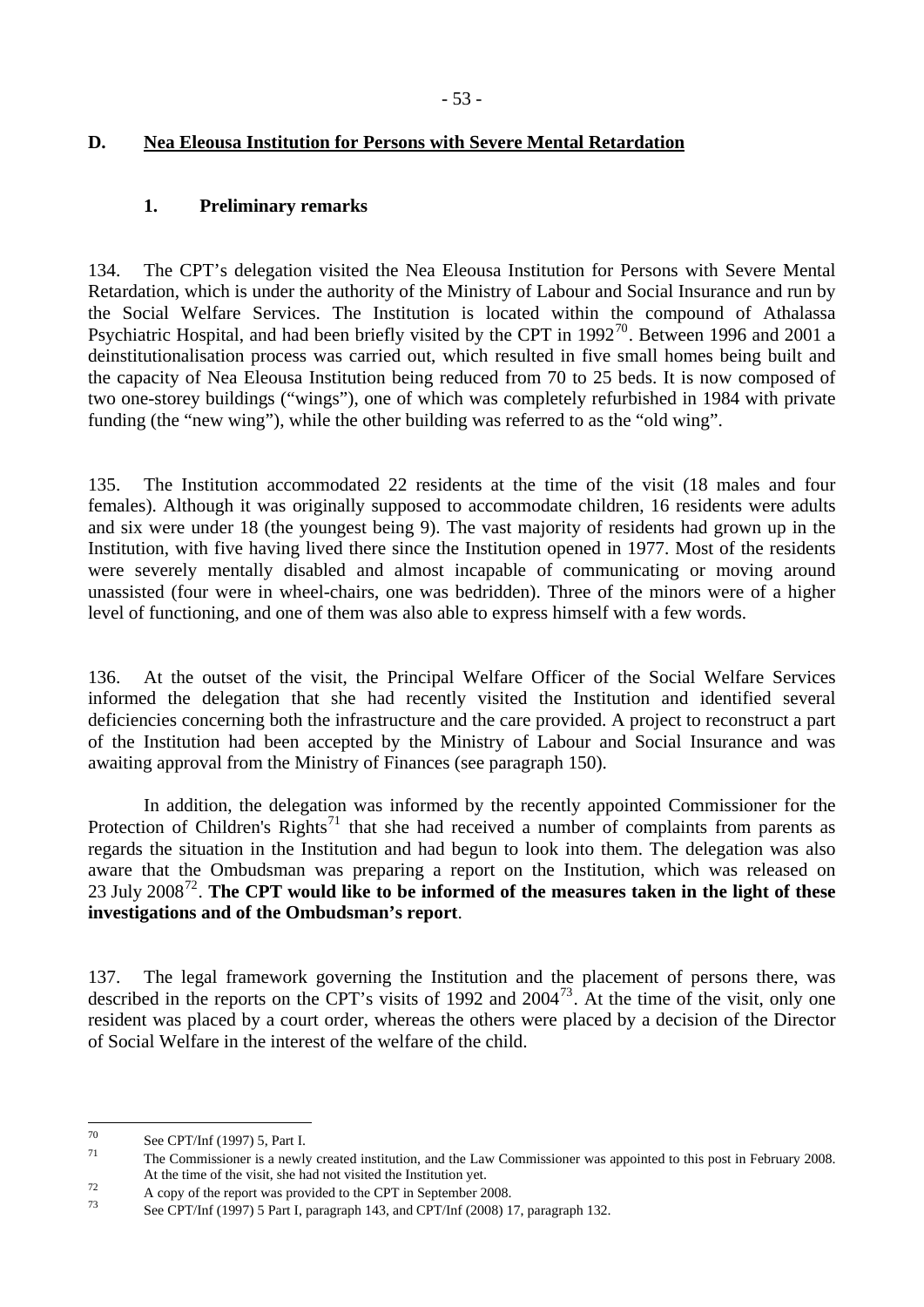## **2. Ill-treatment**

138. The delegation did not receive any allegations of ill-treatment of residents by staff at Nea Eleousa Institution; nor did it gather any information indicative of ill-treatment.

## **3. Treatment and care of residents**

139. Pharmacotherapy constituted the main basis of the residents' treatment, most residents also receiving neuroleptic drugs. The levels of medication appeared to be appropriate at the institution and there was an adequate supply of drugs. Despite commendable efforts by most staff to devote time to residents, the activities offered to residents were very limited, consisting essentially of accompanying the residents to the dayrooms or to the yard, ball games, drawing, and some excursions. In addition, three children in wheel-chairs had two hours' schooling at Nea Eleousa Institution, five days a week, by a teacher from the Ministry of Education and Culture, and the three other children had begun attending a School for children with special needs. Apart from this, there was no substantial programme of therapeutic and rehabilitative activities at the Institution and the lack of specific rehabilitation services, such as psychology, was particularly striking.

 In fact, the delegation found that many residents were routinely locked or left alone in their rooms without any meaningful contact with staff or other residents, for up to 16 hours a day, from midday until 3 p.m. and from 6 p.m. until 7 a.m. the next morning. The reason invoked was the difficulty encountered by staff to manage the residents once the three children going to the outside school returned from school at midday. It became apparent that the staff's energy was to a large extent monopolised by the children and that the support staff were neither prepared nor trained to deal with residents requiring special attention.

140. The delegation noted that individual rehabilitation and care plans were lacking in substance, consisting of assessments<sup>[74](#page-53-0)</sup> of the overall condition of the residents, with no therapeutic indications provided and no information about the goals to be achieved or activities to be carried out, or any relevant indicators to assess. The CPT wishes to emphasise that the care of residents must imply the drawing up of a plan for each resident, indicating the goals of treatment, the therapeutic means used and the staff member responsible. These plans must be regularly reviewed and adapted according to an in-depth assessment of each resident's physical and mental state. Without such a plan, staff will tend to focus too much on containment and control.

141. In the case of the three children attending the outside school, the delegation's findings showed that there was a lack of knowledge about how to manage them, leading to their stigmatisation and segregation. The children encountered serious problems of integration both at Nea Eleousa Institution – as they had a higher level of functioning, though requiring a lot of attention and specific care – and at the School for children with special needs, as they displayed insufficient capacities to follow the teaching. This led to aggressive behaviour, exacerbated by the fact that they were locked in their rooms for very long periods, which was completely counter-productive in their case<sup>[75](#page-53-1)</sup>.

<span id="page-53-0"></span><sup>74</sup> The assessment team met on a very irregular basis, the latest assessment found by the delegation dating back to December 2005 and relating to only eight residents.<br>These findings were corroborated by letters from the child-psychiatrists following the three children with a higher level of

<span id="page-53-1"></span>functioning, pointing to the absence of individual treatment and of stimuli and the lack of suitable accommodation, as well as the need for a system of care adapted to their needs.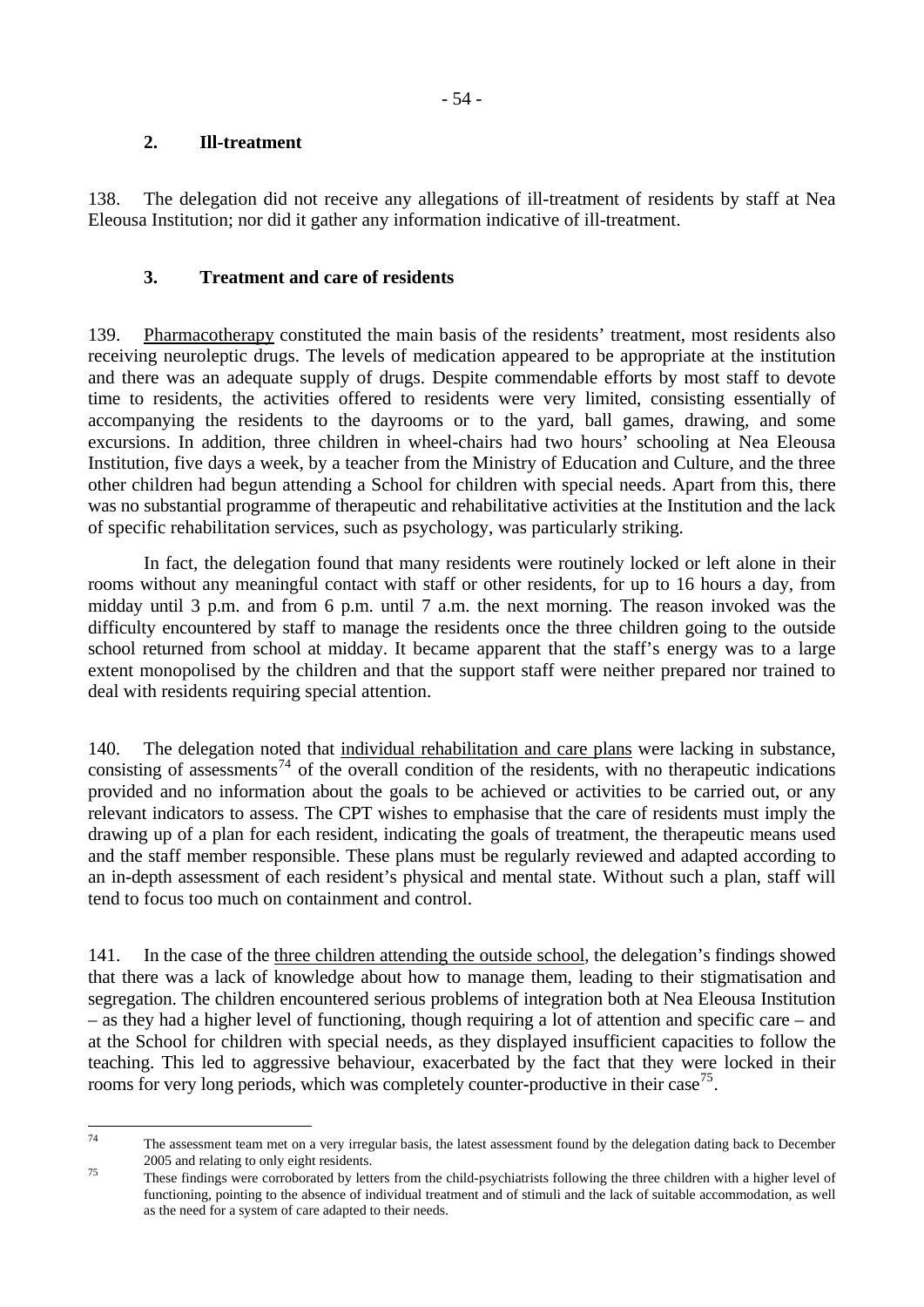142. The CPT is of the opinion that the development of a psycho-social therapy programme based on comprehensive individual treatment plans, rehabilitative activities and combined with specialised psychiatric nursing training would have a considerable impact upon the quality of care. In particular, this would lead to the emergence of a therapeutic milieu less centred on drug-based treatments. In this respect, a positive move had been made with the arrival of a multidisciplinary team of specialised therapists in March 2008, composed of a psychologist and a physiotherapist (both full-time) and of a speech therapist, a music therapist, an occupational therapist and a kinesiologist<sup>[76](#page-54-0)</sup> (on a part-time basis: ten hours per week). The psychologist had started the evaluation of the residents and, at the time of the visit, the team was in the process of elaborating and putting into operation a therapeutic programme of rehabilitative activities based on the residents' needs.

## 143. In the light of the above findings, **the CPT recommends that the practice of locking the residents in their rooms for the above-mentioned periods of time be immediately stopped.**

The recent appointment of the multidisciplinary team of therapists represents a crucial step towards the development of a comprehensive psycho-social therapy programme, and is to be welcomed. **The Committee would like to receive updated information on the content and implementation of the programme**.

144. The delegation found that the medical files of the residents were superficial and updated on an irregular basis. Information about a resident's diagnosis was often missing, as was any updated record of the resident's evolution. In the CPT's view, each resident should have a personal and confidential file containing diagnostic information (including the results of any special examinations which the patient has undergone), as well as an ongoing record of the resident's mental and somatic state of health and of his treatment. **The CPT recommends that steps be taken to ensure that a comprehensive and updated medical file is maintained for each resident**.

145. The resort to "PRN" medication<sup>[77](#page-54-1)</sup> appeared to be satisfactory. It was systematically recorded in the daily nursing report, although not always in the nurses' notes for each resident. **The CPT recommends the introduction of a separate PRN register**.

<sup>76</sup> 

<span id="page-54-1"></span><span id="page-54-0"></span><sup>&</sup>lt;sup>76</sup> As well as an administrative officer and a driver on the same funding.<br><sup>77</sup> "PRN" stands for *pro re nata*, Latin expression for "something that occurred" referring to open-ended prescriptions made by treating doctors, for drugs not administered immediately, or on an on-going basis, but whenever the nursing staff believe it necessary.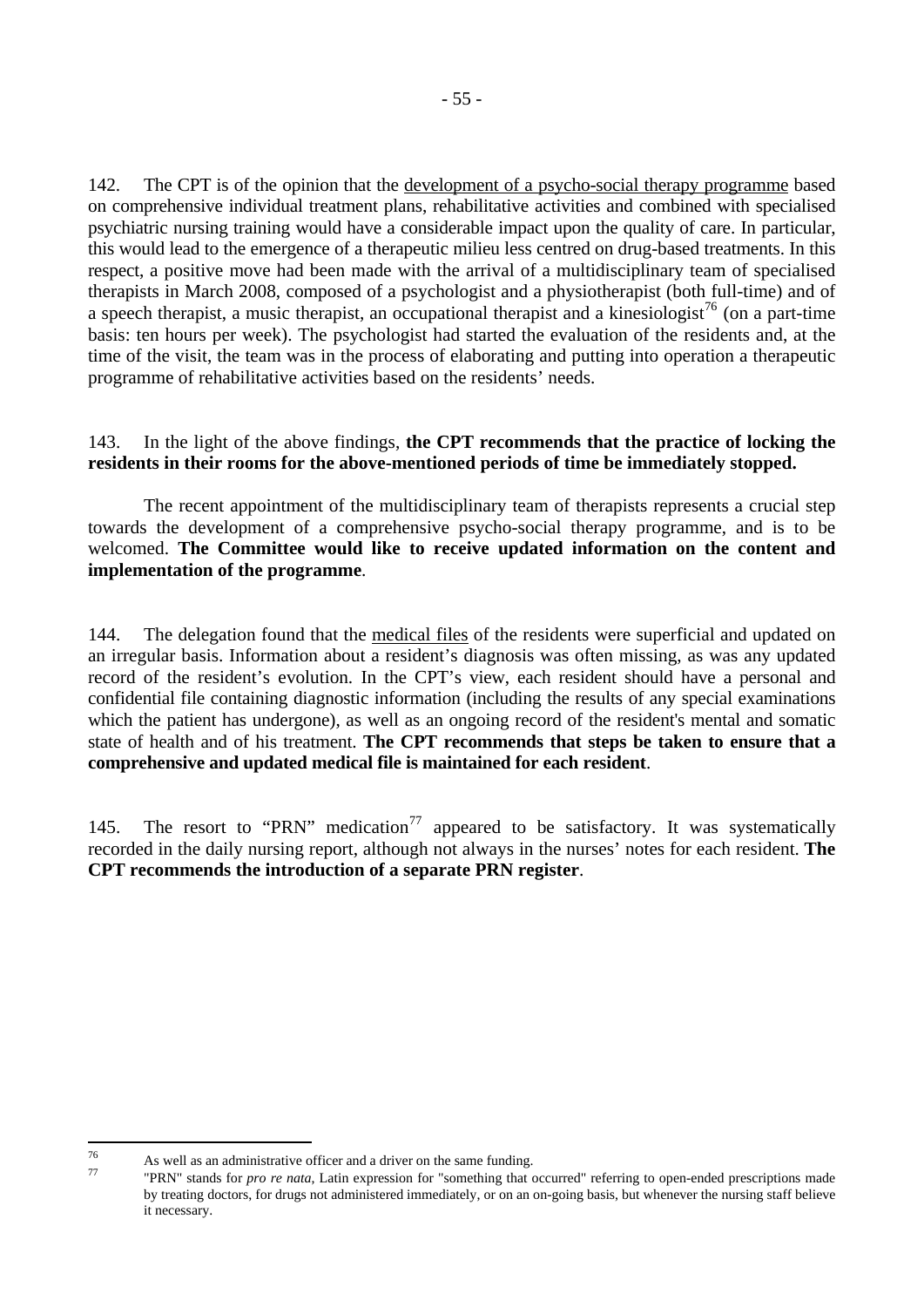## **4. Staff**

146. The institution's staff consisted of six administration posts, including the director, nine full-time nurses<sup>[78](#page-55-0)</sup> (two being contracted) trained in psychiatry, and 33 support staff. Arrangements for access to specialist and somatic care were satisfactory. A psychiatrist from Athalassa Psychiatric Hospital and a child-neurologist from Archbishop Makarios III Hospital for Children visited the establishment twice a month. In addition, a general practitioner attended twice a week and residents could be transferred either to the nearby Nicosia General Hospital or Archbishop Makarios III Hospital for Children in Nicosia, in case of need. Further, the recent arrival of a team of six specialised therapists was a positive development.

 The work in the wards was organised in two day-shifts, from 7 a.m. until 1 p.m., and 1 p.m. until 7 p.m., and a night shift from 7 p.m. to 7 a.m. For each day-shift, there was a complement of ten staff including two nurses, and for the night shift, four staff including one nurse. In terms of numbers, staff resources were sufficient; however, it was evident that support staff were not properly trained to manage the residents under their care or to provide appropriate care and stimulation to residents with considerable needs. In this connection, the delegation was informed that the introduction of an additional day-shift (from 3 p.m. to 9 p.m.) had been requested by the District Welfare Officer<sup>[79](#page-55-1)</sup>. Hardly any of the support staff had received initial or on-going training on how to take care of persons with special needs.

In addition, the delegation heard many complaints by staff as regards frequent violent assaults by the children with a higher level of functioning, and it observed for itself that certain support staff members were ill at-ease when one of the children was approaching them. The staff were conscious of their need for training in this respect. The lack of experience and training clearly prompted a strong reluctance on the part of some staff to interact with the more demanding residents, which, at times, led to high-risk situations both for residents and staff. Such a situation, unsurprisingly, generated highly stressful working conditions.

147. Working with mentally disabled persons will always be a difficult task for all categories of staff involved. Bearing in mind the challenging nature of their work, it is of crucial importance that support staff receive appropriate initial and on-going training. In addition, during the performance of their tasks, they should be closely supervised by qualified health-care staff. The situation observed at Nea Eleousa showed that these precepts had not been put into practice. The managing, nursing and support staff with whom the delegation spoke took the view that support staff were deeply in need of specific training on how to deal with the categories of residents cared for at the Institution. In their letter dated 8 September, the Cypriot authorities indicated that the Social Welfare Services, in cooperation with the Mental Health Services, were working on an intensive training programme for the staff. The CPT welcomes this initial development and **recommends that steps be taken to ensure that staff receive appropriate initial and on-going training, taking into consideration the above remarks.** 

<span id="page-55-1"></span><span id="page-55-0"></span><sup>78</sup>  $^{78}$  One head nurse, three senior nurses, five nurses.

<sup>79</sup> In a letter addressed to the Director of the Social Welfare Services, following complaints by parents about this situation.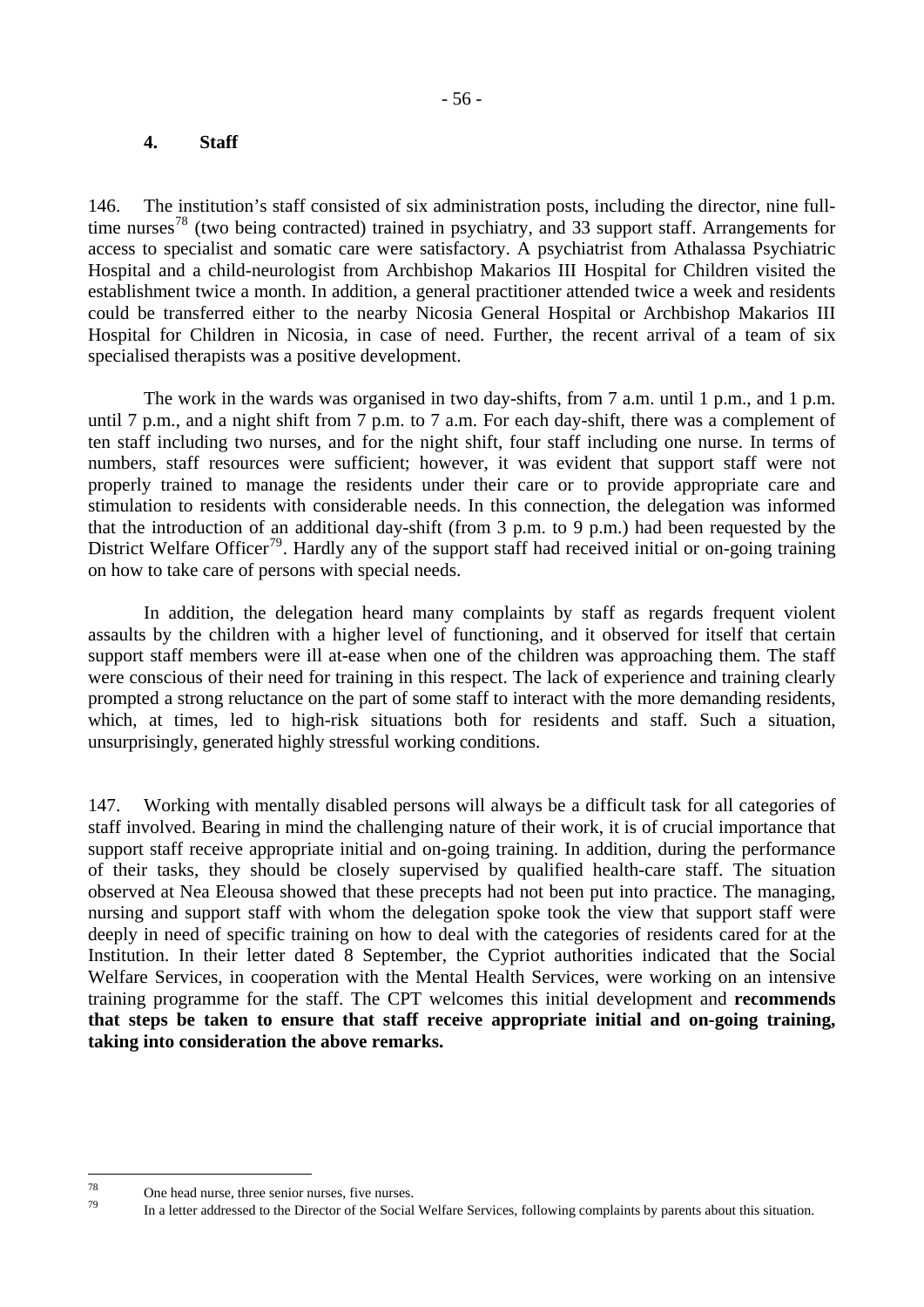148. As regards the recently arrived multidisciplinary team of specialised therapists, it appeared that they had been contracted in through private funding, and for a period of only one year. The CPT is convinced of the need for the therapeutic project to be sustainable, as it could be decisive in raising the quality of care in the establishment and, inter alia, could make a significant contribution to the integration of the three children with a higher level of functioning both at Nea Eleousa Institution and the school for children with special needs. **The CPT recommends that the Cypriot authorities ensure the sustainability of this project**.

149. The District Welfare Office of Nicosia appointed a social worker to visit Nea Eleousa Institution, but such visits occurred on an irregular and infrequent basis. A social worker was in charge of following each case, but social workers visited the residents rarely, due to the fact that they came from the region of origin of the residents' families, and that communication with the residents was extremely limited. This situation is unsatisfactory considering the difficult social conditions of most of the residents' families and the residents' crucial need for contact and stimulation. **The CPT recommends that a post of social worker be created at Nea Eleousa Institution, with a view to maintaining a genuine link between the residents and their families**.

## **5. Residents' living conditions**

150. The living conditions in the residents' accommodation areas were generally good and clean, as were the sanitary facilities.

The "new wing" accommodated twelve residents in seven bedrooms at the time of the visit<sup>[80](#page-56-0)</sup>. All rooms were suitably equipped (beds, cupboards, chest, desk, chairs) and appropriately decorated. They had very good access to natural light and artificial lighting and were well ventilated. The "new wing" also had three dayrooms/playrooms (equipped with a TV set, beds, sofas, and floor mats) and a brand new music-therapy room<sup>[81](#page-56-1)</sup>; all were large, decorated, clean, well lit and ventilated.

The "old wing" accommodated ten residents in ten bedrooms<sup>[82](#page-56-2)</sup>, and offered far less congenial conditions. The six 9 m² bedrooms had limited access to natural light via a small window; artificial lighting was sufficient. One room was entirely padded and occupied by a resident who was constantly hitting himself against the walls. Further, the doors of these six bedrooms were wooden and equipped with up to four sliding bolts on the outside, reinforcing the asylum-like impression of the wing. Apart from two rooms in which there were some paintings on a wall, there was no decoration, nor any visual stimulation, and the rooms contained only a bed and a mattress. Such living conditions are not conducive to the treatment and welfare of residents (i.e. a positive therapeutic environment).

 $80$ 

<span id="page-56-1"></span><span id="page-56-0"></span>Four single occupancy rooms of 16 m<sup>2</sup>; two double occupancy rooms of 30 m<sup>2</sup>; one four-person room of 33 m<sup>2</sup>.<br>
Not yet in operation as the music-therapist had just been appointed and was in the process of developing the

<span id="page-56-2"></span>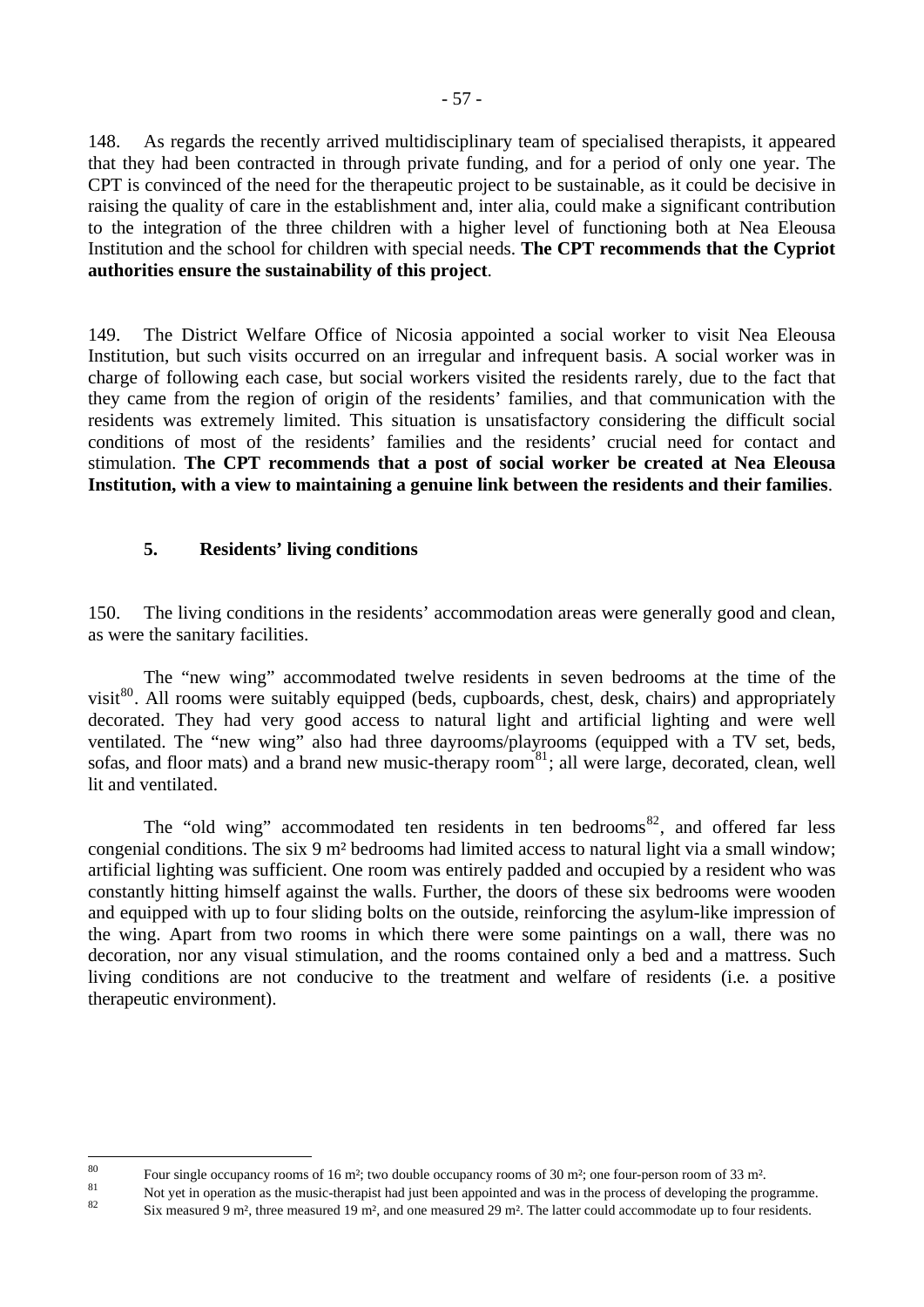The delegation was informed that there was a proposal to knock down the old wing and build four individual houses, each accommodating five residents following a therapeutic strategy. The houses would be the residential part and the current new wing would be dedicated to activities of a therapeutic and rehabilitative nature. The delegation understood that the project had been approved by the Ministry of Labour and Social Insurance and was being studied by the Ministry of Finance. **The CPT would like to receive detailed information on the content of this project and**  its timeframe. The delegation was informed that, pending the implementation of this project, there were plans to further refurbish the new wing. **The CPT recommends that immediate steps be taken to improve conditions in the old wing, in the light of the above remarks. The Committee would also like to receive detailed information on the state of implementation of the plans to further refurbish the new wing.** 

In addition, a yard, surrounded by the building of the new wing and the corridor linking it to the old wing, offered space for outdoor activities but no protection against the sun or inclement weather. **The CPT recommends that steps be taken to ensure the yard offers shade and shelter from inclement weather**.

#### **6. Other issues**

151. There were no specific arrangements for providing residents' families with information concerning residents' stay at the Institution. The CPT considers that an introductory brochure setting out the establishment's routine, the rules for admission and discharge, residents' rights and the possibilities to lodge formal complaints, on a confidential basis, with clearly designated outside bodies, should be issued to the families/guardians of each resident. **The CPT recommends that, taking into account the above remarks, a brochure be drawn up and systematically distributed to residents' families and representatives/guardians**.

152. Arrangements for contacts with relatives were satisfactory. There were no restrictions on visits. That said, most residents had only rare or irregular visits as they came from the whole country and their families did not necessarily have the means to come and visit them. The maintenance of contact with the outside world and more particularly with relatives is essential, from a therapeutic standpoint. **The CPT recommends that steps be taken to improve the possibilities for residents and their families to maintain proper family links**.

153. As regards inspection mechanisms, the Institution received internal inspections from the Ministry of Labour and Social Insurance and had been regularly visited by an NGO. The delegation was also informed that a parliamentary committee had visited the Institution in June 2006.

The establishment could also be inspected by the Ombudsman, as well as by the Commissioner for the Protection of Children's Rights. However, according to the Director of the Institution, neither of these institutions had ever visited the establishment. **The Committee recommends that the Cypriot authorities take steps to ensure regular visits to Nea Eleousa Institution for Persons with Severe Mental Retardation (as well as all other such specialised institutions in Cyprus) by bodies which are independent of the social care authorities**.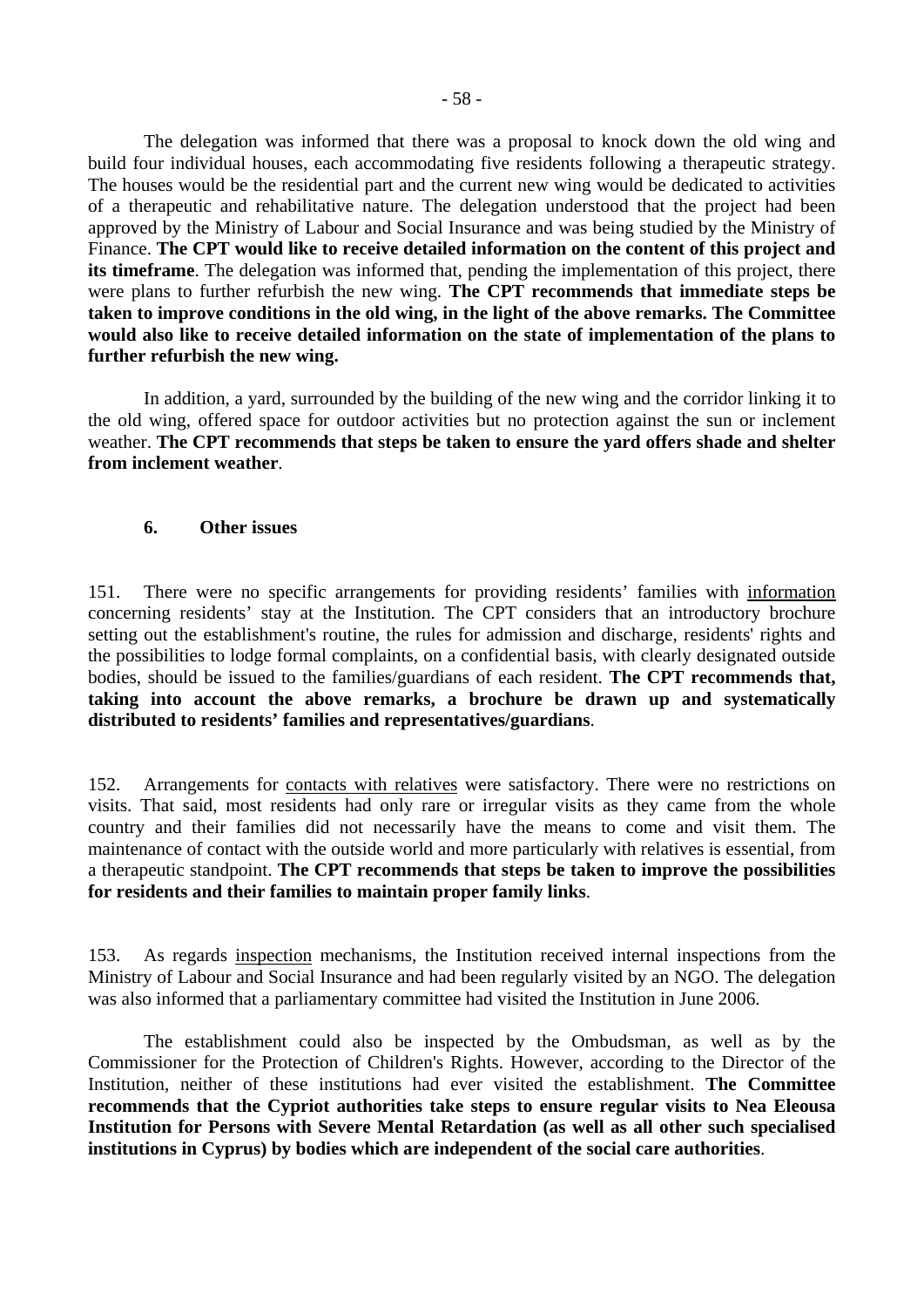## - 59 -

## **APPENDIX I**

## **LIST OF THE CPT'S RECOMMENDATIONS, COMMENTS AND REQUESTS FOR INFORMATION**

## **Cooperation**

#### recommendations

- the Cypriot authorities to take resolute steps to ensure that prison staff refrain in the future from conduct of the kind described in paragraph 5, subparagraph 3 (paragraph 5).

### requests for information

any remarks the Cypriot authorities might wish to make on the matter referred to in paragraph 7 (paragraph 7).

## **Police establishments**

## **Preliminary remarks**

#### recommendations

the Cypriot authorities to ensure that if children, including unaccompanied migrant minors, have to be detained on police premises, they be held for an absolute minimum period and no longer than the time required for the judge to order release or remand in custody. Beyond this short period, detained children must be held in an appropriate secure setting offering material conditions and a regime tailored to their specific needs (paragraph 13).

## **Torture and other forms of ill-treatment**

- any non-standard issue objects (such as wooden sticks and other implements) to be immediately removed from all police premises where persons may be held or questioned. Any such items seized during criminal investigations should be entered in a separate register, properly labelled (identifying the case to which they refer) and kept in a dedicated store (paragraph 18);
- the Minister of Justice and Public Order to impress upon all police officers that the illtreatment of persons in their custody is an affront to the values which constitute the very foundations of the State, and will not be tolerated. This message should be repeated at regular intervals and make clear that all information regarding possible ill-treatment will be investigated, and that perpetrators of ill-treatment will be the subject of severe sanctions (paragraph 20);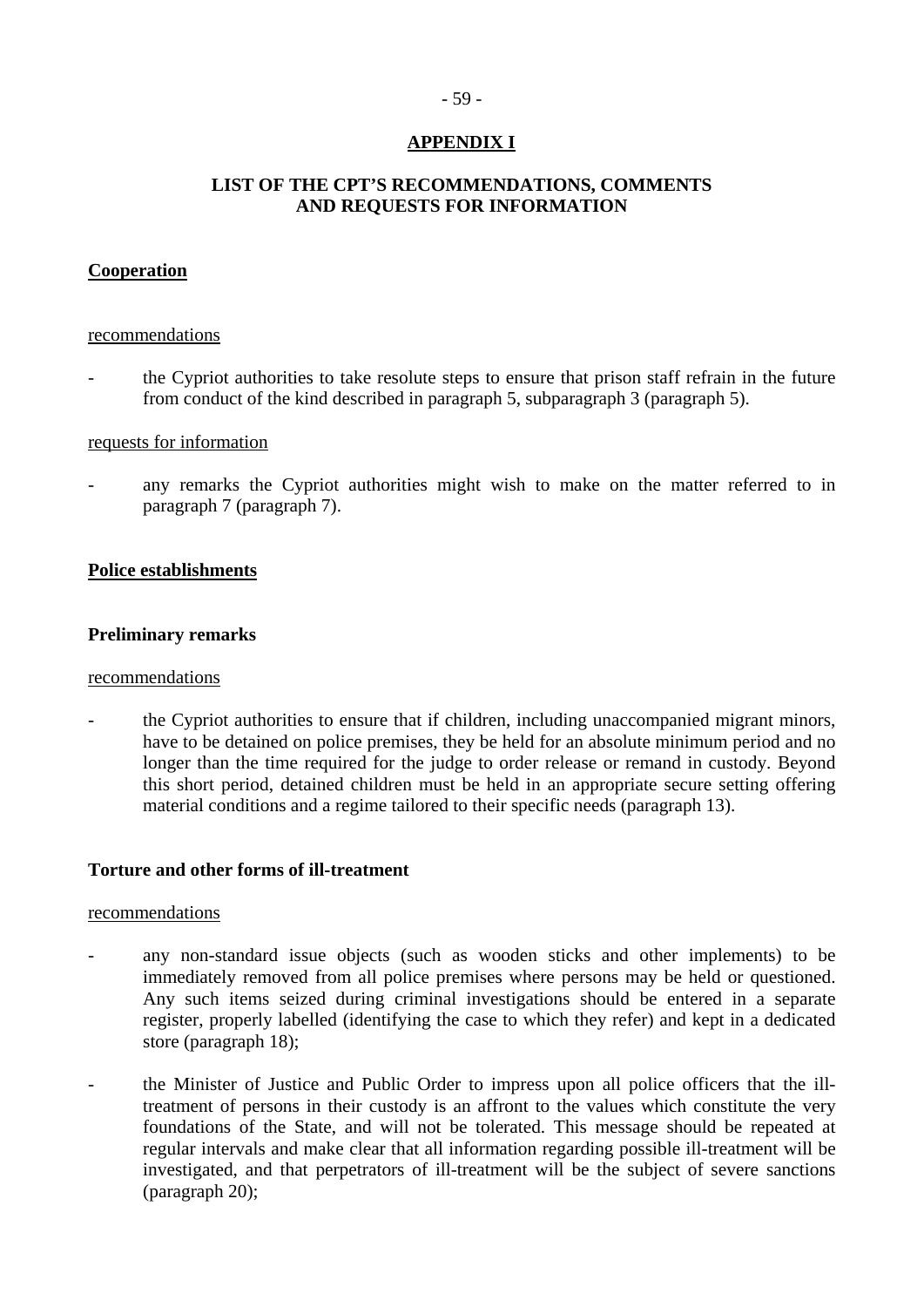- the Cypriot authorities to ensure that *practical* professional training in managing high-risk situations is offered to police officers of all ranks and categories and is ongoing; such training should focus inter alia on the questioning of suspects, in compliance with human rights principles (paragraph 21);
- the Cypriot authorities to put an end to the practice of holding persons for prolonged periods on police premises (paragraph 22).

## requests for information

- the results of the investigation into the allegation referred to in paragraph 17 (paragraph 17).

## **Combating impunity**

- police training to incorporate the precepts set out in paragraph 34 and all law enforcement officials (including police officers and prison directors) to be formally required to notify the Attorney-General or the IPCA immediately – either directly or through a clearly established reporting line – whenever they become aware of any information indicative of ill-treatment; if necessary, whistle-blower protective measures should also be adopted (paragraph 34);
- where evidence of ill-treatment by law enforcement officials comes to light, that issue to be investigated and prosecuted as a separate issue; the relevant legislation should be reviewed accordingly (paragraph 35);
- the necessary steps to be taken to ensure that the presumption of ill-treatment (referred to at paragraph 24) operates effectively in the conduct of inquiries (paragraph 36);
- the Cypriot authorities to take the necessary steps, in the light of the remarks in paragraph 37, to ensure that judicial authorities are duly sensitised to their obligations to take appropriate action in respect of cases of possible ill-treatment. Whenever there are grounds to believe that a person brought before a judge could have been the victim of illtreatment, the judge should immediately request a forensic medical examination of the person concerned and bring the matter to the attention of the relevant authorities (paragraph 37);
- all persons entrusted with the operational conduct of investigations into police ill-treatment to be – and to be seen to be – independent from the police. Thus, such investigations must not be entrusted to police officers in active duty; further, it would be preferable for former police officers to form, at most, a minority within the team entrusted with a particular investigation (paragraph 38);
- current disciplinary procedures to be reviewed so that disciplinary action is taken whenever the IPCA orders it, and so as to ensure that disciplinary proceedings offer some degree of independence, in particular through the composition of adjudicating panels (paragraph 39);
- the IPCA to be provided with the necessary means to discharge its functions effectively (paragraph 40);
- the IPCA's functions to be properly publicised (paragraph 41).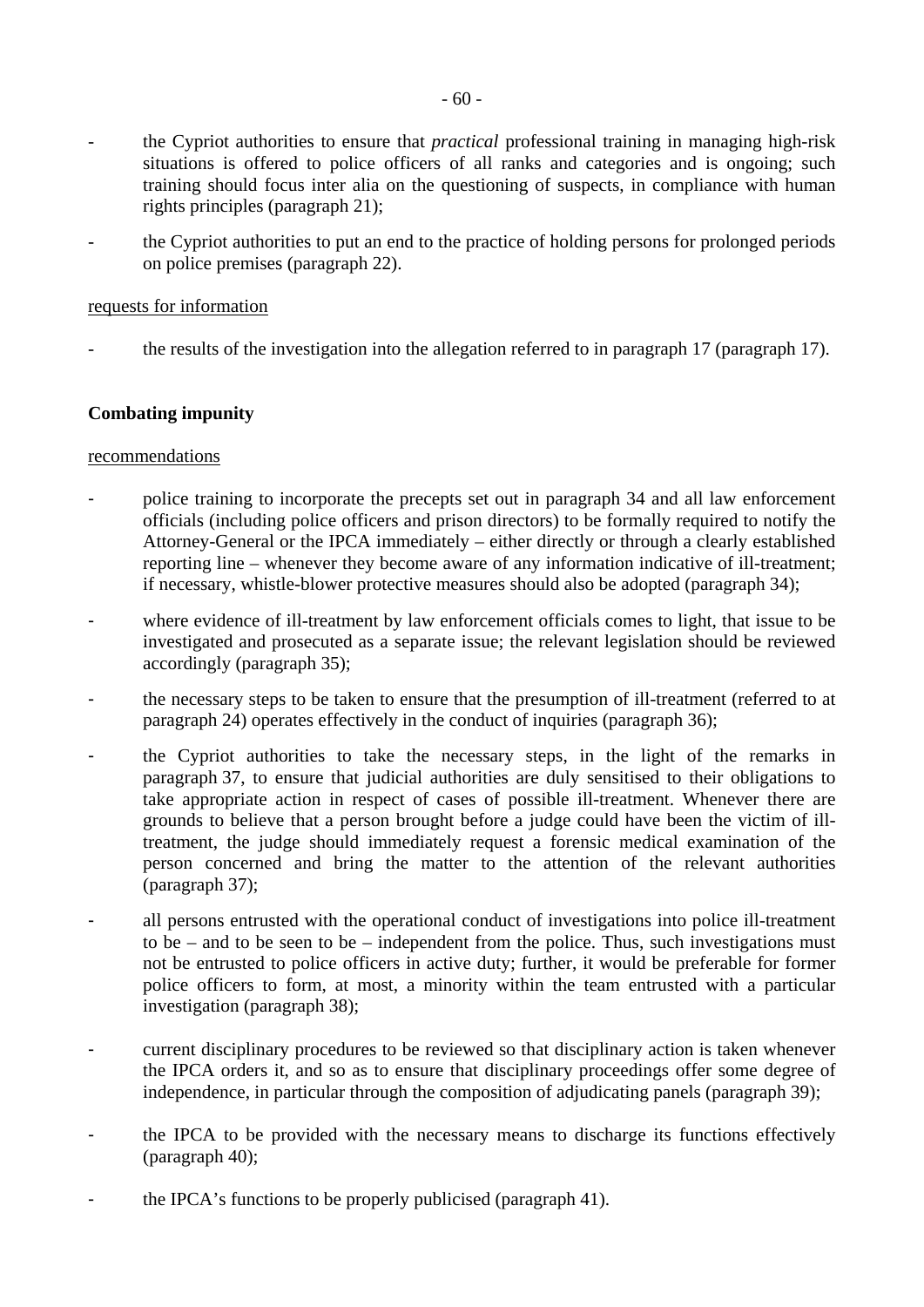#### comments

- the presumption of ill-treatment (referred to at paragraph 24) will be of little value as a preventive mechanism unless it is coupled with the necessary systematic medical examination at the beginning of detention (paragraph 36);
- it is imperative that judicial authorities conduct proceedings in a way that persons brought before them have a real opportunity to make a statement about the manner in which they have been treated (paragraph 37);
- the IPCA should issue information to all complainants on the results of their complaints, including a reasoned report (paragraph 41).

#### requests for information

- the outcome of the criminal proceedings referred to in paragraph 28 and of any disciplinary action taken (paragraph 28);
- the results of the criminal investigation into the case referred to in paragraph 30, and information on any disciplinary measures taken (paragraph 30);
- the comments of the Cypriot authorities on the fact that the police officers involved in the case referred to in paragraph 28 had not been suspended from duty pending the results of the investigation (paragraph 39).

#### **Safeguards against ill-treatment of detained persons**

- the necessary steps to be taken to ensure that the right to inform a relative or third party of one's choice of one's situation, from the very outset of detention, is effectively enjoyed (paragraph 43);
- the necessary steps to be taken, in the light of the remarks in paragraph 43, to introduce additional safeguards in cases when the exercise of the right to notification of custody is exceptionally delayed (paragraph 43);
- a fully-fledged and properly funded system of legal aid to be developed for persons in police custody who are not in a position to pay for a lawyer – including persons detained under the aliens legislation –, so that this right may be effectively enjoyed from the very outset of police custody (paragraph 45);
- the provision which prescribes criminal sanctions for persons who abuse the right to medical examination or treatment to be abolished (paragraph 46);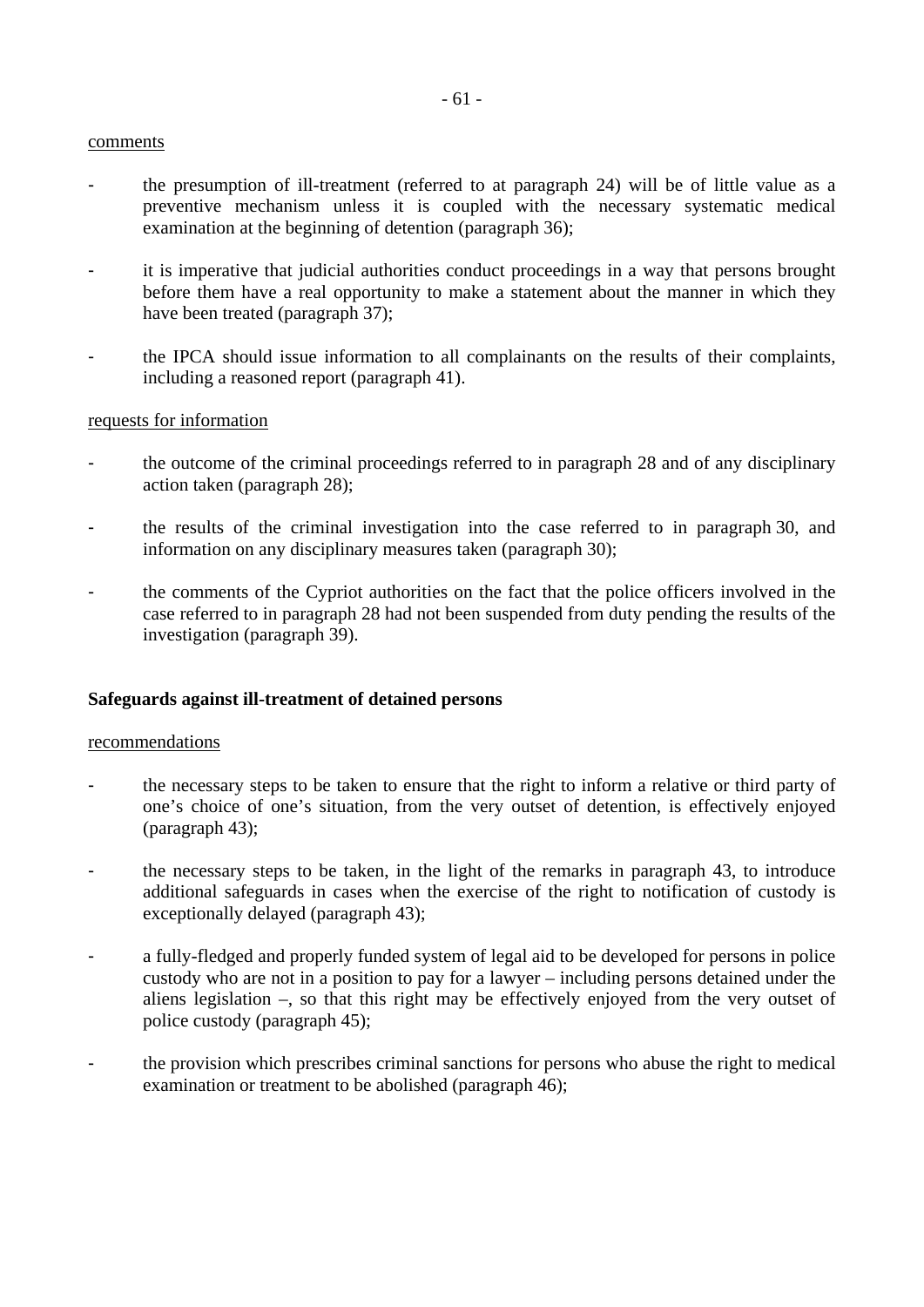- the Cypriot authorities to ensure that persons detained on police premises benefit from effective access to a doctor. Further, for as long as detention periods on police premises remain potentially lengthy, the health-care services provided must be proactive, including systematic medical screening at an early stage and adequate attention to the health-care needs of detained persons (paragraph 47);
- a comprehensive policy to be developed on the management of hunger strikes by persons in police custody. Such a policy must include detailed logbook recording and close medical supervision (paragraph 48);
- the forms attesting that detained persons have been informed of their rights to cover all the rights available to detained persons, and officers on duty to ensure that the forms are understood by the persons concerned (paragraph 49);
- the Cypriot authorities to ensure that the deficiencies outlined in paragraph 51 are duly rectified (paragraph 51);
- the Cypriot authorities to take immediate steps to ensure that every minor is provided with effective access to a lawyer from the very outset of his or her detention and before signing any statement. To this end, minors must be made aware of the special safeguards from which they are to benefit. Thus, such information must be explicitly included in information on rights provided to them in writing and which they are obliged to sign (paragraph 52).

#### comments

- the information sheets detailing the rights of arrested persons should state clearly that detained persons who request access to a government doctor will not be obliged to pay for the doctor's services (paragraph 49);
- the CPT trusts that the Cypriot authorities will ensure that police officers fulfil their obligation to complete custody records in a diligent manner in respect of every person deprived of his or her liberty (paragraph 50).

#### requests for information

- clarification as to whether it is possible for communication with a lawyer to be delayed (paragraph 44);
- whether, in practice, minors might be obliged to sign a statement without the benefit of the presence of a lawyer or trusted person (paragraph 52);
- the current and planned arrangements as regards independent, unannounced inspections of police premises (paragraph 53).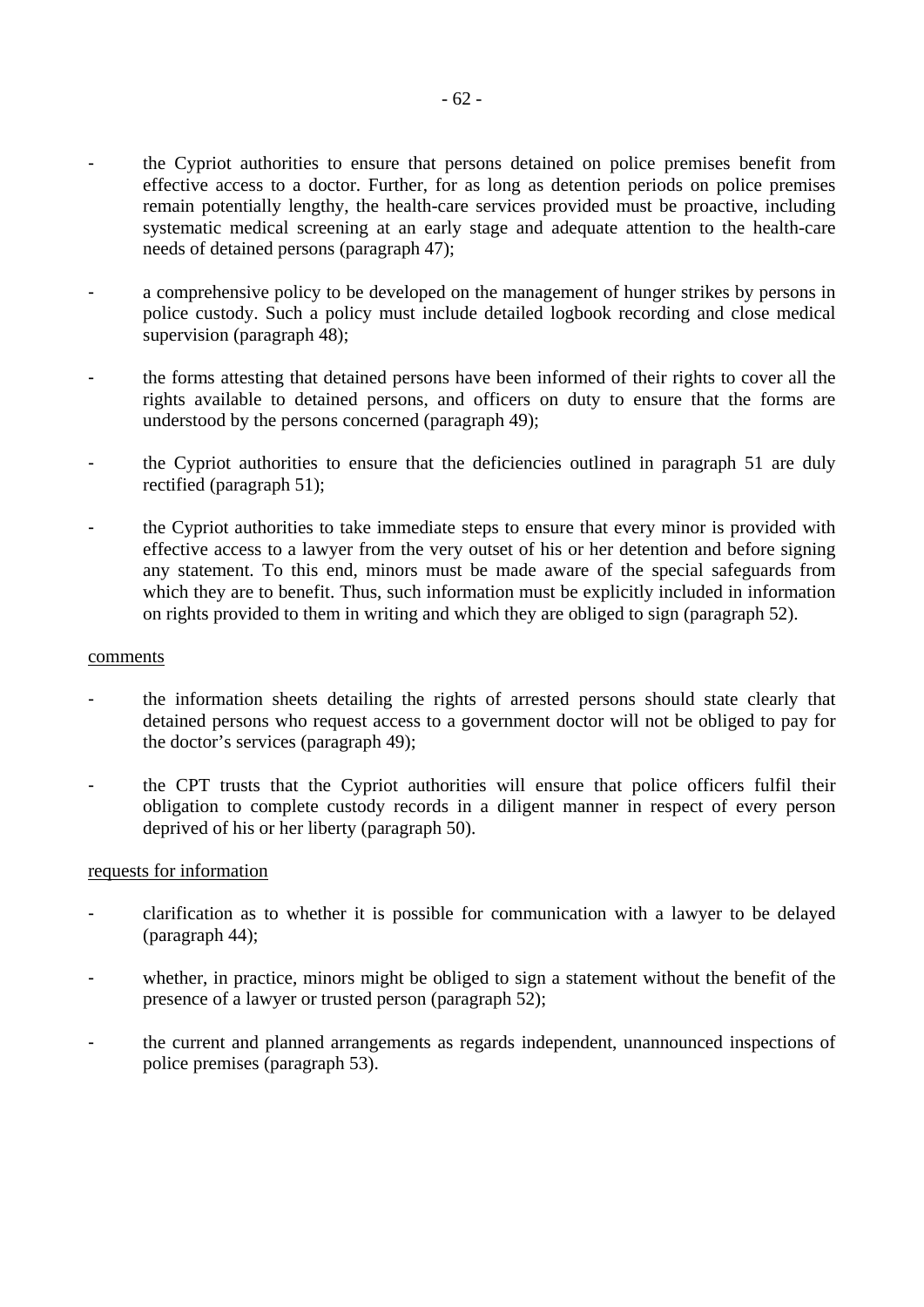### **Conditions of detention**

#### recommendations

- the material deficiencies observed at Limassol Police Station to be remedied without delay (paragraph 55);
- the Cypriot authorities to ensure that corridors are not used as ad hoc detention facilities, and that all detained persons are accommodated in rooms/cells designed specifically for that purpose, offering appropriate living conditions (paragraph 55);
- persons never to be held for longer than a few hours in the existing detention facilities at Larnaca Airport, unless the shortcomings mentioned in paragraph 55 are remedied (paragraph 55);
- all persons held on police premises to be provided with appropriate food at regular intervals (including at least one full meal every day) (paragraph 56);
- the Cypriot authorities to ensure that all persons detained in police stations for longer than 24 hours are offered one hour of daily outdoor exercise (paragraph 57);
- the Cypriot authorities to review the system of remand detention on police premises in the light of the remarks in paragraph 60, with a view to substantially reducing its duration (paragraph 60);
- the Cypriot authorities urgently to review the conditions in the existing centres designed to hold persons deprived of their liberty under aliens/asylum legislation, in the light of the standards referred to in paragraph 61, and to ensure that any additional centres they establish comply with those standards (paragraph 61).

#### comments

- the CPT trusts that the new Larnaca Airport will offer adequate conditions of detention for persons held pending deportation (paragraph 55);
- the Cypriot authorities are invited to introduce a maximum time limit for the detention of foreign nationals under aliens legislation (paragraph 61).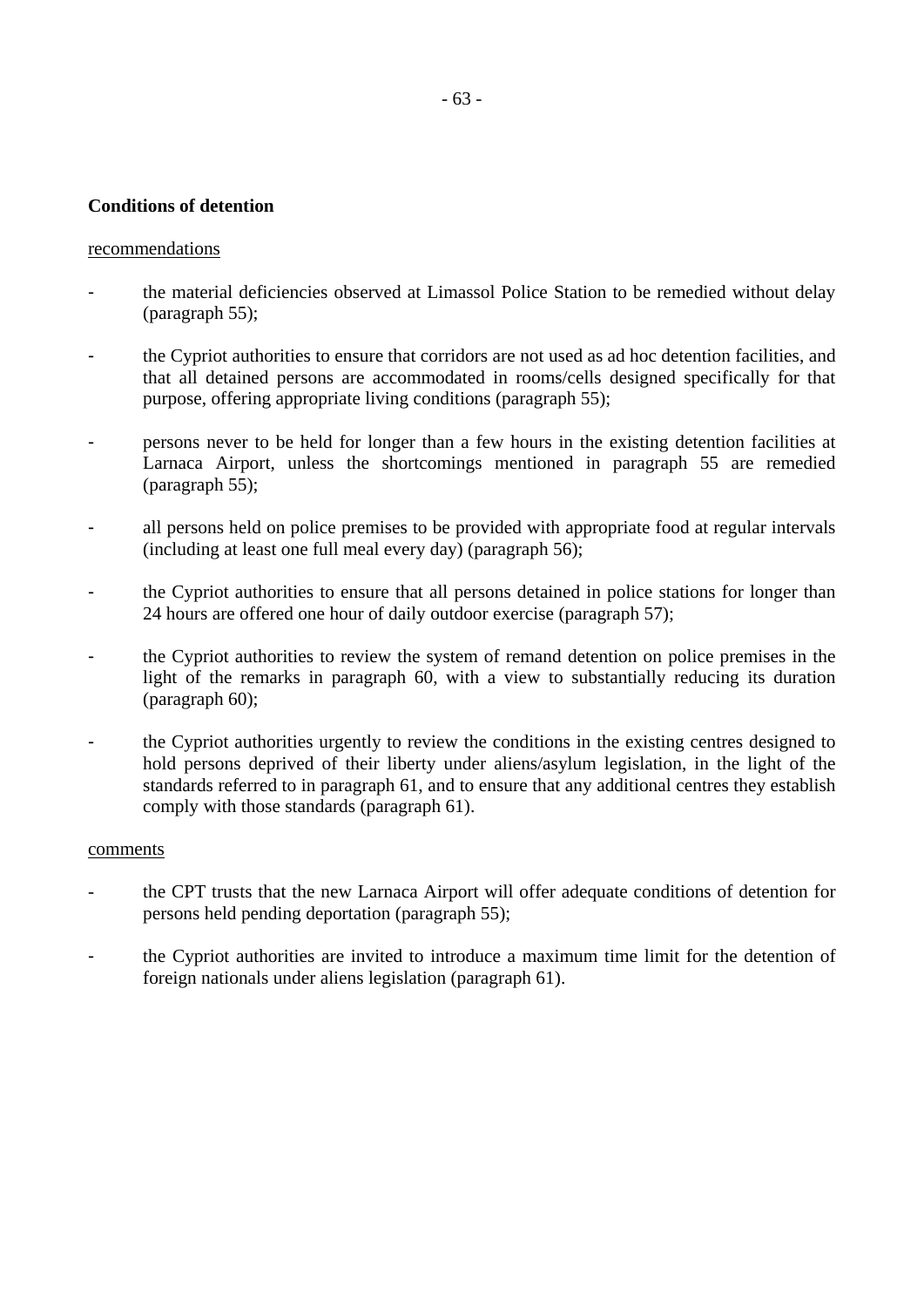## - 64 -

## **Nicosia Central Prisons**

#### **Preliminary remarks**

#### recommendations

- the Cypriot authorities to adopt and implement a coherent strategy designed to combat prison overcrowding, in the light of the remarks in paragraph 65 (paragraph 65).

#### comments

- the Cypriot authorities are invited to consider broadening the scope of the Law on Parole to include categories of inmates other than those sentenced to life imprisonment (paragraph 64).

### requests for information

up-to-date information on progress in the plans to transform Block 9 into entirely separate accommodation for juveniles, including details of the services, mixed-gender staffing and special facilities to be provided, which are adapted to the needs of juveniles (paragraph 66).

## **Ill-treatment**

#### recommendations

- the management of the Prisons to deliver a clear message to custodial staff and reiterate it at regular intervals – that all forms of ill-treatment are unacceptable and will be the subject of severe sanctions (paragraph 67);
- the Cypriot authorities to take the necessary measures, in the light of the remarks in paragraph 68, to prevent inter-prisoner violence (paragraph 68);
- all indications of possible ill-treatment, including inter-prisoner violence, to be properly investigated and appropriate action taken (paragraph 69);
- the Cypriot authorities to take immediate steps to ensure that prisoners are guaranteed access to a proper toilet whenever necessary (paragraph 71).

#### comments

- the CPT trusts that the Cypriot authorities will take the steps necessary to guarantee an adequate provision of health care for inmates (paragraph 70);
- the CPT trusts that the Cypriot authorities will ensure that call bells are never deactivated (paragraph 71).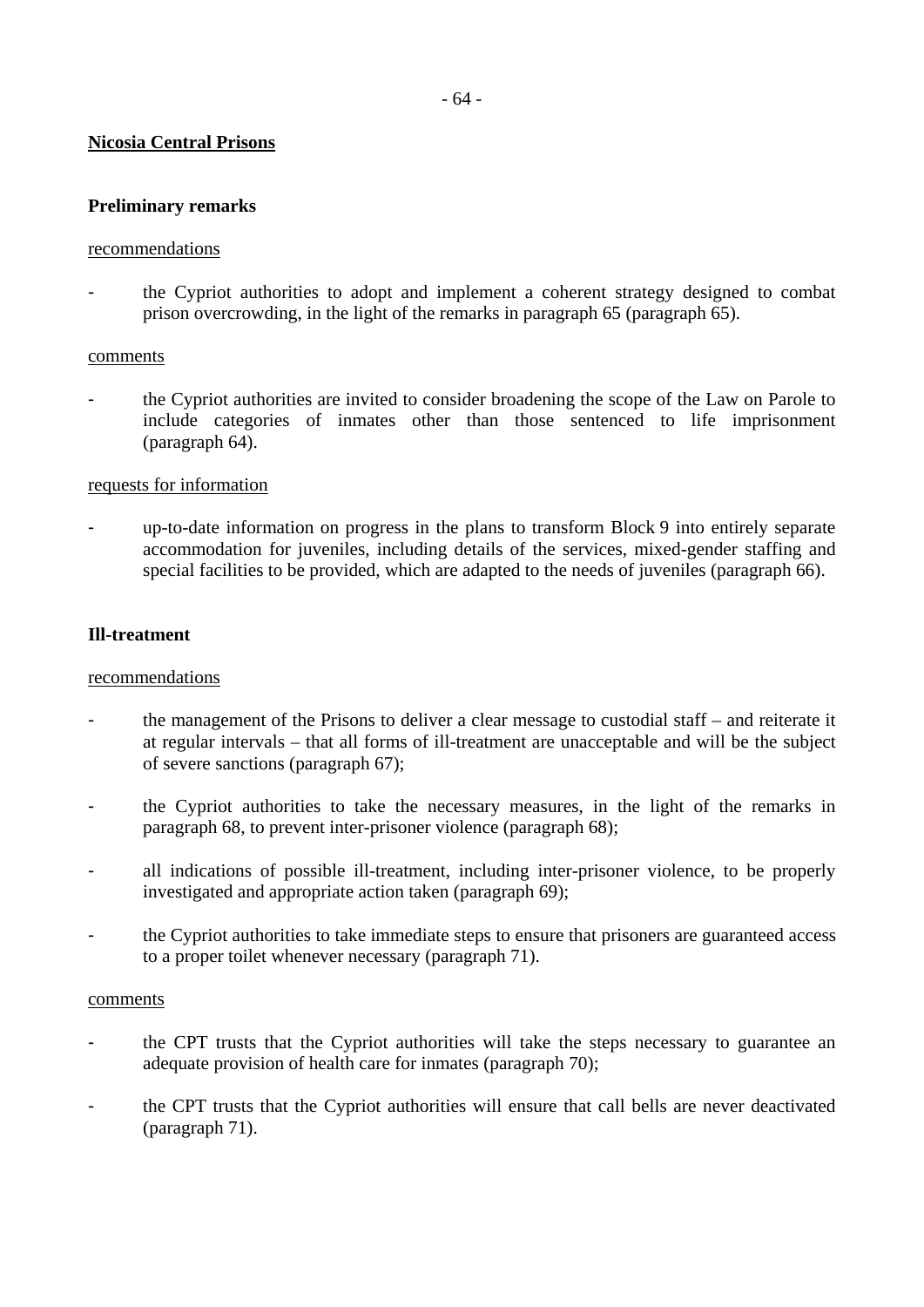## **Conditions of detention**

### recommendations

- immediate action to be taken to rectify the deficiencies identified at paragraph 72 in the material conditions of detention in Blocks 1 and 2, with a view to ensuring that they fully comply with the legal requirements (see Section 58 of the Prisons Regulations) in terms of lighting (natural and artificial), ventilation, cell size and equipment, and sanitation facilities (paragraph 74);
- steps to be taken to ensure adequate provision for the specific hygiene needs of female prisoners (paragraph 74);
- measures to be taken to reduce as soon as possible the occupancy levels in Blocks 1, 2, 3, 5 and 8. As occupancy rates are reduced, it should be ensured that those cells measuring just under 7 m<sup>2</sup> are only used to accommodate one prisoner and that the living space in multioccupancy cells is at least 4 m² per prisoner (paragraph 74);
- steps to be taken to ensure an adequate ratio of sanitary facilities to inmates in the new cells on the upper floor of Block 5 (paragraph 74);
- vigorous efforts to be made to increase the range of purposeful activities for inmates: work, vocational training, sports, educational and other activities must be available so that all prisoners may be purposefully engaged for most of the day. Particular efforts should be made to offer juveniles and persons serving long sentences a programme of activities adapted to their respective needs (paragraph 75).

## **Health-care services**

- the nursing team to be progressively reinforced with a view to replacing all medical orderlies by qualified nursing staff from the Medical Services of the Ministry of Health (paragraph 80);
- the Cypriot authorities to ensure the adequate provision of psychiatric care to prisoners, in the light of the remarks in paragraphs 81 to 83 and that prisoners' health-care records give a complete picture of their physical and mental health (paragraph 84);
- the Cypriot authorities to ensure that mentally ill prisoners who require specialised hospital treatment benefit, without undue delay, from such treatment, and in accordance with the precepts set out in paragraph 83 (paragraph 84);
- the necessary steps to be taken to ensure that the whole health-care service works effectively as a team (paragraph 85);
- the Cypriot authorities immediately to take the necessary measures to ensure that every newly admitted prisoner is given a proper medical examination as soon as possible after admission. Save for exceptional circumstances, this examination should take place on the day of admission (paragraph 86);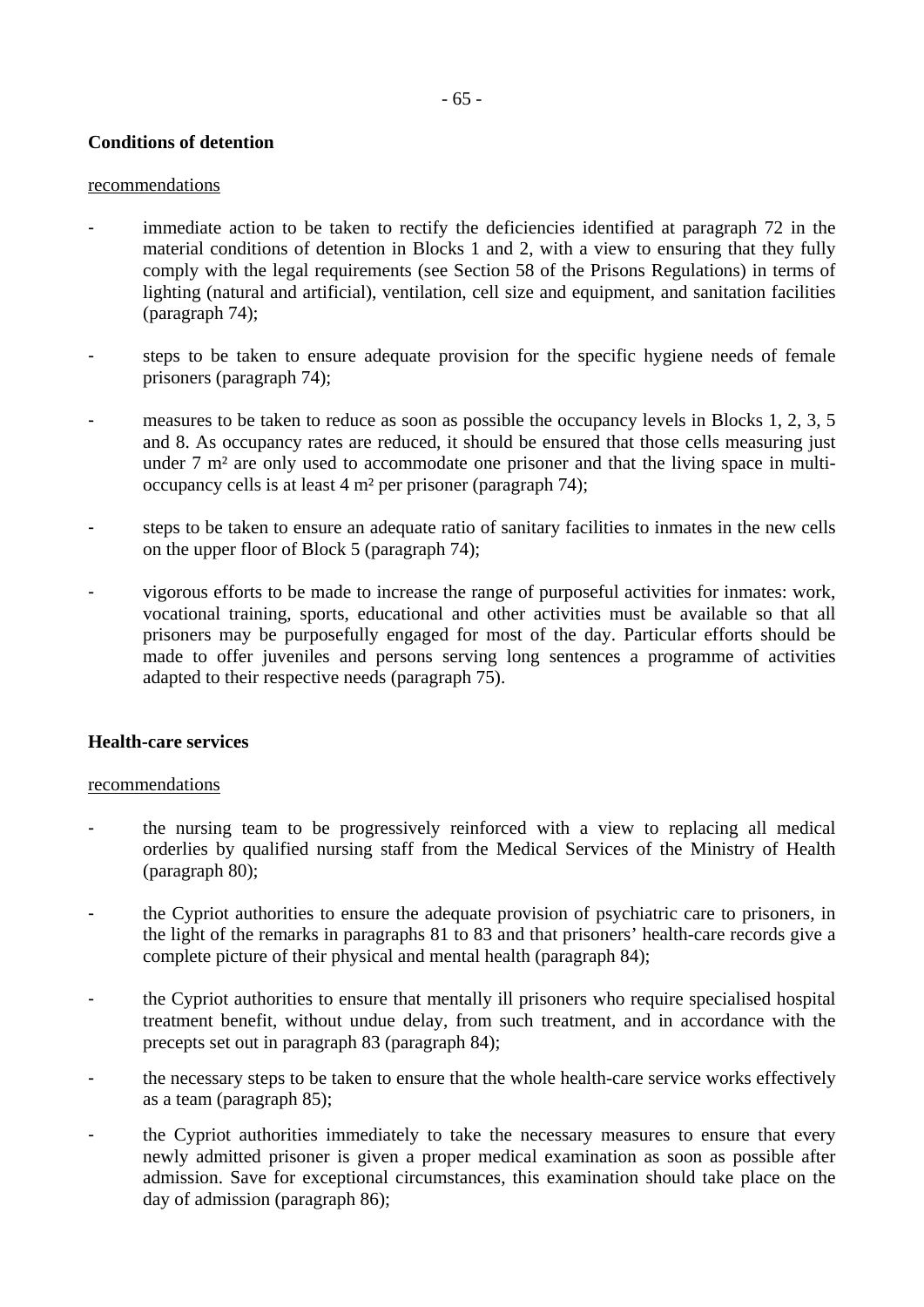- the medical file drawn up after examination of a newly admitted prisoner to contain:
	- i) a full account of statements made by the person concerned which are relevant to the medical examination (including the description of his or her state of health and any allegations of ill-treatment);

ii) a full account of the objective medical findings based on a thorough examination; and iii) the doctor's conclusions in the light of i) and ii). (paragraph 86);

- the Cypriot authorities to take the necessary steps in the light of the remarks in paragraph 87 concerning blood-testing procedures (paragraph 87);
- the shortcomings noted in paragraph 88 to be addressed, so as to ensure medical confidentiality for prisoners. In particular, all prisoners must be able to request and obtain a medical consultation in a confidential manner, without such requests being filtered or controlled in any way by non-medical staff (paragraph 88);
- the Cypriot authorities to review the research project under way at Nicosia Central Prisons on the treatment of Hepatitis C, as well as the practice, in general, of conducting biomedical research projects involving prisoners (paragraph 90);
- a service arrangement for the provision of health care at Nicosia Central Prisons to be clearly defined in a protocol (paragraph 91).

## comments

- the CPT encourages the authorities to pursue their efforts to develop a health strategy for drug users in prison, aiming at both demand and risk reduction; such a strategy should form part of a comprehensive prisons drug policy (paragraph 89).

## requests for information

- detailed and up-to-date information regarding health-care staffing levels at Nicosia Central Prisons (paragraph 79);
- clarification as regards the medication currently prescribed and administered to K, an inmate referred to in paragraph 82 (paragraph 82);
- a copy of the protocol referred to in paragraph 91 (paragraph 91).

## **Other issues**

- the Cypriot authorities to improve the treatment afforded to foreign prisoners, in the light of the remarks in paragraphs 92 and 93. In particular:
	- information on the internal regulations should be routinely provided to all prisoners on admission, in a language they understand;
	- foreign inmates should be provided with health care on an equal footing with other inmates;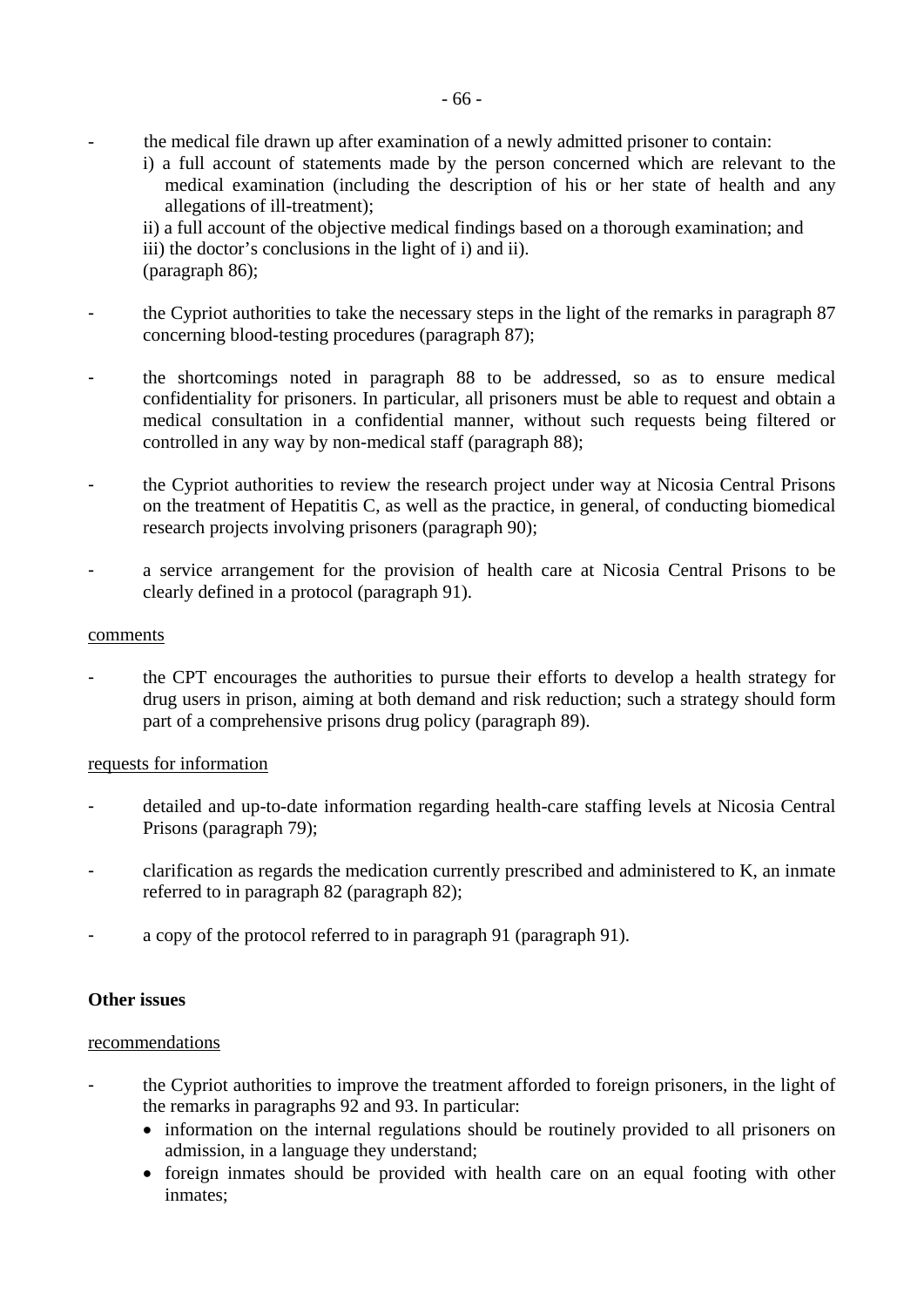- language education programmes should be developed for foreign prisoners and for staff working with them;
- foreign prisoners should not be excluded, by reason of their nationality, from eligibility for transfer to the open prison, home leave and conditional release (parole); and
- a flexible approach should be adopted as regards telephone contacts and access to work, education and vocational training, bearing in mind the special needs of this group of inmates.

(paragraph 93);

- the Cypriot authorities to review the provisions of the Prisons Regulations on disciplinary rules and procedures, in the light of the remarks in paragraph 94 (paragraph 94);
- the Cypriot authorities to put an end to the practice of prison staff having recourse to informal disciplinary isolation measures (paragraph 95);
- the Cypriot authorities to ensure that all prisoners placed in an isolation cell or confined to their cells, for whatever reason, benefit from at least one hour of outdoor exercise every day (paragraph 97);
- the Cypriot authorities to take the necessary steps to increase prisoners' access to the telephone, in the light of the remarks in paragraph 99 (paragraph 99);
- the Cypriot authorities to give high priority to the development of prison staff training both initial and ongoing – placing considerable emphasis on the acquisition of interpersonal communication skills (paragraph 100).

## comments

- the CPT invites the Cypriot authorities to review the prison disciplinary procedures and their implementation in practice – as regards provisional cellular confinement, in the light of the remarks in paragraph 96 (paragraph 96);
- the CPT invites the Cypriot authorities to improve the conditions in which inmates from Blocks 1, 2 and 4 receive visits (paragraph 98);
- the authorities should explore the possibility of enabling prisoners to use more economical means of audio communication (paragraph 99);
- the CPT invites the Cypriot authorities to consider adopting measures to favour the deployment of female staff throughout Nicosia Central Prisons; in particular, mixed-gender staffing should be ensured, as a priority, in the section for juveniles (paragraph 101).

## requests for information

the comments of the Cypriot authorities as regards the effectiveness of the complaints boxes (paragraph 102).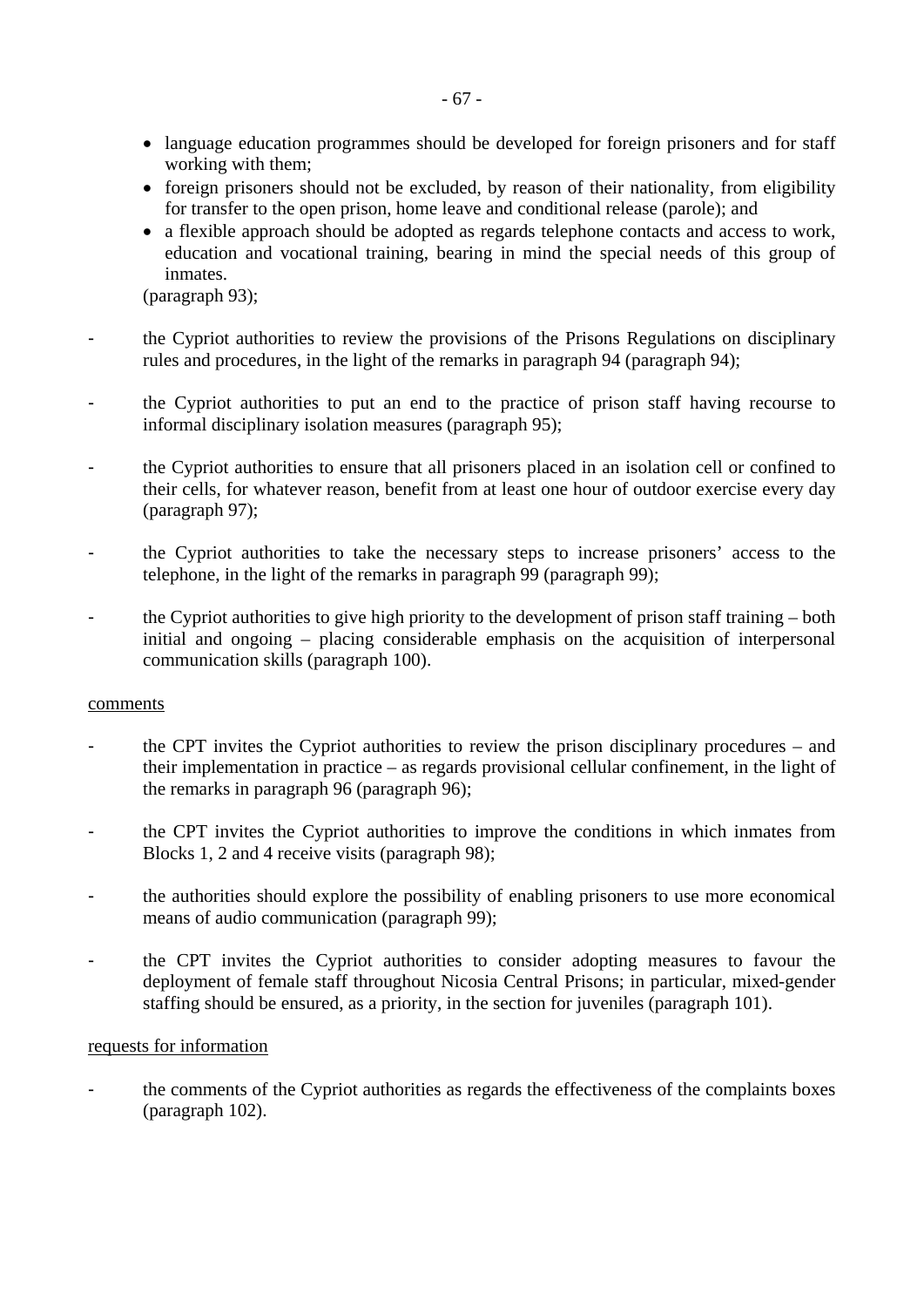## **Athalassa Psychiatric Hospital**

## **Preliminary remarks**

### recommendations

- the Cypriot authorities to take a firm decision, without further delay, either to start building the new Mental Health Centre or to completely renovate Athalassa Psychiatric Hospital (paragraph 105).

## **Ill-treatment**

### recommendations

the management of Athalassa Psychiatric Hospital to exercise vigilance and regularly remind staff that any form of ill-treatment of patients – including verbal abuse and the excessive use of force in the context of applying restraints – is unacceptable and will be dealt with severely (paragraph 109).

### requests for information

- whether a criminal investigation into the case referred to in paragraph 107 was carried out and, if so, its results (paragraph 107);
- the outcome of the investigation into the case referred to in paragraph 108 (paragraph 108).

## **Living conditions**

- the Cypriot authorities to take immediate steps to improve the living conditions at the hospital, in the light of the remarks in paragraph 110 (paragraph 111);
- steps to be taken to ensure that the modern secure units in the psychiatric clinics of the two new general hospitals are able to receive patients (paragraph 111);
- all patients from the closed regime wards, whose state of health so permits, to benefit immediately from at least one hour of outdoor exercise every day in a reasonably spacious and secure setting, which should also offer shelter from inclement weather (paragraph 112);
- steps to be taken in order that patients who so wish are allowed access to their room during the day (paragraph 113).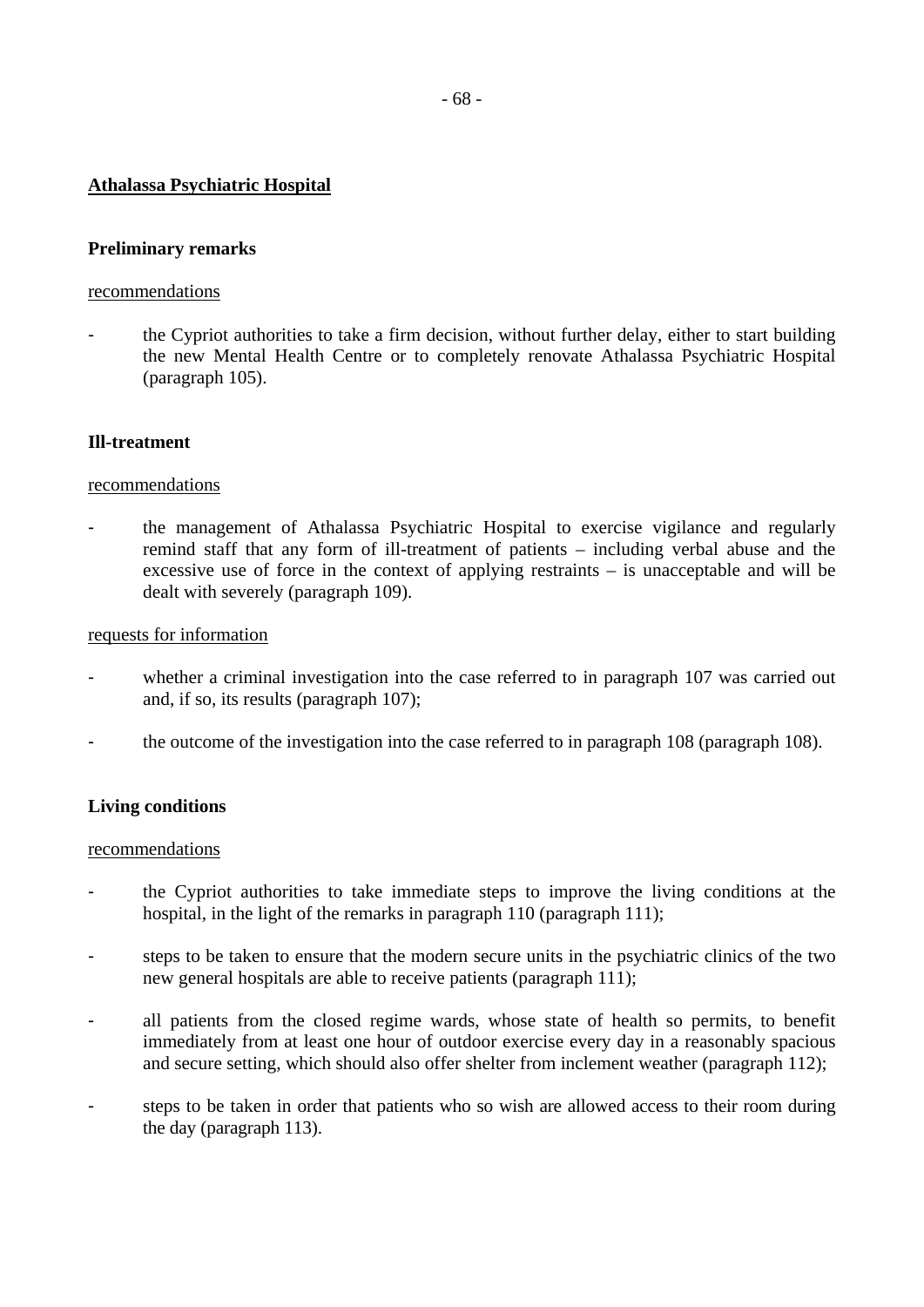## - 69 -

## **Treatment**

### recommendations

- the authorities to establish a written policy on the use of ECT, in the light of the remarks in paragraph 114 (paragraph 114);
- steps to be taken to ensure that a doctor is systematically and immediately notified whenever PRN medication is administered and that he verifies the conditions in which it was administered; further, PRN medication must systematically be recorded both in the patient's file and the PRN register (paragraph 115);
- the hospital to carry out a thorough inquiry into the three deaths referred to in paragraph 116 and the Cypriot authorities to establish a practice of carrying out thorough inquiries into any deaths at the hospital with a view to improving operating procedures within the hospital (paragraph 116);
- an autopsy to be carried out in all cases where a patient dies in hospital unexpectedly, unless a clear diagnosis of a fatal disease has been established prior to death (paragraph 116);
- each patient's file to contain diagnostic information (including the results of any special examinations which the patient has undergone) as well as an ongoing record of the patient's mental and somatic state of health and of his treatment (paragraph 117);
- the management of the hospital to take the necessary steps to implement a genuine, coherent and harmonised policy as regards medical files and medical registers, in the light of the remarks in paragraph 118 (paragraph 118);
- steps to be taken to guarantee appropriate access to a dentist for patients at the hospital (paragraph 119);
- the authorities to continue to develop further the range of therapeutic options on offer (paragraph 120);
- steps to be taken to improve the quality of individual treatment plans, in the light of the remarks in paragraph 121 (paragraph 121).

#### comments

- the CPT trusts that facilities are available at the hospital to allow the general practitioner to conduct medical examinations under appropriate conditions (paragraph 119).

## requests for information

- the comments of the Cypriot authorities on the cases referred to in paragraph 114 (paragraph 114);
- the outcome of the initiative mentioned in paragraph 118 (paragraph 118).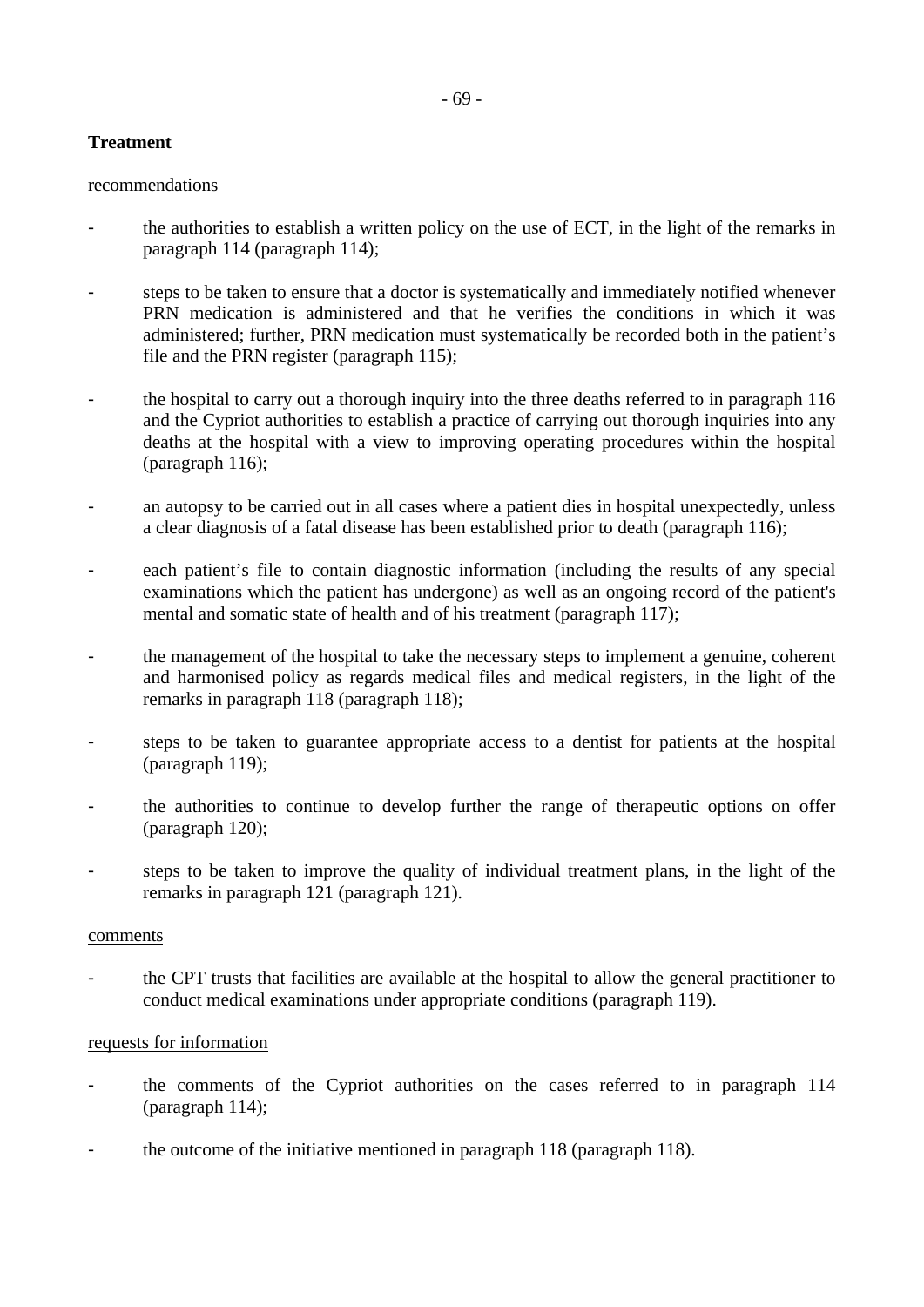# **Staff**

## recommendations

- the Cypriot authorities to take the necessary steps at the hospital to increase the effective presence of nurses on the wards (paragraph 122);
- specialised on-going training also to be developed for all nurses working with psychiatric patients, taking into consideration the remarks in paragraph 123 (paragraph 123).

# **Means of restraint**

## recommendations

- every instance of physical restraint (manual control, use of instruments of physical restraint, seclusion) of a patient to be recorded in a register, including the times at which the measures began and ended, who ordered the measure, the circumstances of the case, the reasons for resorting to the measure and an account of any injuries sustained by patients or staff (paragraph 124);
- a detailed policy on the use of seclusion to be drawn up in the light of the remarks in paragraph 124. This policy should make clear that seclusion should never be used as a punishment (paragraph 124).

## comments

resort to instruments of physical restraint must always be either expressly ordered by a doctor or immediately brought to the attention of a doctor with a view to seeking his or her approval. Further, immobilisation of patients should never take place in the presence of other patients (paragraph 124).

## **Safeguards in the context of placement in a psychiatric facility**

- the Cypriot authorities to explore solutions which would fully guarantee the independence and impartiality of the personal representative (paragraph 126);
- the Cypriot authorities to draw up a comprehensive information brochure and ensure that it is issued to all patients on admission, as well as to their families. Patients unable to understand this brochure should receive appropriate assistance (paragraph 127);
- the management of the hospital to ensure that all staff receive proper and exhaustive information about the existing safeguards of patients' rights, with a view to being in a position to help patients to understand their rights (paragraph 127);
- the Cypriot authorities to allocate to the Supervisory Committee the necessary human, financial and physical resources to enable it, in practice, to fulfil its duties independently under the Law on Psychiatric Care; in particular, it should not delegate its investigative functions (paragraph 128);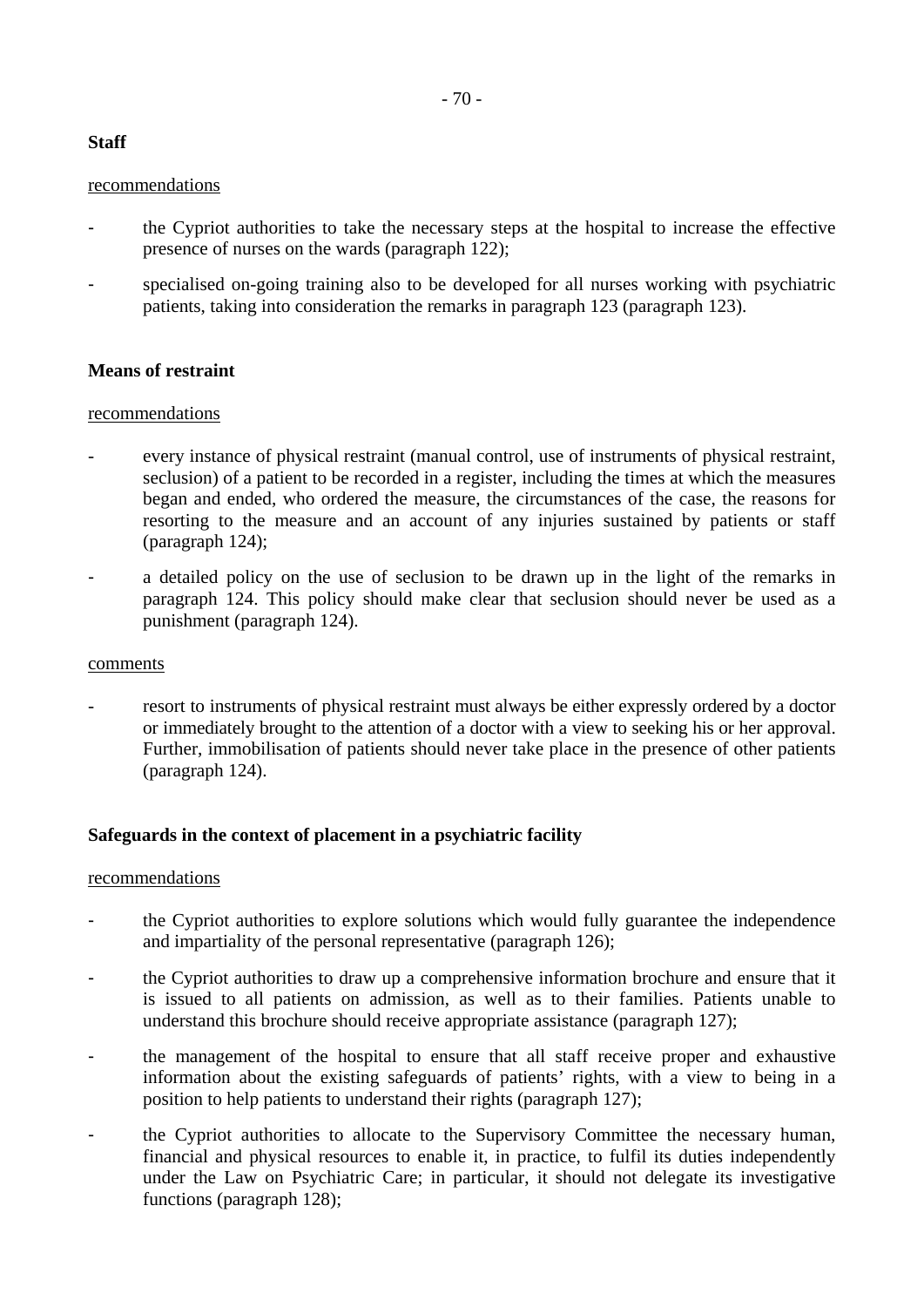- all patients to be able to communicate by telephone during the day and under conditions allowing privacy, unless there is a reasoned doctor's order to the contrary (paragraph 130);
- the Cypriot authorities to take steps to guarantee the right of patients to be heard in person or through a personal advocate or representative at all court hearings prior to any decision concerning the renewal of their involuntary placement (paragraph 133);
- the requirement that a patient be supported by his or her treating psychiatrist in order to initiate a procedure to terminate the involuntary placement to be removed (paragraph 133).

### requests for information

- the comments of the Cypriot authorities on the issue of safeguarding the fundamental rights of patients who are given no opportunity to give their free and informed consent on admission and are detained without benefiting from the safeguards associated with involuntary placement procedures (paragraph 125);
- whether there exists a mechanism for handling complaints from mental patients, other than the Supervisory Committee (paragraph 129);
- the comments of the Cypriot authorities on the issues raised in paragraph 129 (paragraph 129).

## **Nea Eleousa Institution for Persons with Severe Mental Retardation**

#### **Preliminary remarks**

#### requests for information

- the measures taken in the light of the investigations referred to in paragraph 136 and of the Ombudsman's report (paragraph 136).

## **Treatment and care of residents**

#### recommendations

- the practice of locking the residents in their rooms for the periods of time described in paragraph 139 to be immediately stopped (paragraph 143);
- steps to be taken to ensure that a comprehensive and updated medical file is maintained for each resident (paragraph 144);
- a separate PRN register to be introduced (paragraph 145).

#### requests for information

updated information on the content and implementation of the psycho-social therapy programme referred to in paragraph 142 (paragraph 143).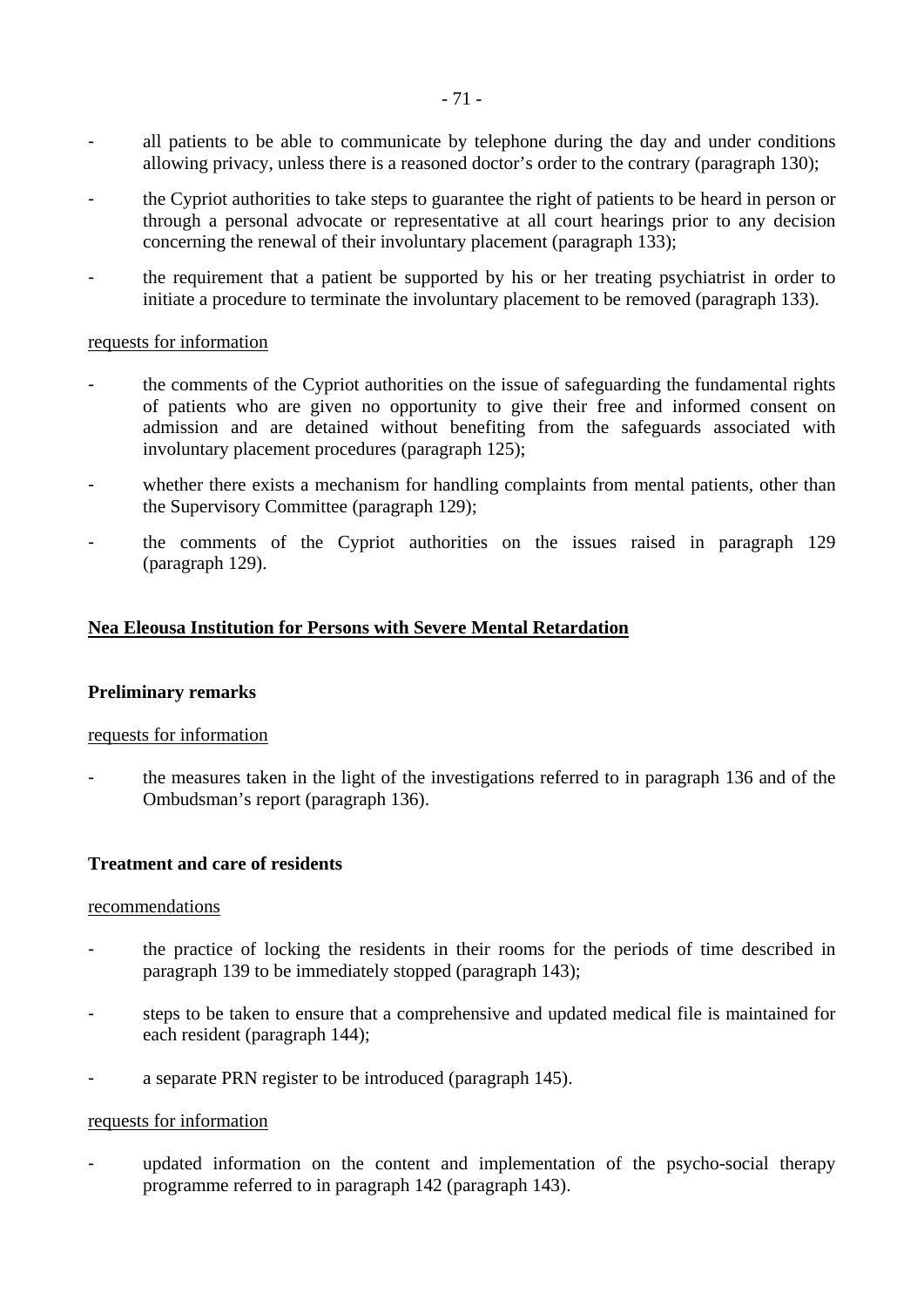# - 72 -

# **Staff**

## recommendations

- steps to be taken to ensure that staff receive appropriate initial and on-going training, taking into consideration the remarks in paragraphs 146 and 147 (paragraph 147);
- the Cypriot authorities to ensure the sustainability of the therapeutic project referred to in paragraphs 142 and 148 (paragraph 148);
- a post of social worker to be created at Nea Eleousa Institution, with a view to maintaining a genuine link between the residents and their families (paragraph 149).

## **Residents' living conditions**

## recommendations

- immediate steps to be taken to improve conditions in the old wing, in the light of the remarks in paragraph 150 (paragraph 150);
- steps to be taken to ensure that the yard used for outdoor activities offers shade and shelter from inclement weather (paragraph 150).

## requests for information

- detailed information on the content of the project referred to in paragraph 150 and of its timeframe (paragraph 150);
- detailed information on the state of implementation of the plans to further refurbish the new wing (paragraph 150).

## **Other issues**

- a brochure to be drawn up and systematically distributed to residents' families and representatives/guardians, taking into account the remarks in paragraph 151 (paragraph 151);
- steps to be taken to improve the possibilities for residents and their families to maintain proper family links (paragraph 152);
- the Cypriot authorities to take steps to ensure regular visits to Nea Eleousa Institution for Persons with Severe Mental Retardation (as well as all other such specialised institutions in Cyprus) by bodies which are independent of the social care authorities (paragraph 153).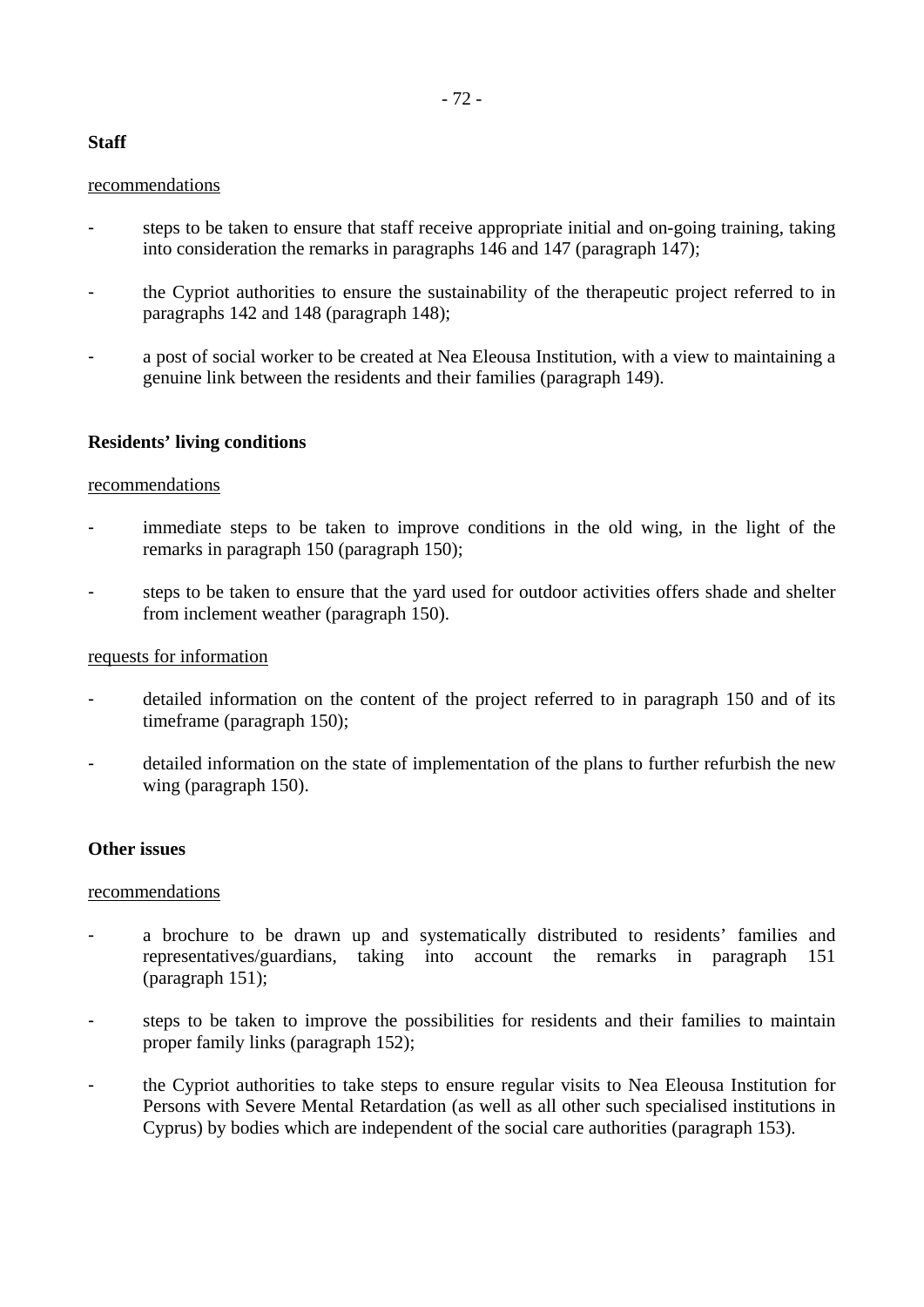# **APPENDIX II**

# **AUTHORITIES AND NON-GOVERNMENTAL ORGANISATIONS WITH WHICH THE CPT'S DELEGATION HELD CONSULTATIONS**

### **A. Ministerial authorities**

#### **Ministry of the Interior**

Mr Neoklis SYLIKIOTIS, Minister of the Interior

Mr Lazaros SAVVIDES, Permanent Secretary

Ms Anni SHAKALLI, Director of the Immigration Department

Ms Natasa ECONOMOU, Administrative Officer

Mr Andreas CONSTANTINOU, Administrative Officer

### **Ministry of Justice and Public Order**

Mr Kypros CHRYSOSTOMIDES, Minister of Justice and Public Order

Mr Andreas TRYFONIDES, Permanent Secretary

Mr Costas HADJIPAVLOU, Chief Administrative Officer, CPT liaison officer

Mr Michalis HADJIDIMITROU, Director of Prisons

Mr Michalis PAPAGEORGIOU, Deputy Chief of Police

Ms Marianna FRANTZI, Assistant Chief of Police

Ms Kyriaki LAMBRIANIDOU, Chief Inspector of Police

## **Ministry of Health**

Mr Evagelos ANASTASIOU, Director of Mental Health Services

Mr Michalis MICHAELIDES, Chief Administrative Officer, Mental Health Services

#### **Ministry of Defence**

Mr Petros KAREKLAS, Permanent Secretary

Ms Elena JOSEPHIDOU, Chief Administrative Officer